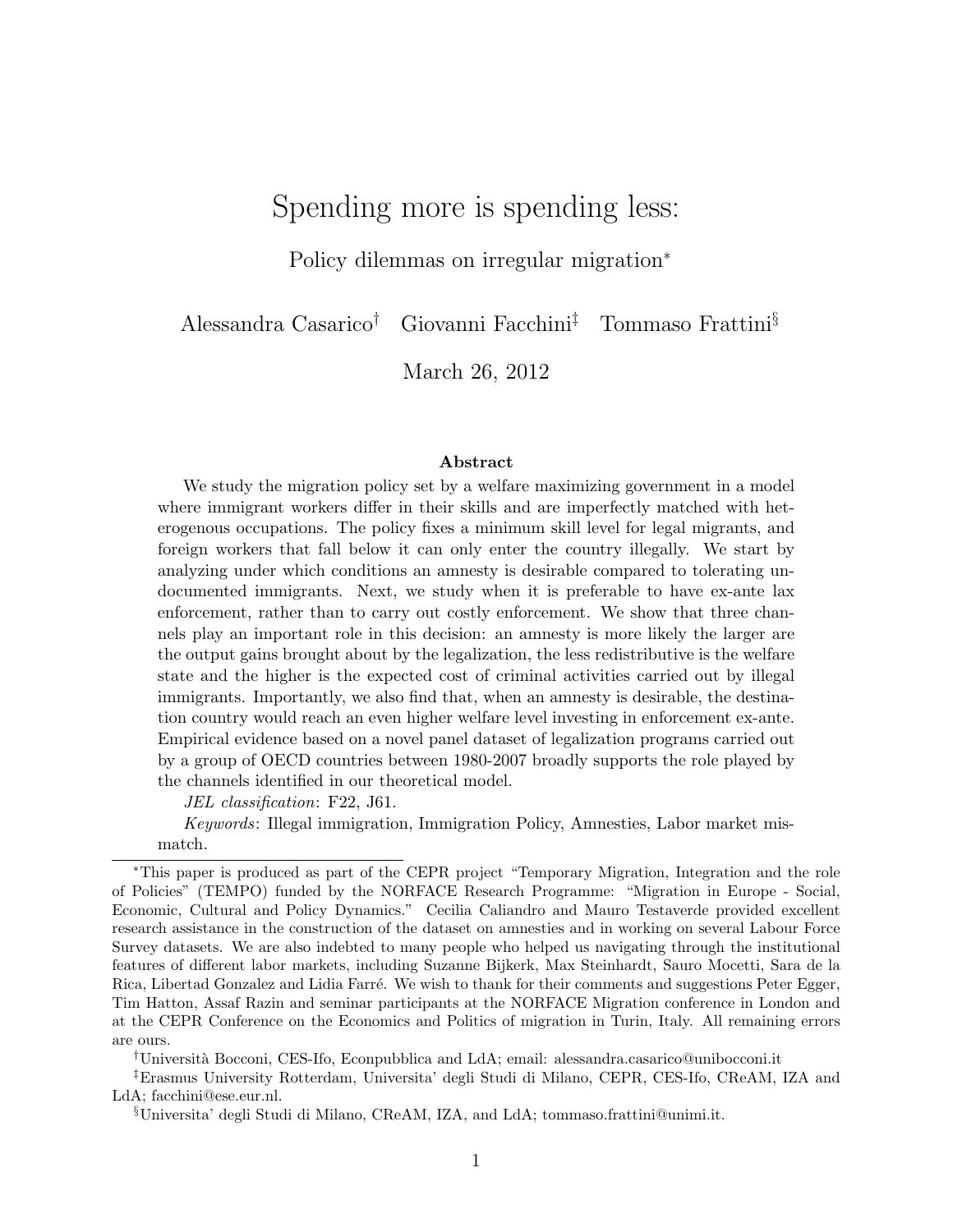## **1 Introduction**

Growing migration pressures in the presence of restrictive immigration policies have led to the emergence of illegal immigration as a widespread phenomenon, and most rich destination countries harbor today large populations of undocumented foreigners. Yet, there is substantial heterogeneity in terms of both the stocks of illegal migrants, and the policies which are adopted to handle illegal immigrants once they are in the country. Table 1, based on Dustmann and Frattini (2011) and our own calculations, provides information on a group of destination countries.<sup>1</sup>

The best available estimates suggest that in 2009, 3.5% of the total population in the United States was made up by irregular migrants. In Europe the figures are on average much lower, but there is substantial variation across countries. The phenomenon is virtually absent in Norway or Denmark, very small in countries like Finland, Sweden or Germany, while it is instead sizeable in countries like the United Kingdom, the Netherlands, Greece and Italy. The legal status of migrants clearly reflects the policy stance of the destination country, both in terms of the ex–ante controls introduced to discipline the flows, and the ex–post measures taken to grant legal status to existing illegal immigrants. Amnesties have been the focus of much attention, and much controversy. From Table 1 we can see that some countries have never resorted to general amnesties (e.g. Germany and the United Kingdom), whereas some others have made it a very frequently used instrument. For instance, this has been the case of Spain, which has introduced six times a broad legalization program between 1980 and 2008. This of course has a direct impact on the estimated stocks of illegals, which is greatly reduced right after a legalization. For instance, the 1986 amnesty introduced in the U.S. with the IRCA led to approximately 3.5 million legalizations (Facchini and Testa 2010), and Dolado (2007) has convincingly argued that in the case of Spain during the Nineties, about 98% of the legal foreign residents had been illegally living in the country at some point.

The purpose of this paper is to develop and empirically assess a general model of legal and illegal immigration, which can help us understanding the basic tradeoffs faced by a government between a costly enforcement of the official target, and a lax enforcement ex– ante, combined with an ex–post legalization program. To that end, we consider a two–period setting, in which heterogeneous domestic firms and foreign workers are randomly matched. The quality of the match is higher for legal than for illegal immigrants, and illegal immigrants might end up being involved in criminal activities. A redistributive welfare state is in place, which for simplicity covers only agents in the formal sector. In the first period, the destination

<sup>&</sup>lt;sup>1</sup>See also Fasani (2009) for estimates of the stocks and flows of illegal immigrants.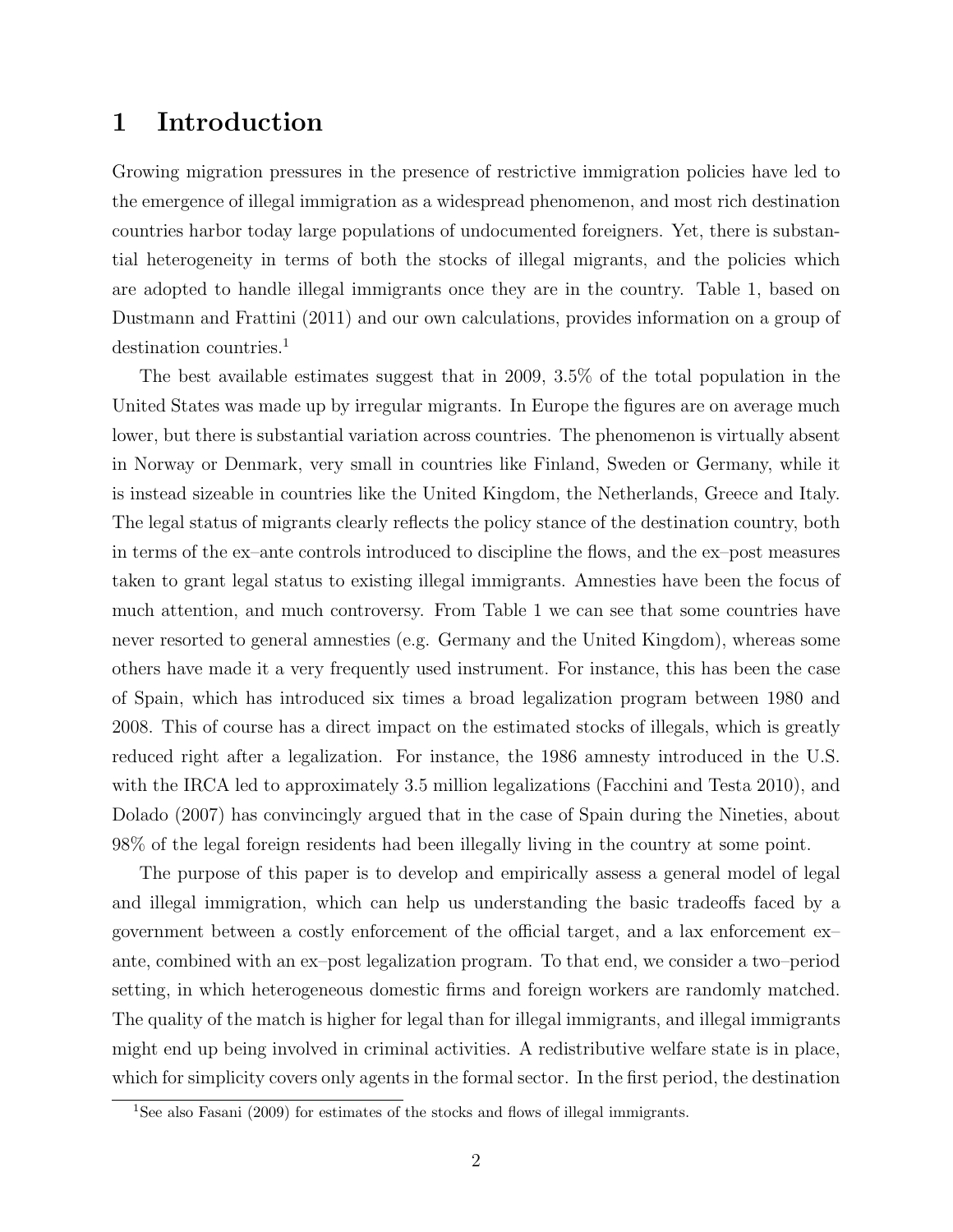country government sets its official migration policy which involves the determination of a minimum skill requirement. Immigration then takes place, and foreign workers enter the destination country's labor market. In the second period, immigration no longer occurs.

We analyze the setting of the policy under three different scenarios. We start by considering the case in which migration policy enforcement is costless and the government can implement its minimum skill requirement by simply announcing it. This will serve as a useful benchmark for our subsequent discussion. In the second environment, implementing the desired policy is costly, but the enforcement activity is underfunded. This could capture for instance a situation where the migration pressure is particularly high, because source economies are experiencing a downturn and the incentives to leave are strong; alternatively, it could be the result of a fiscal consolidation in the destination country, which makes a government's budget constraint particularly tight; finally, this scenario could also arise because the enforcement technology is very demanding in terms of resources and sealing the borders is prohibitively expensive. The result is that illegal immigration can emerge in equilibrium. In this case, at the beginning of the second period, the government decides whether to introduce an amnesty program to legalize undocumented migrants or not. In the third scenario, the government uses instead a costly enforcement technology which allows it to obtain the desired minimum skill level in the immigrant population, and illegal immigration does not occur.

We show that an amnesty is more likely to be desirable the bigger is the gain to the natives' aggregate income brought about by an improvement in the labor market matching technology following a legalization, and the higher is the expected cost of criminal activities. On the contrary, a redistributive welfare state makes an amnesty less desirable, as it entitles low–skilled foreign workers to welfare state benefits. Importantly, we find that, when an amnesty is preferable to tolerating illegal migrants, the destination country would enjoy a higher level of welfare investing ex–ante in migration policy enforcement. Thus, the labor market matching technology, the extent of redistribution carried out by the welfare state and the degree of involvement in criminal activities by illegal immigrants can inform a government on the desirability of investing resources to control migration flows. On the other hand, when an amnesty is not desirable, the destination country might be better off by not devoting any resource to policy enforcement and by letting some foreign workers enter and stay illegally.

To assess the relevance of our theoretical model, we construct a novel panel dataset covering a large group of OECD countries over the period 1980-2007, and study the determinants of the introduction of immigration amnesties. We match the time of the introduction of a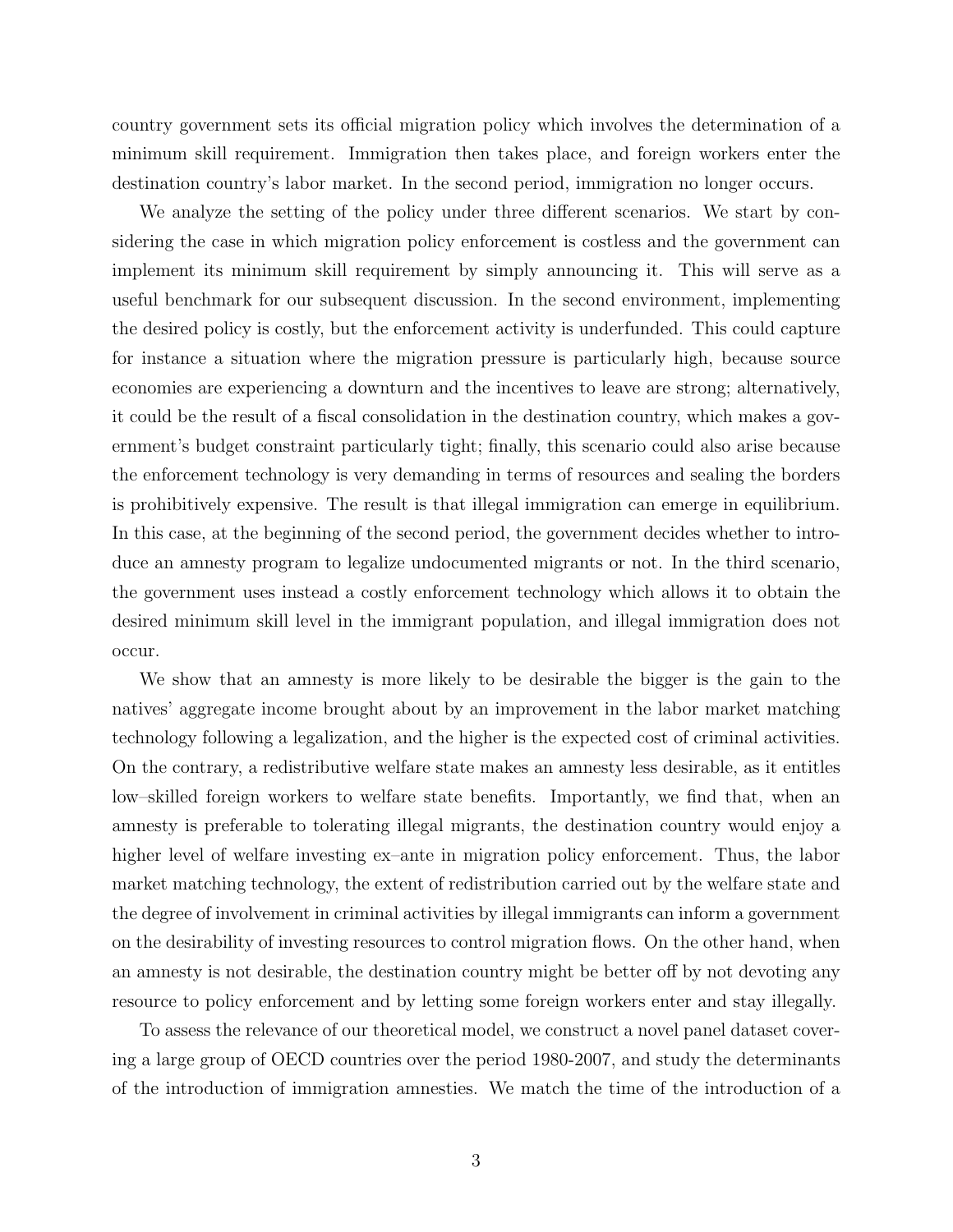general legalization program with a wealth of characteristics of the country, that capture the working of the channels identified in our model. We proxy for the role of the labor market matching technology using a micro–based measure of the dispersion of educational attainment by occupation within each country. The extent of redistribution carried out by the welfare state is captured by social transfers, whereas the involvement of illegal immigrants in criminal activities is proxied by the incidence of crime in a given country. Furthermore, we include a set of additional drivers that might influence the introduction of a legalization program. In particular, we control for the business cycle dynamics and the demographic structure in the immigrant destination country, for the pressure exercised by asylum seekers and for the ideological orientation of the government. We find broad support for the role played by the labor market matching and the welfare state channels in shaping the probability of an amnesty. This result is robust to alternative definitions of our key control variables.

This paper contributes to the small but growing literature on immigration amnesties. Chau (2001) shows that granting an amnesty to illegal workers can be part of an optimal migration policy package – together with internal and border controls — when there is a time inconsistency problem because the government cannot commit to implement the exante optimal frequency of internal controls. Importantly, in her model all workers share the same skill level and immigrants are ex–ante all undocumented. They can become legal only as a result of an amnesty. In our model, besides considering heterogeneous workers and firms, we explicitly solve instead for the optimal migration policy of the destination country's government. This policy involves setting a minimum skill requirement for legal immigrants and as a result, it endogenizes the presence of illegal immigrants as those individuals whose skill level falls below the critical threshold chosen by the government.<sup>2</sup>

Karlson and Katz (2003) consider instead the role of amnesties as a tool for governments to induce immigrants to self–select based on ability. Similarly to our model, they also consider migrants that differ in their skill level, and emphasize that an amnesty will offer better labor market opportunities to more skilled workers. As a result, the latter might be enticed to migrate even as illegals, in the hope that an ex–post legalization will improve their income opportunities. Differently from us, in Karlson and Katz's (2003) model and in their companion paper (Karlson and Katz 2010) legal immigration is not explicitly modeled together with illegal immigration.

Epstein and Weiss (2011) also study the desirability of legalization programs. In their

<sup>2</sup>Alternatively, the illegal status could be the result of an official quota which has been exceeded, as in the case of Facchini and Testa (2010).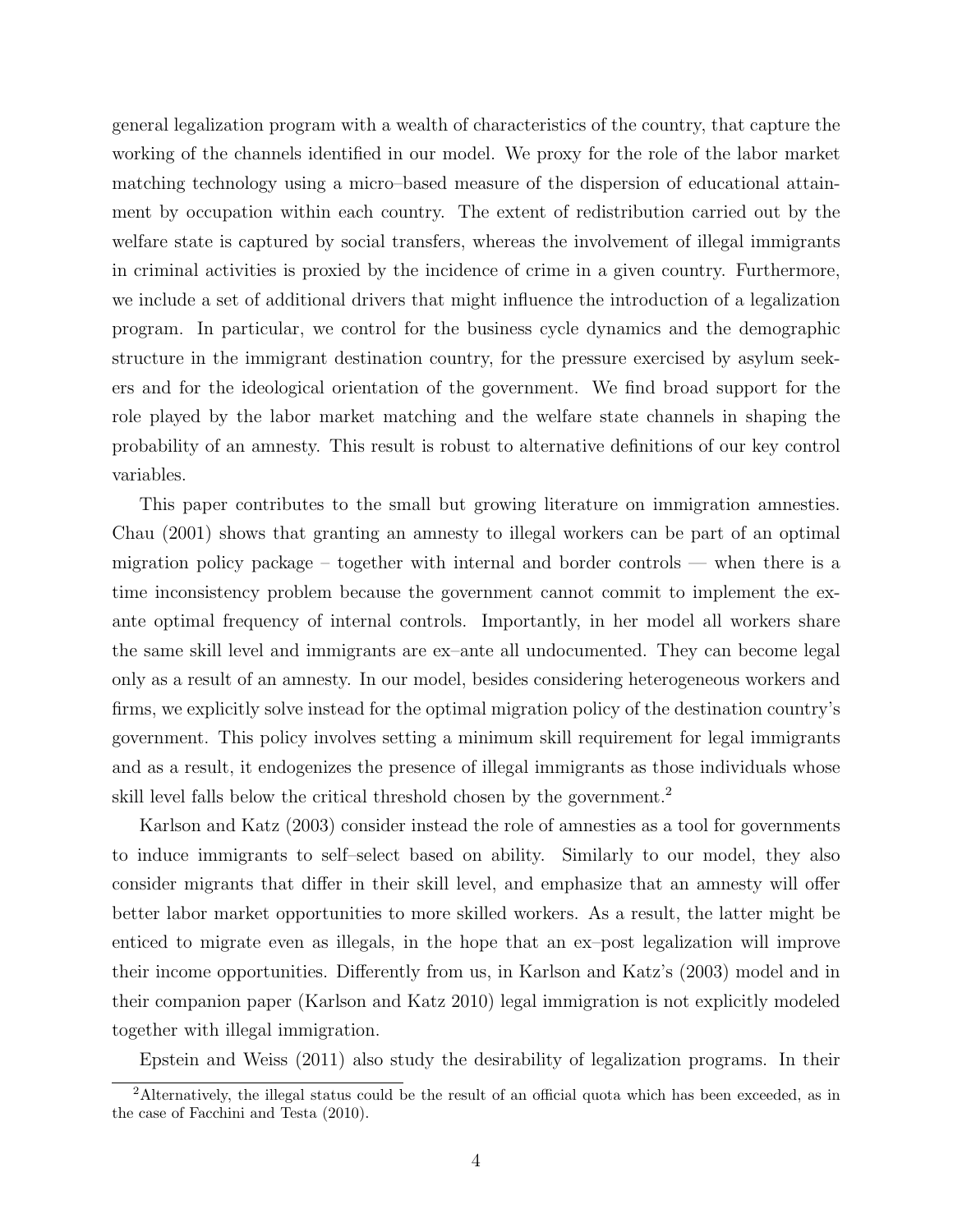setting, immigrants can only enter the country illegally, and can become legal as a result of an amnesty. Immigration is always costly from the destination country's point of view, both when the migrants are illegal, as well as when they are ex–post legalized. Such cost depends only on the total number of immigrants, and not on their skill level. Moreover, the legalization program does not affect the labor market opportunities of the legalized migrant in the sense that he continues to earn the same wage before and after the amnesty. Empirical evidence has instead pointed out that labor market outcomes of legalized migrants do improve following an amnesty (Kossoudji and Cobb–Clark 2002). More generally, the skill level of the illegal migrant is likely to be a key determinant of the welfare consequences of a legalization program, and modeling this is at the heart of our analysis.

The remainder of the paper is organized as follows. Section 2 introduces the basic setup, whereas section 3 introduces the three policy setting scenarios. Section 4 characterizes the optimal policy. Section 5 describes the data we have used and section 6 develops our empirical analysis. Section 7 concludes the paper.

### **2 The model**

To analyze the optimal choice of migration policy, we develop a two–period model. In the first period the destination country government sets its official migration policy which involves the determination of a minimum skill requirement. Immigration then takes place, and foreign workers enter the destination country's labor market. In the second period, immigration no longer occurs.

We analyze the setting of the policy under three different scenarios. In the benchmark setup, enforcement<sup>3</sup> is costless and the government can implement its minimum skill requirement by simply announcing it. In the second environment, implementing the desired policy is costly, but the enforcement activity is underfunded. The result is that illegal immigration can emerge in equilibrium. In this case, at the beginning of the second period, the government will decide whether to introduce an amnesty program to legalize undocumented migrants or not. In the third scenario, the government uses instead a costly enforcement technology which allows it to obtain the desired minimum skill level in the immigrant population and no illegal immigration occurs.

<sup>&</sup>lt;sup>3</sup>We do not explicitly distinguish between domestic and border enforcement, even if both tools might play a role. In the U.S. for example, border enforcement is by far the most commonly used instrument. In fact, as Hanson (2006) has argued, between 1992–2004 "...93 percent of deportable aliens were located by the Border Patrol, rather than by ICE or INS agents in the U.S. interior."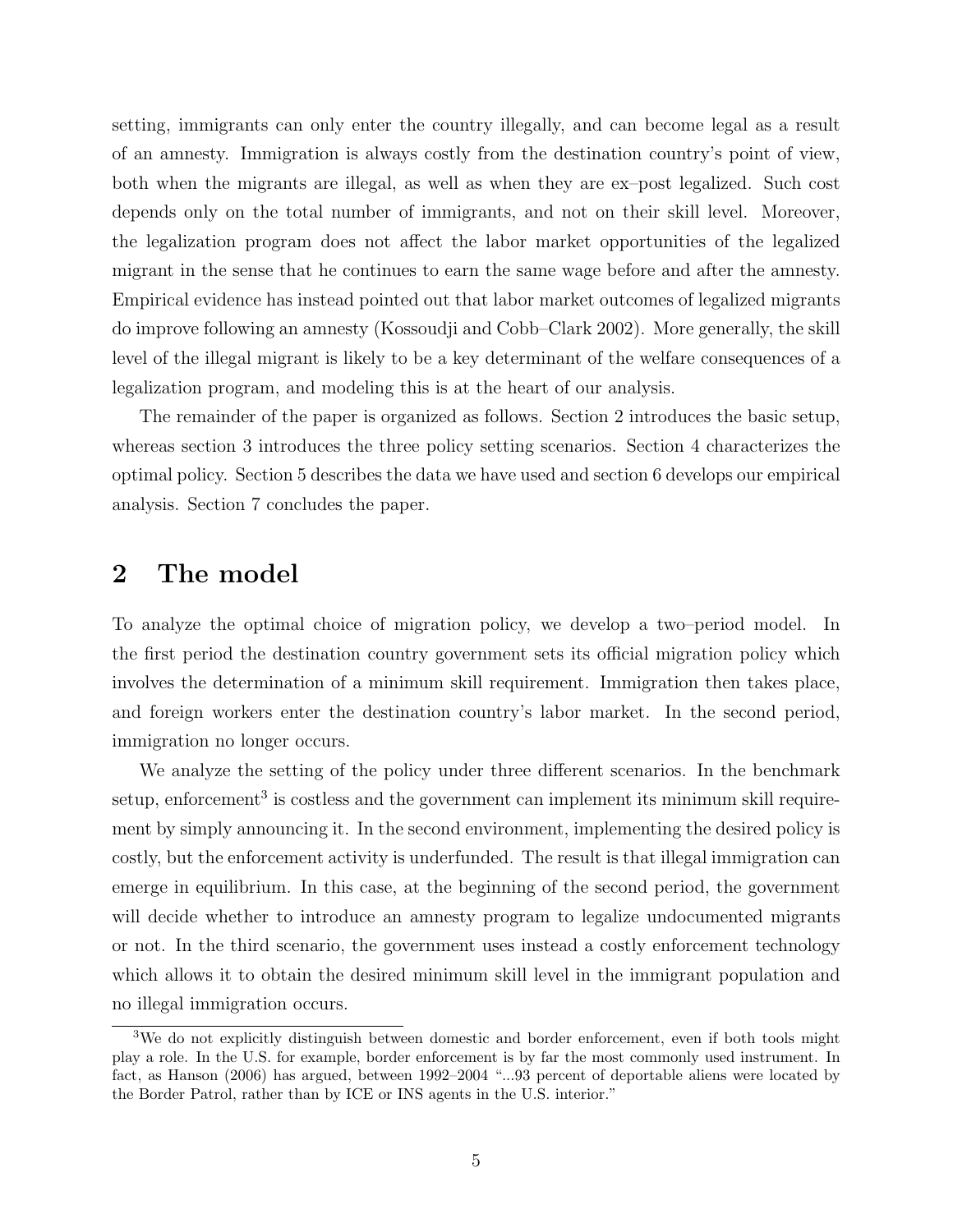For simplicity, we assume that agents do not discount the future. In what follows we start by characterizing the destination country's economy, and introduce then the immigrants' decision to leave.

#### **2.1 The destination country**

In each of the two periods, there is a set of  $\mathscr I$  potentially active firms in the host country, each one of them indexed by *i*, with *i* distributed according to the density function  $n(i)$  on the interval [0*,* 1]. Firms can be ranked according to their skill intensity and we will assume that a higher *i* indicates a higher skill requirement, with 1 being the most skill intensive firm. The firms active in the host country are owned by native individuals, and the mass of the domestic population is given by *N*, where  $\mathscr{I} \geq N$ .

Potential immigrants differ in their ability, and are indexed by *j*, with *j* distributed according to the density function  $m(j)$  on the interval [0, 1], with 1 being the highest skill level. The number of immigrants in the destination country is given by *M*, and it will be determined endogenously. The labor market in the host country is imperfect, in the sense that individual abilities and a vacancy's skill requirement are not necessarily perfectly matched.<sup>4</sup> If a migrant is employed in the host country, a match of value  $v(i, j)$  is created, where

$$
v(i,j) = \begin{cases} [1 - (j - i)]v(j) & \text{if } j \ge i \\ 0 & \text{if } j < i \end{cases}
$$

In other words, the value of the match is maximized if a vacancy of type *j* is occupied by an individual with skill type *j*. At the same time, the value of the match is zero, if the migrant's skill level is lower than the one required by the vacancy. Finally, if the individual ends up in a job for which he is over–qualified, then the value of the match is still positive, but smaller than the one which could be achieved if  $i = j$ . Finally, since individual ability increases with *j*, it is reasonable to assume that  $v(j)$  increases with *j*. The probability that individual *j* is matched to vacancy *i* is described by the joint density function  $f(i, j)$ .

Let  $\alpha$  be the share of the value of the match which is appropriated by each firm's owner, whereas  $(1 - \alpha)$  is the share of the value of the match which goes to the immigrant worker. With  $\mathscr I$  potentially active firms the average income of the firms' owners – that is the natives

<sup>4</sup>See Petrongolo and Pissarides (2001).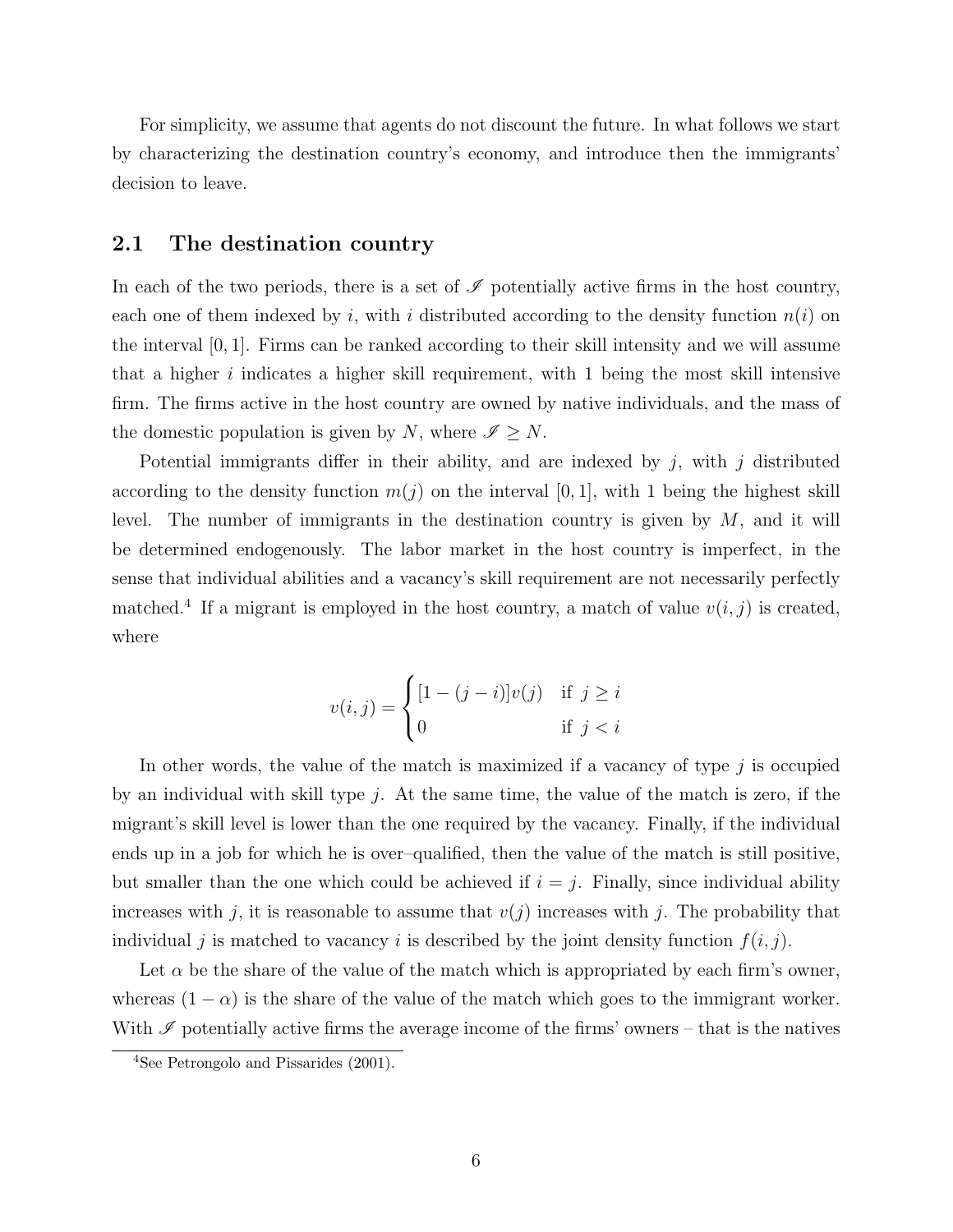in the destination country – in each period is given by

$$
Y^{N} = \alpha \frac{\int_{j_{min}}^{1} \int_{0}^{1} v(i,j) f(i,j) \, dij}{N} \tag{1}
$$

whereas the average income of the immigrant is given by

$$
Y^{M} = (1 - \alpha) \frac{\int_{j_{min}}^{1} \int_{0}^{1} v(i, j) f(i, j) di d j}{M}
$$
 (2)

where  $j_{min}$  represents the minimum skill requirement which will be endogenously determined in the model. Notice that *jmin* will differ according to the scenarios we will be considering.

In the destination country there is a redistributive welfare state, characterized by a proportional income tax  $\tau$  and a lump–sum transfer *b*. All natives and legal immigrants contribute to the welfare system and are entitled to receive its benefits. To capture the existence of a fiscal leakage from the natives to the immigrants,<sup>5</sup> we assume that the average income of the natives is higher than the average income of the immigrants. In other words,

$$
\frac{\alpha}{1-\alpha} > \frac{N}{M} \tag{3}
$$

for any possible *M*. Notice that this assumption implies that *on average* natives will be net contributors to the welfare state, whereas immigrants will be net receivers. At the same time, it might well be that some natives end up on the receiving end of the welfare state, whereas some migrants are net contributors to it.

#### **2.2 The source country**

The source country is populated by *M* individuals, each one of them characterized by a skill level *j*. Let  $\bar{v}$  be the reservation income the native earns in each period in the source country, which for simplicity is assumed to be equal across citizens. The decision to migrate is based on the comparison between the expected income in the destination country and the reservation income in the source. Note that the former depends on the migration policy enacted by the destination country's government. For this reason, we specify the details of this decision after introducing the various policy regimes.

<sup>5</sup>See for instance Razin, Sadka, and Swagel (2002) and Facchini, Razin, and Willmann (2004).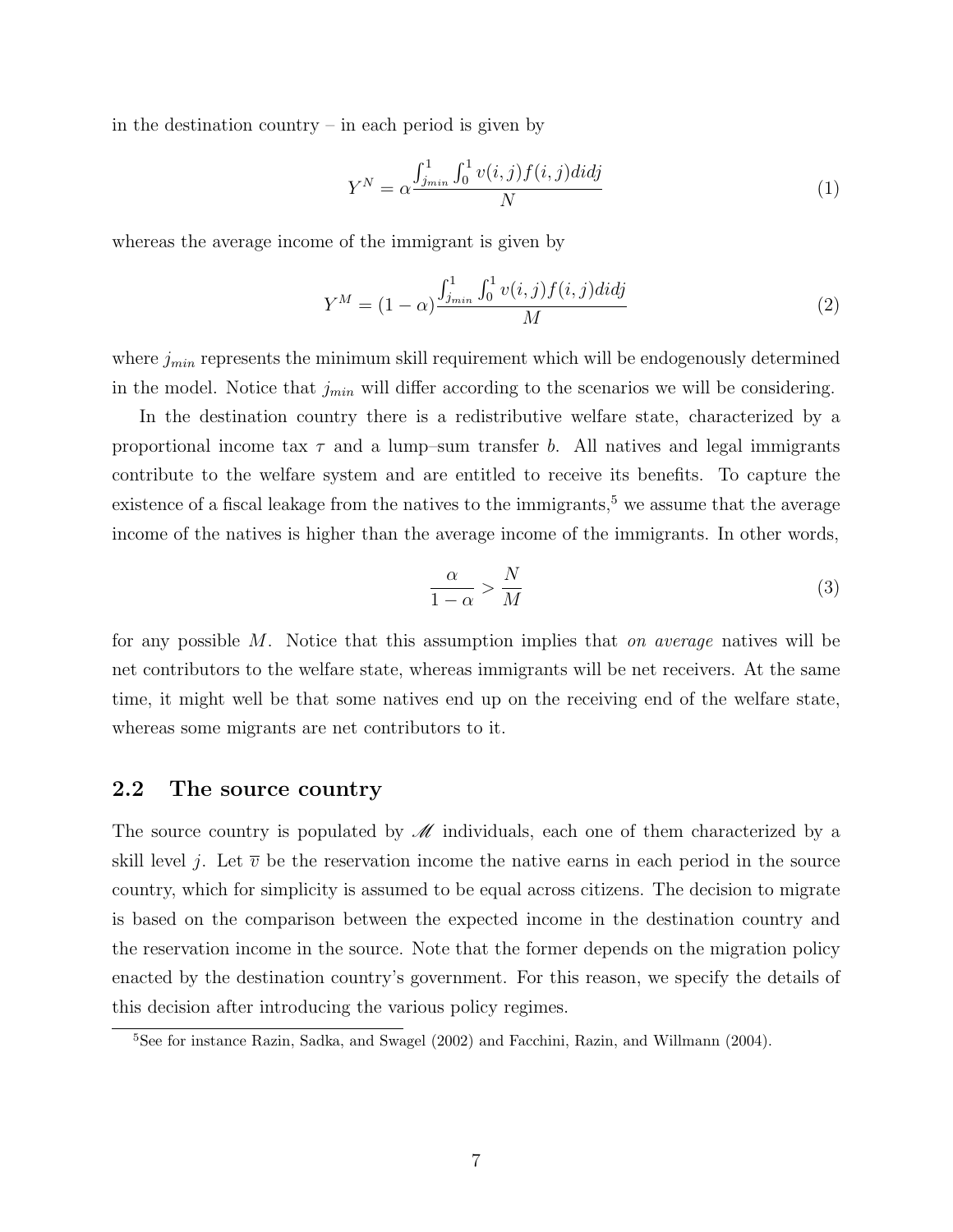# **3 The setting of migration policy**

#### **3.1 Costless enforcement**

As a benchmark, we start from the case in which the destination country government can carry out its optimal policy at no cost. In other words, in this scenario, the government can implement the desired migration quota, without facing any enforcement cost. The immigrants entering the country in this regime are legal and enjoy/contribute to the welfare state as all natives do.

Consider now a migrant's decision to relocate. An individual with skill level *j*, will move abroad if and only if

$$
2[(1-\alpha)(1-\tau)\int_0^1 v(i,j)f(i,j)di + b_{ce}] - \kappa \ge 2\overline{v}
$$
\n(4)

The term on the left hand side of the inequality captures the expected payoff of a potential migrant over the two periods if he decides to relocate abroad, where  $\kappa > 0$  is an exogenously given migration cost. The first term in square brackets captures the net expected income appropriated by the migrant and *bce* is the lump–sum transfer he will receive from the destination country's welfare state. Remember that if a migrant *j* is matched with a firm requiring a higher skill intensity, the value of the match is set equal to zero. The above equation can be rewritten as follows:

$$
v(j) \ge \frac{\overline{v} + \kappa/2 - b_{ce}}{(1 - \tau)(1 - \alpha) \left\{ \int_0^1 [1 - (j - i)] f(i, j) di \right\}} \tag{5}
$$

Notice that the left hand side of equation 5 is increasing with *j*, whereas the right hand side is decreasing. The latter is true because as an individual becomes more skilled, the set of vacancies available to him strictly increases. Let  $\bar{j}_{ce}$  be the individual which is indifferent between migrating and staying put, the individual for whom (5) is satisfied as an equality. Then, all individuals for which  $j \geq \overline{j}_{ce}$  will prefer to migrate, whereas all those individuals for which  $j < \overline{j}_{ce}$  will stay behind.

As for the decision of the government, the policy will take the form of a minimum skill requirement which will be imposed upon the immigrant. The skill requirement will be set by maximizing the natives' aggregate welfare, which in our case is just aggregate income.<sup>6</sup> To

<sup>&</sup>lt;sup>6</sup>In this model we abstract from political economy considerations, that might affect the government's objective function. For an example of a political economy model of illegal immigration, see Facchini and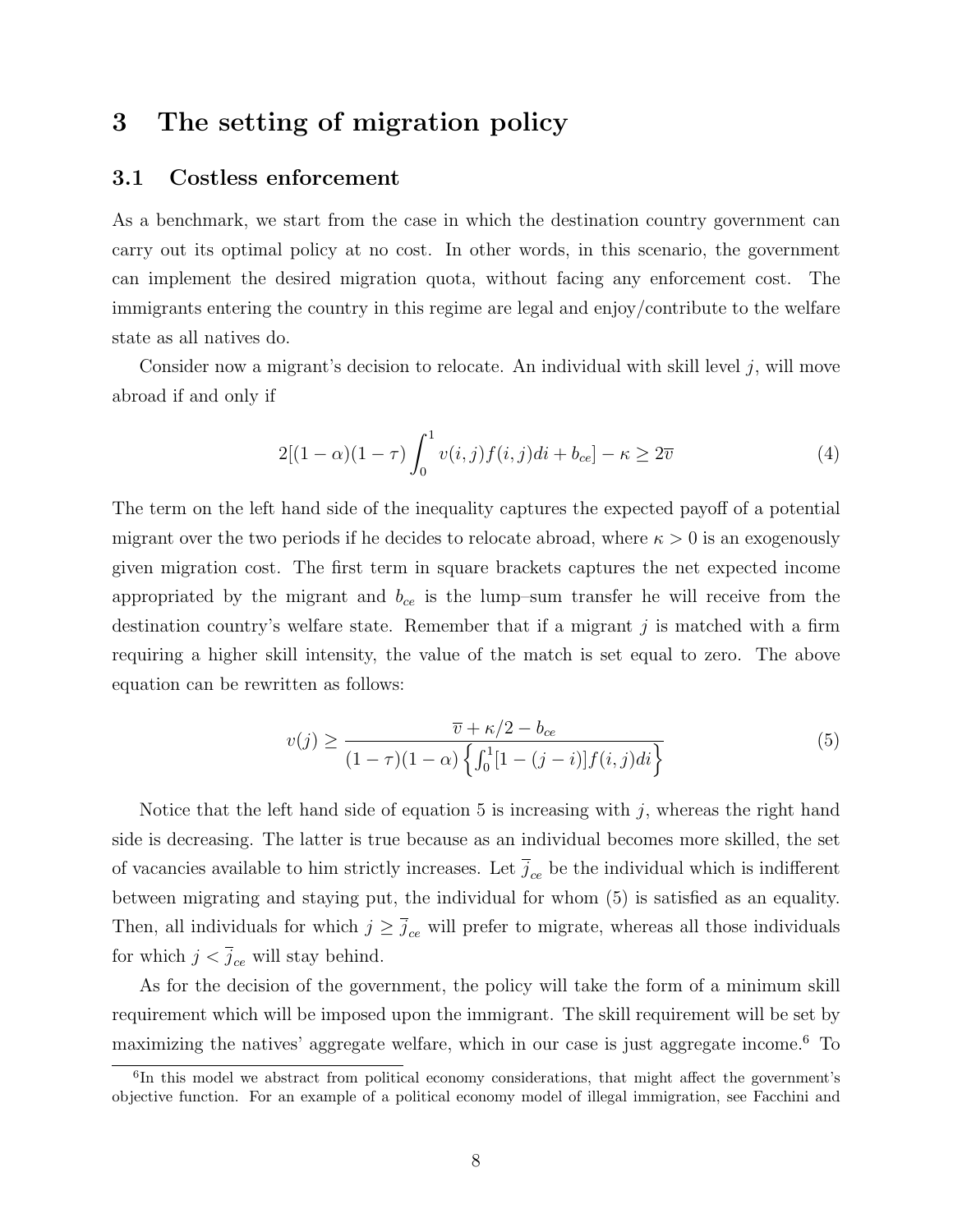simplify notation, we define  $V(j, 1) = \int_j^1 \int_0^1 v(i, j) f(i, j) \, di \, dj$  the total expected value created by legal migrants whose minimum skill level is given by *j*, and let  $M(j, 1) = \int_j^1 m(j)dj$  be the total number of legal immigrants entering the country. Thus, the objective function of the government is given by

$$
W = 2[\alpha(1-\tau)V(j,1) + b_{ce}N]
$$
\n(6)

where *j* is the minimum skill requirement to be determined through the welfare maximization process. The government's budget is balanced in each period and is given by

$$
\tau V(j,1) = b_{ce} [N + M(j,1)] \tag{7}
$$

Maximizing 6 subject to 7, we obtain the following first order condition, which implicitly defines the skill requirement  $\hat{j}$  that maximizes the destination country's welfare:

$$
B_{ce}[.,\hat{j}(.)] = 2\frac{\partial V(\hat{j},1)}{\partial j} \left[ \alpha(1-\tau) + \frac{N\tau}{N+M(\hat{j},1)} \right] - \frac{2\tau V(\hat{j},1)N}{[N+M(\hat{j},1)]^2} \frac{\partial M(\hat{j},1)}{\partial j} = 0 \tag{8}
$$

where

$$
\frac{\partial M(\hat{\jmath},1)}{\partial j} = -m(\hat{\jmath})\tag{9}
$$

indicates the change in the number of immigrants as the minimum skill required increases and

$$
\frac{\partial V(j,1)}{\partial j} = -\int_0^1 v(j)[1-(j-1)]f(i,j)di < 0 \tag{10}
$$

captures the change in aggregate income brought about by a marginal increase in the skill level of the last migrant to be admitted in the country. The first term on the right hand side of equation 8 represents the negative impact of an increase in the skill requirement on the aggregate income and therefore on the tax base, whereas the second term represents the positive effect of a more restrictive migration policy on the per capita benefits brought about by a reduction in the number of recipients.

It is interesting to study the effects of a change in the distribution of the surplus between natives and immigrants on the optimal number of immigrants to be admitted in the destination country. This is done in the following:

**Lemma 1** *An increase in the share of output appropriated by the natives leads to a decrease in the minimum skill level required to the migrant.*

Testa (2010).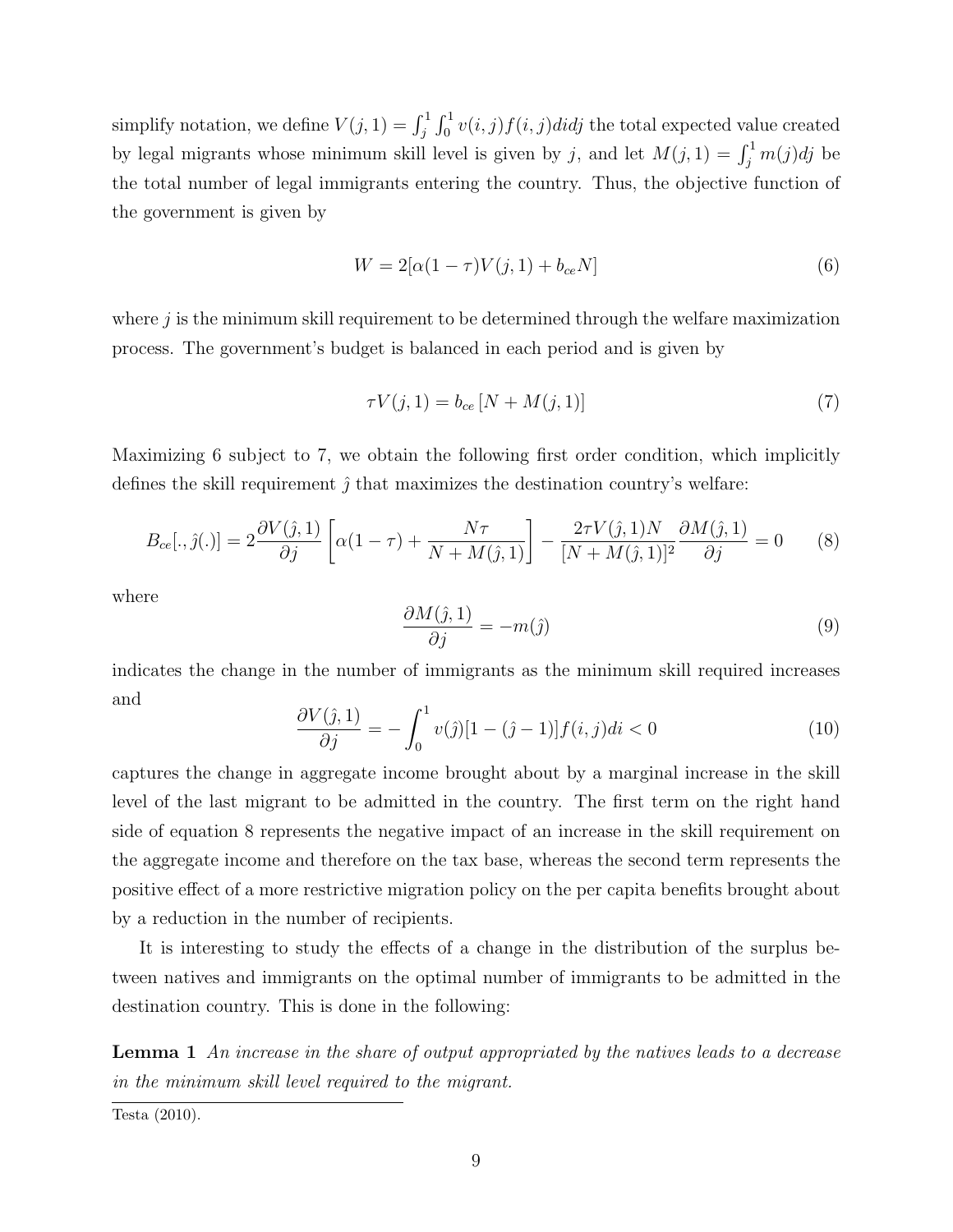**Proof.** Using equation 8, applying the implicit function theorem, we have that

$$
\frac{\partial \hat{j}}{\partial \alpha} = -\frac{B_{\alpha}[\cdot, \hat{j}(\cdot)]}{B_{\hat{j}}[\cdot, \hat{j}(\cdot)]}
$$
(11)

where  $B_{\alpha} = \frac{\partial B[.,\hat{j}(.)]}{\partial \alpha} = (1 - \tau) \frac{\partial V(\hat{j},1)}{\partial \hat{j}} < 0$ , and  $B_{\hat{j}} = \frac{\partial B[.,\hat{j}(.)]}{\partial \hat{j}}$ *∂*ˆ*j <* 0 from the assumption of concavity of the objective function. Thus,  $\frac{\partial \hat{j}}{\partial \alpha} < 0$ .

Similarly, we can also study the effect of an increase in the size of the welfare state on the optimal migration policy. This is done in the following:

**Lemma 2** *An increase in τ leads to an increase in the minimum skill level required to the migrant.*

**Proof.** Using the implicit function theorem, the effect of an increase in  $\tau$  on the optimal minimum skill threshold can be rewritten as

$$
\frac{\partial \hat{j}}{\partial \tau} = -\frac{B_{\tau}[.,\hat{j}(.)]}{B_{\hat{j}}[.,\hat{j}(.)]}
$$
(12)

where  $B_{\tau}$ [.,  $\hat{j}$ (.)] =  $\frac{\partial V(\hat{j},1)}{\partial j}$   $\left[ -\alpha + \frac{N}{N+M(\hat{j},1)} \right] - \frac{V(\hat{j},1)N}{[N+M(\hat{j},1)}$  $[N+M(\hat{j},1)]^2$  $\frac{\partial M(\hat{j},1)}{\partial j} > 0$  if  $\frac{\alpha}{1-\alpha} > \frac{N}{M(\hat{j},1)}$  as assumed above. Thus, recalling that the objective function is concave, the result follows immediately.

Notice that, for the problem to be interesting, the government's policy needs to be binding, that is  $\hat{j} > \bar{j}_{ce}$ , i.e. the minimum skill requirement by the destination country must be higher than the minimum skill level of the marginal foreign worker, who is interested in moving abroad. We will retain this assumption throughout the remainder of the paper.

#### **3.2 Underfunded government**

We turn now to examine an alternative scenario, where implementing a restrictive migration policy is costly, but the enforcement policy is underfunded. This could capture for instance a situation where the migration pressure is particularly high, because source economies are experiencing a downturn and the incentives to leave are strong; alternatively, it could be the result of a fiscal consolidation in the destination country, which makes a government's budget constraint particularly tight; finally, this scenario could also arise because the enforcement technology is very demanding in terms of resources and sealing the borders is prohibitively expensive. In the first period, the policy maker announces a minimum skill requirement *j ∗* ,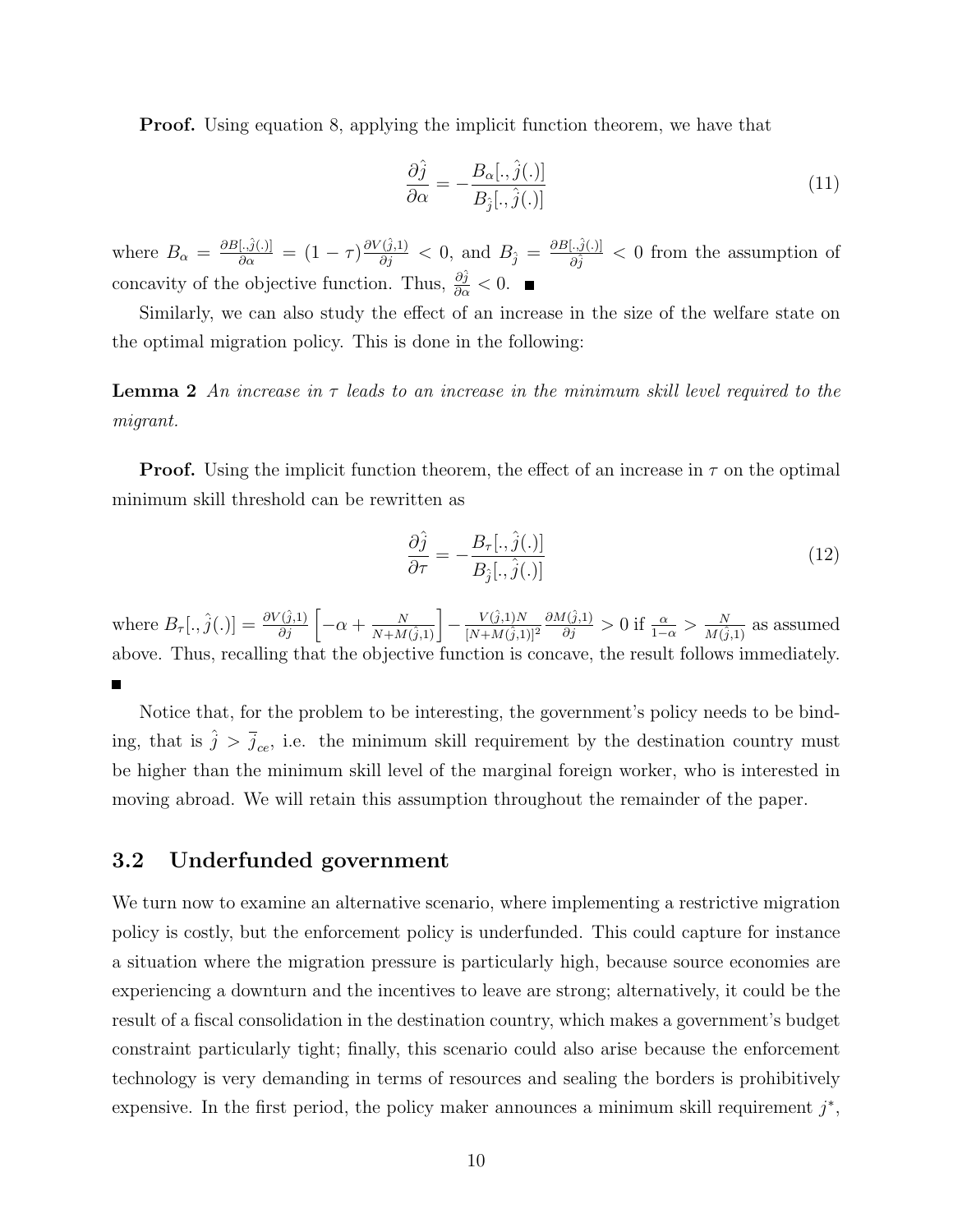knowing that in the absence of a sufficient enforcement budget, it might see workers of lower skill levels settling in the country as *illegals*. <sup>7</sup> Such migrants can work in the formal sector. If they do so, the probability that individual  $j$  is matched to vacancy  $i$  is described by the joint density function  $g(i, j)$ . Alternatively, they can engage in criminal activities. In either case, they will neither contribute nor have access to the welfare state in the destination country.<sup>8</sup> To simplify the analysis, we assume that the selection into the sector of employment is random, i.e. with probability *h* an illegal immigrant will end up working in the formal sector, whereas with probability  $(1 - h)$  he will end up working in the criminal sector.

In the second period, if undocumented migrants are present in the country, the government can decide whether to grant an amnesty, or continue to keep them as illegals.<sup>9</sup> Granting an amnesty leads to an improvement in the labor market matching of the previously illegal workers and to their full involvement in the welfare state.

For all those foreign born individuals characterized by a skill level  $j < j^*$ , the only possible option is to enter the country illegally. However, when deciding whether to migrate or not, the migrant assigns a subjective probability *q* to the event that in the second period the host country government will not grant an amnesty, and correspondingly  $(1 - q)$  to the event that it will actually do so. Thus, we can write the condition determining whether an individual  $j < j^*$  decides to migrate illegally or not as follows

$$
(1+q)(1-\alpha)\left[h\int_0^1 v(i,j)g(i,j)di + (1-h)v^0\right] - \kappa +
$$
  
+(1-q)\left[(1-\alpha)(1-\tau)\int\_0^1 v(i,j)f(i,j)di + b\_l\right] \ge 2\overline{v} \tag{13}

where  $v^0$  denotes the income from engaging in criminal activities. By assumption this does not depend upon the skill profile of the worker and furthermore we maintain that there is no minimum skill required to engage in such activities. We also assume that natives in the destination country can appropriate a share  $\alpha$  of the income generated by these activities.

<sup>&</sup>lt;sup>7</sup>In fact, in the recent debate on how to curb illegal immigration in the U.S., much emphasis has been placed on increasing funding for migration policy enforcement. This is for instance at the center of the proposal by senator Reid, Durbin, Schumer, Feinstein, Leahy, and Menendez (2010). Besides this channel, the literature has also emphasized the role played by shocks in the immigrant supply as a driver of illegal immigration when the government sets its official policy before the occurrence of the shock. See Facchini and Testa (2010).

<sup>8</sup>Of course this is a simplifying assumption, but it has been argued that legal and illegal migrants differ in their net position towards the welfare state. See for instance Camarota (2004).

<sup>9</sup>We are abstracting from considering the deportation of illegal immigrants. This is of course a relevant policy option, but in the context of our model, since illegal immigration is brought about by the lack of funds to carry out policy enforcement, we assume away the possibility of implementing costly deportations.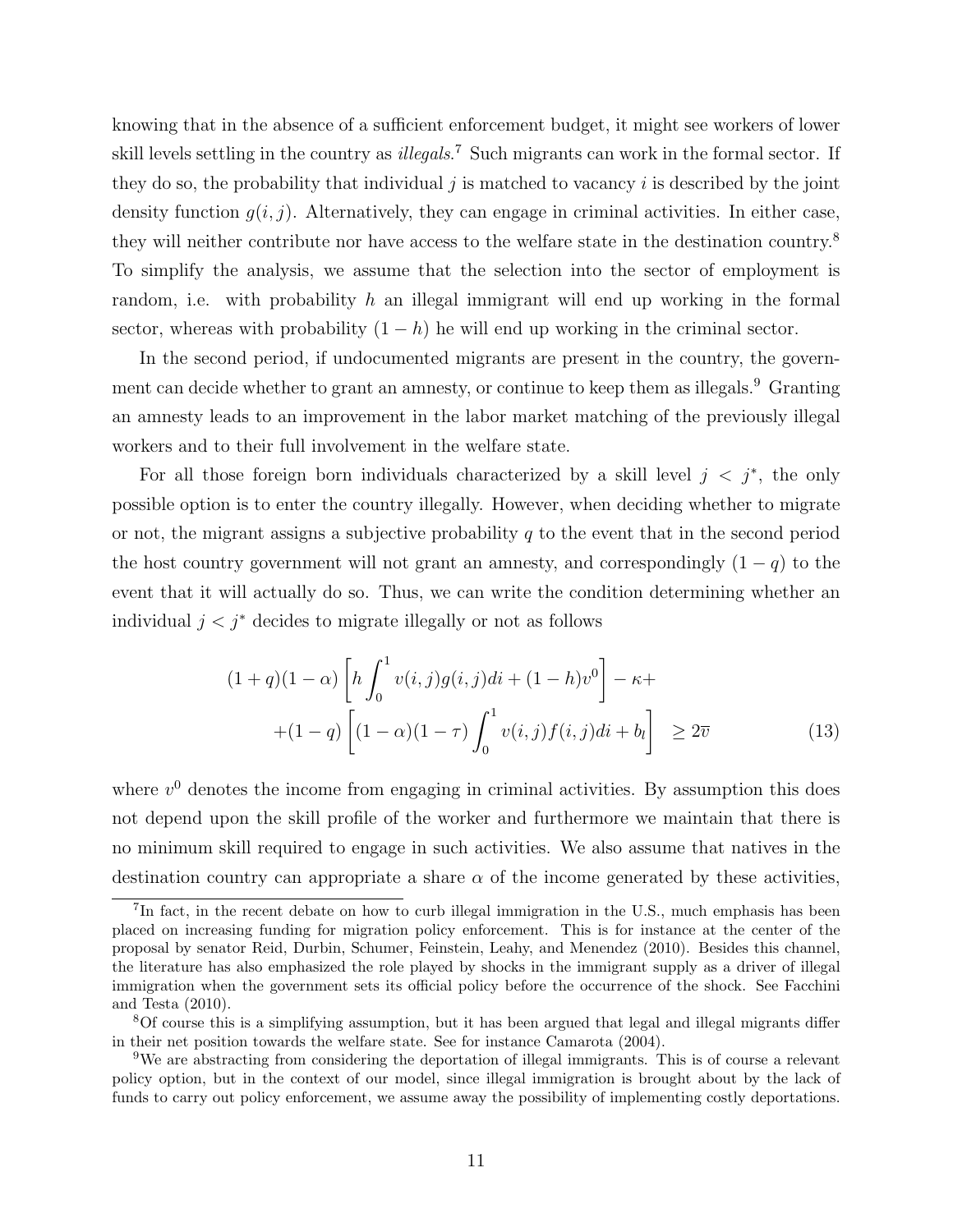whereas the migrants will receive the share  $(1 - \alpha) - i$ .e. the same sharing rule applies as for the formal sector.

To capture the more limited search opportunities available to an illegal immigrant than to a legal one we focus on the case in which  $(1 - \alpha) \int_0^1 v(i, j) f(i, j) di \ge (1 - \alpha) \int_0^1 v(i, j) g(i, j) di$ , for all  $j \in [0,1]$  i.e. the expected income of working in the formal sector legally is higher than the expected income of working in the formal sector as an illegal.<sup>10</sup> Finally, to make our problem interesting, we will also assume that the total expected income of a legal immigrant is higher than that of an illegal one, i.e.

$$
(1 - \tau) \int_0^1 v(i, j) f(i, j) di + b_l > h \int_0^1 v(i, j) g(i, j) di + (1 - h)v^0
$$

Equation 13 can be rewritten as

$$
v(j) \ge \frac{2\overline{v} - b_l(1-q) + k - (1+q)(1-\alpha)(1-h)v^0}{\left\{(1+q)h\int_0^1 [1-(j-i)]g(i,j)di + (1-q)(1-\tau)\int_0^1 [1-(j-i)]f(i,j)di\right\}(1-\alpha)}
$$

which leads to the identification of the threshold skill level  $\bar{j}_{ill}$  such that a migrant will find it desirable to migrate as an illegal. Applying the same argument as for equation 5, it follows immediately that any individual with a skill level  $j \geq \overline{j}_{ill}$  will also find it desirable to migrate. Recall that all individuals with  $j > j^*$  will enter the country legally. Notice also that a more open official migration policy will not affect the incentives of the marginal individual to migrate illegally, as long as  $\bar{j}_{ill} < j^*$ . This is because the marginal illegal immigrant  $\bar{j}_{ill}$  does not have access to occupations characterized by a skill intensity level  $j \ge \bar{j}_{ill}$ . Let  $M(\bar{j}_{ill}, j^*) = \int_{\bar{j}_{il}}^{j^*}$  $\frac{f_j}{f_{ill}} m(j) d j$  be the number of illegal migrants entering the country.

Notice also that, from equation 13, we have that an increase in the probability of legalization in the second period leads to an increase in the number of illegal immigrants entering in the first period  $M(\bar{j}_{ill}, j^*)$  by reducing the minimum skill threshold  $\bar{j}_{ill}$  to find it optimal to emigrate. $^{11}$ 

In order to determine the skill requirement chosen by an underfunded government, we

<sup>10</sup>See for instance Rivera Batiz (1999) and Kossoudji and Cobb–Clark (2002) for studies of the effect of legal status on immigrant wages.

<sup>11</sup>This is true as long as the effect of a change in *q* on the second period benefit has a second order impact on the immigrant's well being.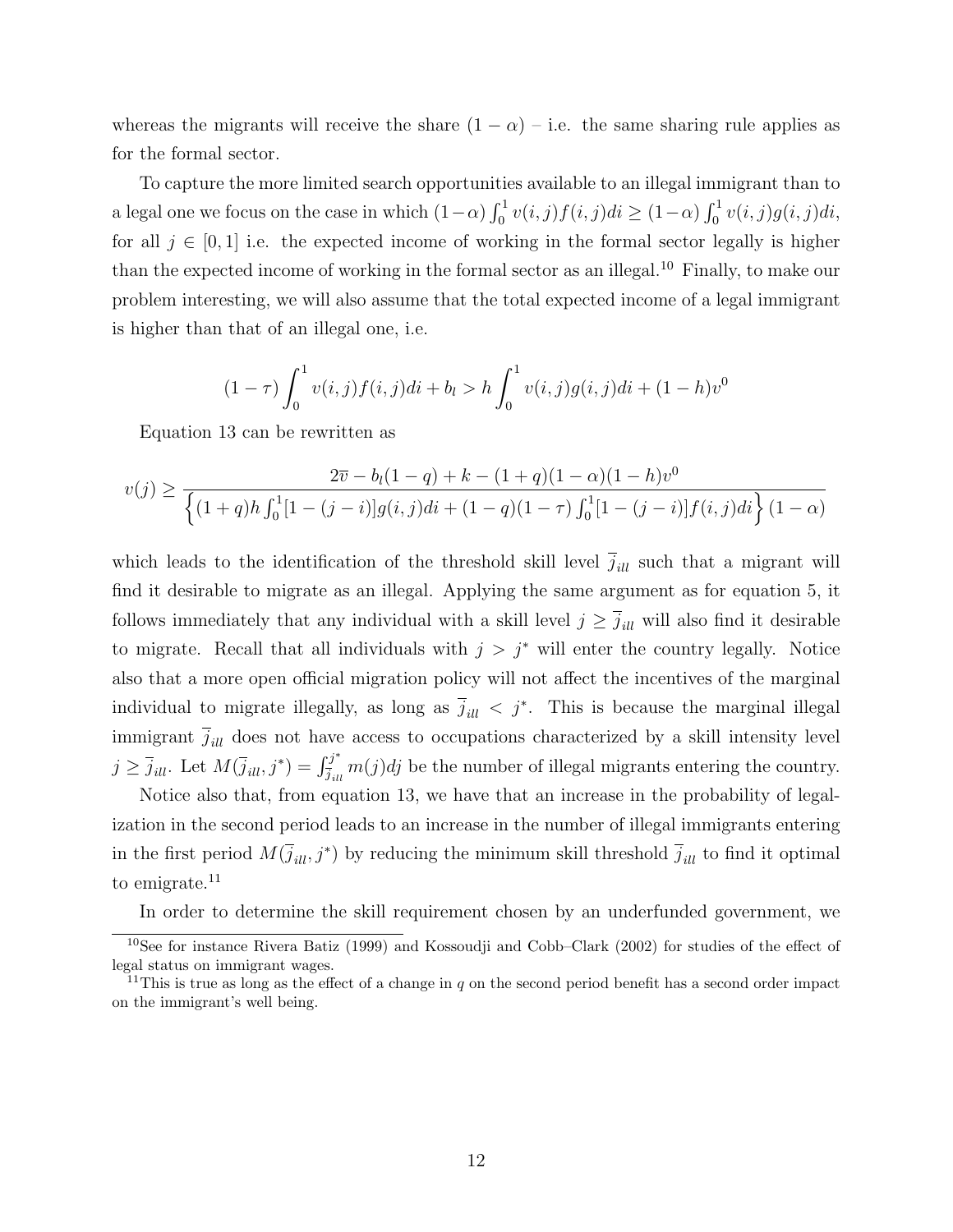need to maximize the following welfare function with respect to *j*:

$$
W_{un} = (1+\eta) [\alpha(1-\tau)V(j,1) + b_{un}N + \alpha h \mathcal{V}(\bar{j}_{ill},j) - (1-h)(x-\alpha v^0)M(\bar{j}_{ill},j)] + (1-\eta) [\alpha(1-\tau)V(\bar{j}_{ill},1) + b_l N]
$$
\n(14)

where  $\mathscr{V} = \int_{\bar{j}_{ill}}^{j} \int_0^1 v(i,j)g(i,j)di,j$  indicates the total expected value created by illegal migrants with skill levels comprised between  $\bar{j}_{ill}$  and  $j$  and  $\eta > 0$  is the likelihood that the government will not carry out an amnesty in the second period. The first row represents the destination country's expected welfare over the two periods when both legal and illegal migration take place and no amnesty is granted with probability  $\eta$ . The first term in square brackets is the net aggregate income appropriated by natives when the official migration policy sets a minimum threshold *j*. The second term represents the welfare transfer to the natives when the government is underfunded and illegal immigrants do not have access to the welfare state benefits. The demogrant  $b_{un}$  is determined by

$$
b_{un} = \frac{\tau V(j, 1)}{N + M(j, 1)}\tag{15}
$$

The third term captures the native's share of the expected income generated by illegal immigrants working in the informal sector, whereas the fourth represents the expected net cost to the natives from illegal immigrants engaged in criminal activities, with *x >* 0 indicating the social burden induced by those activities. The second row captures instead the expected welfare in the second period when an amnesty takes place with probability  $1 - \eta$ . The first term captures the net aggregate income appropriated by natives when undocumented migrants have been legalized and the second term captures the welfare transfers to the natives when an amnesty has been introduced, and  $b_l$  is given by:

$$
b_l = \frac{\tau V(\vec{j}_{ill}, 1)}{N + M(\vec{j}_{ill}, 1)}
$$
\n(16)

Notice that if an amnesty takes place all immigrants are fully engaged in the welfare state and thus pay taxes and receive benefits. As a result,  $b_{un} > b_l$ .

The first order condition corresponding to the maximization of equation 14 is given by

$$
B_{un}[.,j^{*}(.)] = (1+\eta)\left\{\frac{\partial V(j^{*},1)}{\partial j}\left[\alpha(1-\tau)+\frac{\tau N}{N+M(j^{*},1)}\right]-\frac{\tau N V(j^{*},1)}{[N+M(j^{*},1)]^{2}}\frac{\partial M(j^{*},1)}{\partial j}+\alpha h\frac{\partial V(\bar{j}_{ill},j^{*})}{\partial j}-(1-h)(x-\alpha v^{0})\frac{\partial M(\bar{j}_{ill},j^{*})}{\partial j}\right\}=0
$$
\n(17)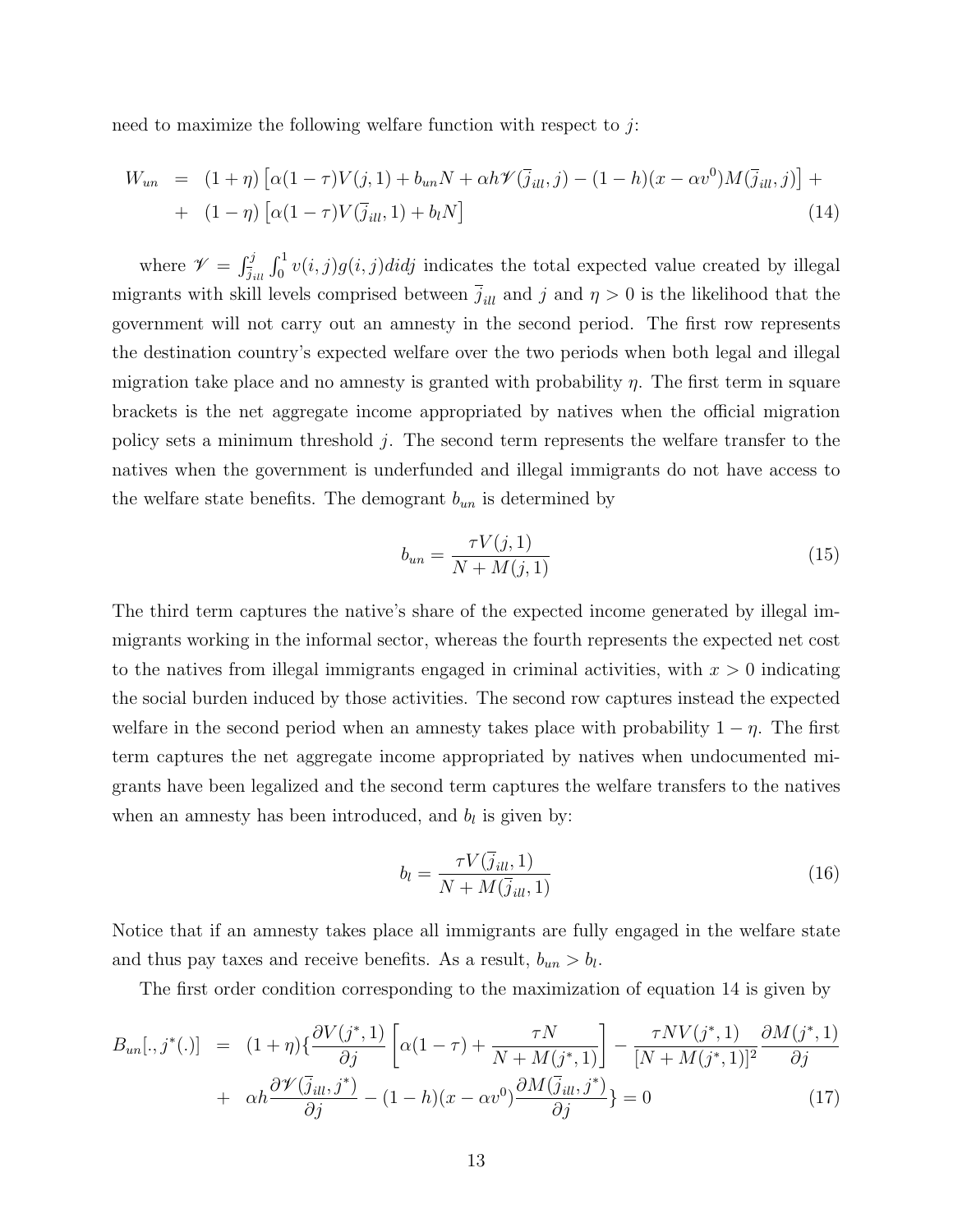Equation 17 implicitly defines *j ∗* .

#### **3.3 Costly enforcement**

We now turn to an alternative scenario, in which the government uses the revenues raised not only to finance the welfare benefit, but also to carry out an enforcement policy. The cost of implementing this policy is given by  $c(j)$ , which is an increasing function of the minimum skill level required to the migrant, i.e.  $\frac{\partial c(j)}{\partial j} > 0$ . Throughout this section, as we have already done in our previous analysis, we assume that the minimum skill requirement introduced by the costly migration policy is binding, i.e. there are more workers willing to come than those officially admitted. For this reason we do not explicitly model once again the migration choice of the natives in the sending country. The government's objective function thus becomes

$$
W_c = 2\alpha (1 - \tau)V(j, 1) + (b_c + b)N
$$
\n(18)

where the first term on the right hand side has the same interpretation as in equation 14, and  $b_c$  and  $b$  are respectively the demogrant paid in period 1, when a costly enforcement is carried out, and in period 2, when no further migration flows take place and therefore no enforcement is needed. Formally, they are defined by the following budget constraints:

$$
b_c = \frac{\tau V(j, 1) - c(j)}{N + M(j, 1)}
$$
(19)

$$
b = \frac{\tau V(j, 1)}{N + M(j, 1)} \tag{20}
$$

Maximizing 18 subject to equations 19 and 20, we obtain the following first order condition which implicitly defines the skill requirement  $\tilde{j}$  that maximizes the destination country's welfare:

$$
B_c[.,\tilde{j}(.)] = 2\frac{\partial V(\tilde{j},1)}{\partial j} \left[ \alpha(1-\tau) + \frac{\tau N}{N+M(\tilde{j},1)} \right] - 2\frac{\tau N V(\tilde{j},1)}{[N+M(\tilde{j},1)]^2} \frac{\partial M(\tilde{j},1)}{\partial j} - \frac{N \frac{\partial c(\tilde{j})}{\partial j}}{N+M(\tilde{j},1)} + \frac{Nc(\tilde{j})}{[N+M(\tilde{j},1)]^2} \frac{\partial M(\tilde{j},1)}{\partial j} = 0
$$
(21)

### **3.4 The optimal minimum skill requirement across regimes**

We turn now to compare the minimum skill requirements chosen under the three different regimes we have considered so far. We start by comparing  $\hat{j}$  and  $\tilde{j}$ , i.e. the ability threshold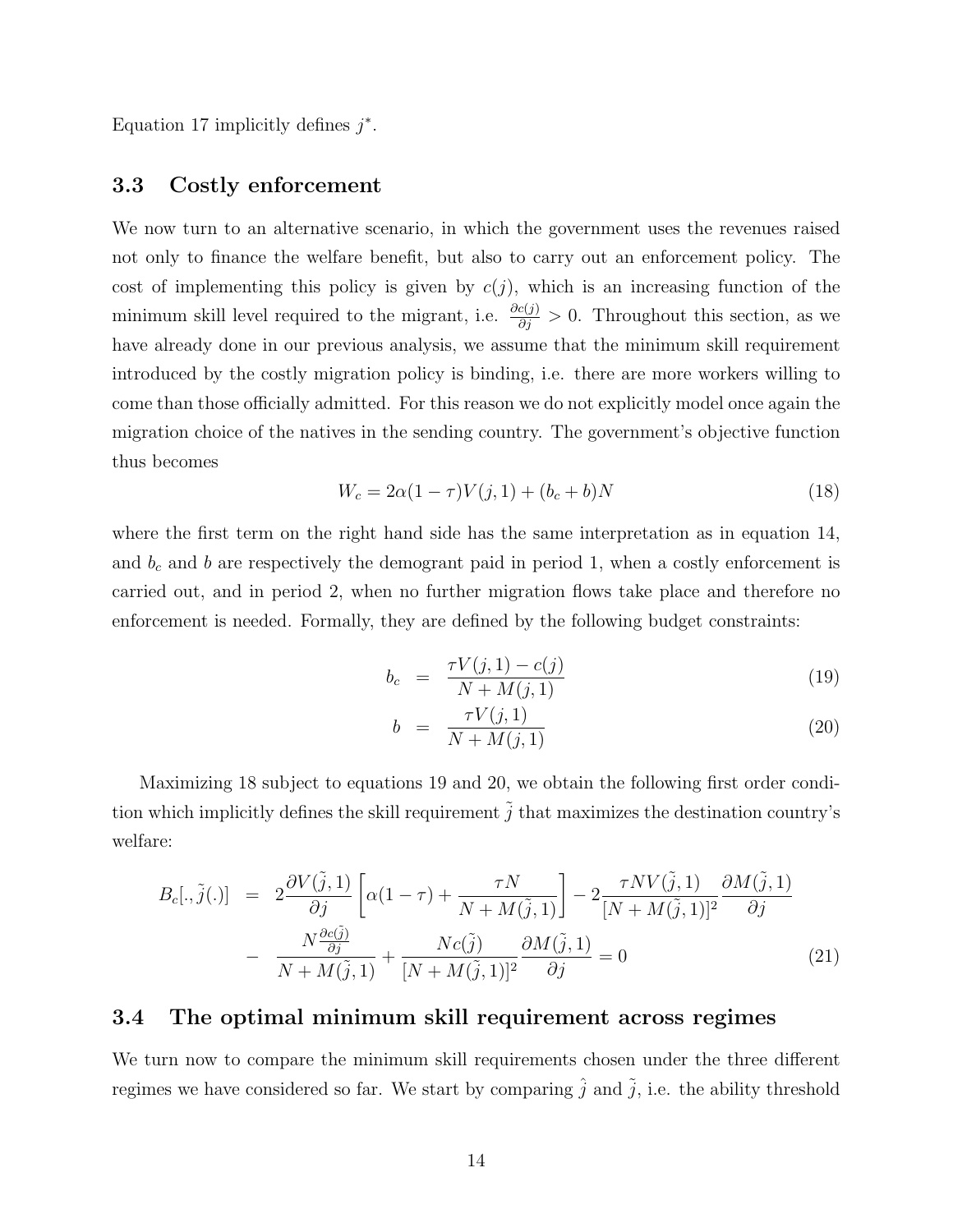

Figure 1: Minimum skill thresholds

levels chosen respectively under costless and costly enforcement. This is done in the following

**Lemma 3** The minimum ability level  $\hat{j}$  chosen by the government under the costless enforce*ment regime is higher than the minimum ability level*  $\tilde{j}$  *chosen under the costly enforcement one.*

**Proof.** Combining equations 8 with 21, it follows immediately that equation 21 evaluated at  $\hat{j}$  is negative. Since  $W_{un}$  is concave,  $\tilde{j} < \hat{j}$ .

The intuition for this result is that the presence of a migration policy enforcement cost leads to a decrease in the minimum skill level chosen by the government, i.e. to a less restrictive migration policy. We can now compare the minimum skill requirement under costless enforcement and in the presence of an underfunded regime.

**Lemma 4** *The minimum ability level j ∗ chosen by an underfunded government is greater or equal to the minimum ability level*  $\hat{j}$  *chosen under costless enforcement as long as*  $\alpha h \frac{\partial \mathscr{V}(\vec{j}_{ill},\hat{j})}{\partial \vec{j}} \geq$  $(1-h)(x-\alpha v^0)\frac{\partial M(\bar{j}_{ill},\hat{j})}{\partial j}.$ 

**Proof.** To carry out the comparison, we evaluate equation 17 at  $j = \hat{j}$ . Given that  $\hat{j}$ satisfies equation 8 with equality, equation 17 simplifies to

$$
B_{un}[.,\hat{j}(.)] = \alpha h \frac{\partial \mathcal{V}(\bar{j}_{ill},\hat{j})}{\partial j} - (1-h)(x - \alpha v^0) \frac{\partial M(\bar{j}_{ill},\hat{j})}{\partial j}
$$
(22)

which is non negative iff  $\alpha h \frac{\partial \mathcal{V}(\bar{j}_{ill},\hat{j})}{\partial j} \geq (1-h)(x-\alpha v^0) \frac{\partial M(\bar{j}_{ill},\hat{j})}{\partial j}$ . Since  $W_{un}$  is concave,  $j^* > \hat{j}$ .

Thus, if the marginal contribution of an illegal immigrant to expected domestic income at  $\hat{j}$  is greater than the expected cost of his criminal activities, the minimum skill requirement is at least as restrictive in the presence of an underfunded government as it is with costless enforcement. Summarizing our results, the following ordering emerges

$$
\tilde{j} < \hat{j} < j^* \tag{23}
$$

This is illustrated in Figure 1.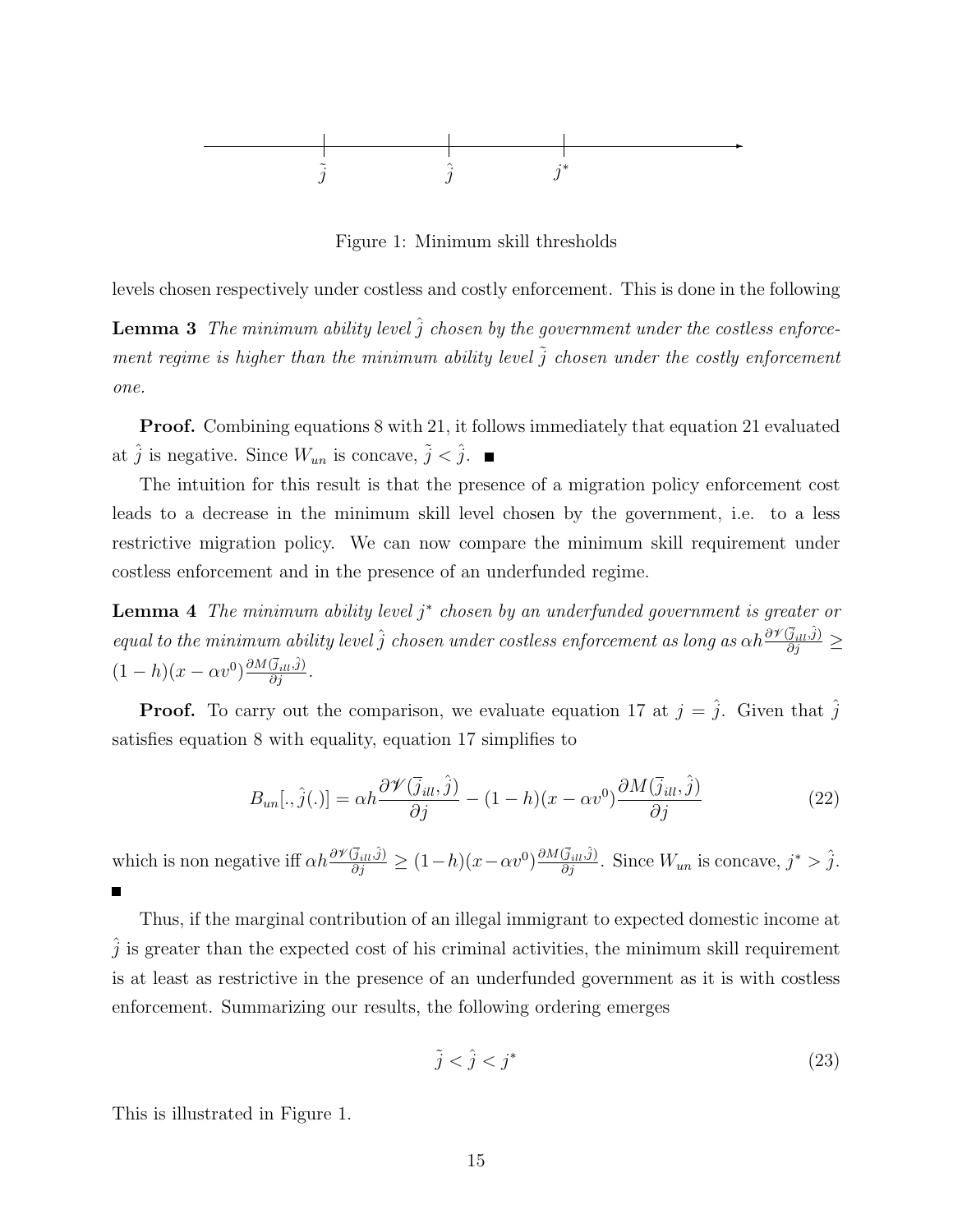

Figure 2: The government's decision problem

## **4 Choosing the optimal migration policy**

In this section, we determine the optimal migration policy for the destination country, by solving the government's problem which is illustrated in Figure 2. We start by comparing the levels of welfare which can be obtained by a government, which has introduced a minimum skill requirement, but has not devoted any resource to its enforcement. In this case illegal immigration takes place in the first period, and ex post the authorities must decide whether to legalize all illegal immigrants present in the country or to keep them in the informal economy. Next, we will compare the outcomes resulting from the choices of an underfunded government, with the costly enforcement option, in which the immigration authorities set an official policy ex–ante and invest resources to perfectly enforce it.

#### **4.1 When is an amnesty desirable?**

To decide whether to carry out an amnesty, the government compares aggregate welfare when undocumented migrants are kept illegal, i.e.

$$
W_{un}(\eta = 1) = 2 \left[ \alpha (1 - \tau) V(j^*, 1) + b_{un} N + \alpha h \mathcal{V}(\bar{j}_{ill}, j^*) - (1 - h)(x - \alpha v^0) M(\bar{j}_{ill}, j^*) \right]
$$
\n(24)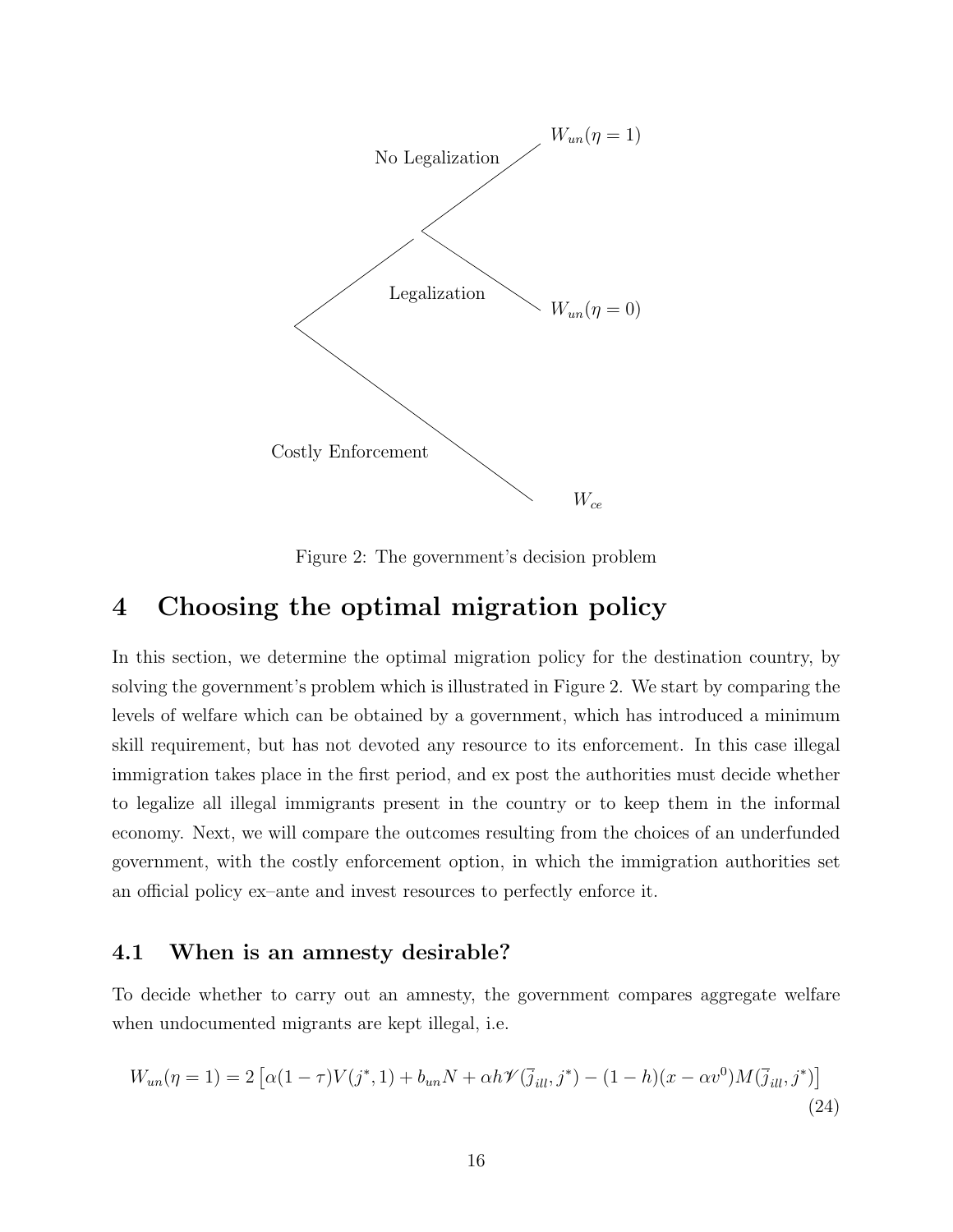to the welfare obtained by carrying out the legalization program, i.e.

$$
W_{un}(\eta = 0) = [\alpha(1 - \tau)V(j^*, 1) + b_{un}N + \alpha h \mathcal{V}(\bar{j}_{ill}, j^*) - (1 - h)(x - \alpha v^0)M(\bar{j}_{ill}, j^*)] + + [\alpha(1 - \tau)V(\bar{j}_{ill}, 1) + b_l N]
$$
(25)

Subtracting equation 24 from equation 25 we obtain the following expression:

$$
W_{un}(\eta = 0) - W_{un}(\eta = 1) = \alpha \left[ V(\bar{j}_{ill}, j^*) - h \mathcal{V}(\bar{j}_{ill}, j^*) \right] +
$$
  
+  $N(b_l - b_{un}) - \tau V(\bar{j}_{ill}, j^*) + (1 - h)(x - \alpha v^0) M(\bar{j}_{ill}, j^*)$  (26)

Equation 26 allows us to highlight three channels which shape the likelihood of carrying out a legalization program. The first is the labor market matching channel: the bigger is the gain to aggregate income induced by a better labor market matching process, the higher is the likelihood that a legalization will be carried out (see the first term on the right hand side). The second is the welfare state channel (see the second and third term on the right hand side). Recalling that  $b_l < b_{un}$  this channel suggests that a legalization is not desirable. Notice also that

$$
\frac{\partial [W_{un}(\eta=0) - W_{un}(\eta=1)]}{\partial \tau} = -\alpha V(\overline{j}_{ill}, j^*) - \left[ \frac{V(j^*, 1)}{N + M(j^*, 1)} - \frac{V(\overline{j}_{ill}, 1)}{N + M(\overline{j}_{ill}, 1)} \right] < 0 \tag{27}
$$

In other words, a more redistributive welfare state will make an amnesty even less desirable, as it makes the welfare leakage to the migrants more severe. The third channel is represented by the expected social cost of criminal activities. The bigger is the net cost of crime, the more likely will be an amnesty.

### **4.2 When should migration be restricted?**

Let us start by assuming that  $W_{un}(\eta = 0) - W_{un}(\eta = 1) > 0$ , that is, a legalization is desirable whenever a government's migration policy is underfunded. We want to determine under which conditions the well being of natives is higher when the government carries out a costly enforcement strategy, rather than allowing undocumented immigrants in the country and then legalizing them.

This is done in the following

**Proposition 1** *If*  $W_{un}(\eta = 0) - W_{un}(\eta = 1) > 0$ *, then*  $W_c > W_{un}(\eta = 0)$ *, that is costly enforcement is always preferable to an ex-post legalization.*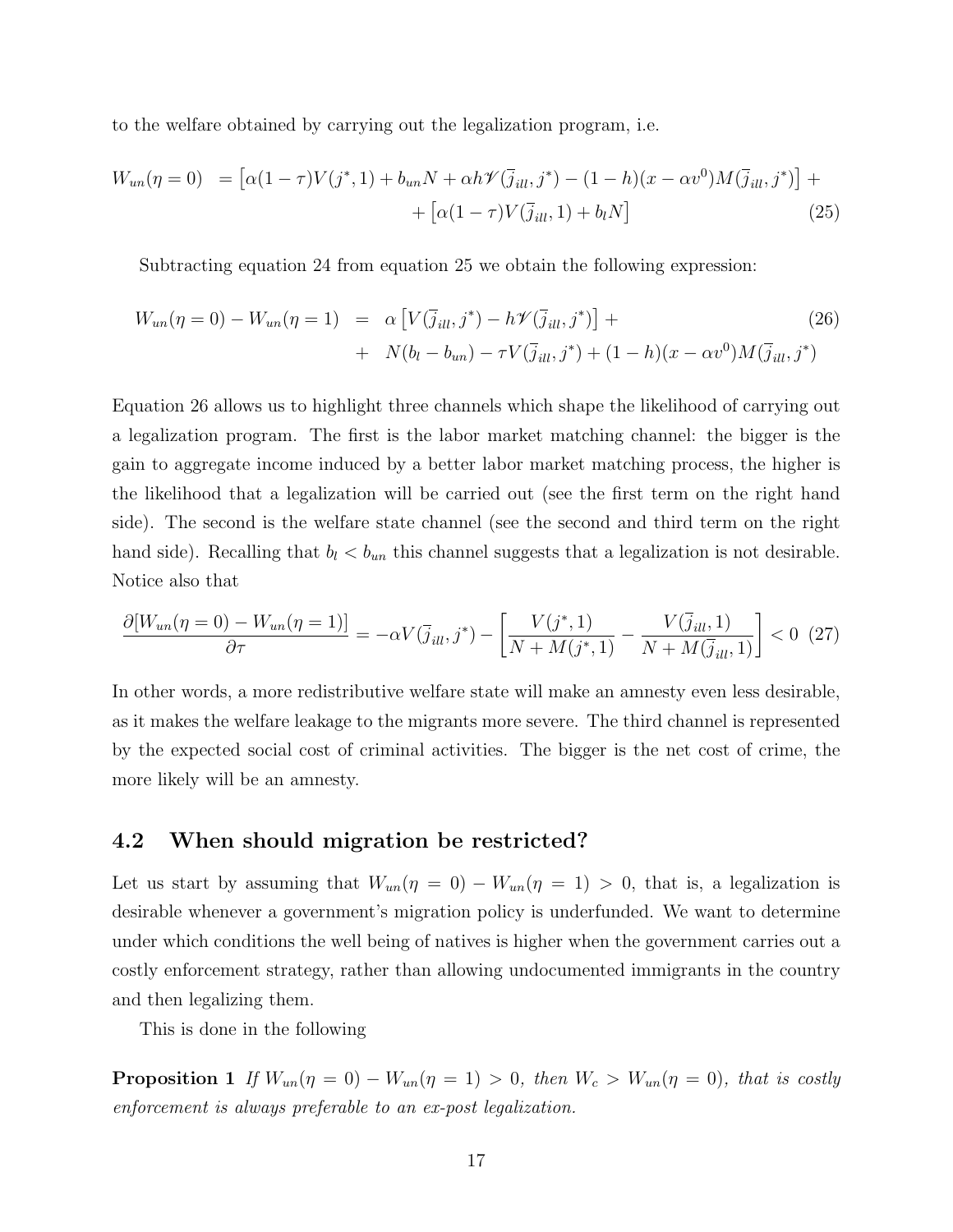**Proof.** Subtract equation 25 evaluated at  $j^*$  from equation 18 evaluated at  $\tilde{j}$ . After a few manipulations, we obtain

$$
W_c - W_{un}(\eta = 0) = \alpha \left[ (1 - \tau)V(\tilde{j}, j^*) - h\mathcal{V}(\tilde{j}, j^*) \right] + (1 - h)\left[ (x - \alpha v^0)M(\bar{j}_{ill}, j^*) \right] +
$$
  

$$
- \alpha \left[ (1 - \tau)V(\bar{j}_{ill}, \tilde{j}) + h\mathcal{V}(\bar{j}_{ill}, \tilde{j}) \right] + (b_c - b_{un} + b - b_l)N
$$
(28)

To sign the left hand side of equation 28, we use our assumption that  $W_{un}(\eta = 0) - W_{un}(\eta = 0)$ 1) *>* 0. This is equivalent to assume that

$$
\alpha \left[ (1-\tau)V(\tilde{j},j^*) - h\mathcal{V}(\tilde{j},j^*) \right] + (1-h)[(x-\alpha v^0)M(\bar{j}_{ill},j^*)] > -\alpha \left[ (1-\tau)V(\bar{j}_{ill},\tilde{j}) - h\mathcal{V}(\bar{j}_{ill},\tilde{j}) \right] - N(b_l - b_{un})
$$
\n(29)

We use the inequality in equation 29, to rewrite equation 28 as follows

$$
W_c - W_{un}(\eta = 0) > -\alpha \left[ (1 - \tau)V(\overline{j}_{ill}, \tilde{j}) - h\mathcal{V}(\overline{j}_{ill}, \tilde{j}) \right] - N(b_l - b_{un}) +
$$
  
-  $\alpha \left[ (1 - \tau)V(\overline{j}_{ill}, \tilde{j}) + h\mathcal{V}(\overline{j}_{ill}, \tilde{j}) \right] + (b_c - b_{un} + b - b_l)N$  (30)

This is equivalent to

$$
W_c - W_{un}(\eta = 0) > N(b_c + b - 2b_l) - 2\alpha (1 - \tau) V(\bar{j}_{ill}, \tilde{j})
$$
\n(31)

Let the term on the right hand side of equation 31 be denoted by  $\mathscr A$ . This can be expressed also as

$$
\mathscr{A} = 2N(b - b_l) - 2\alpha (1 - \tau)V(\bar{j}_{ill}, \tilde{j}) - \frac{c(\tilde{j})N}{N + M(\tilde{j}, 1)}
$$
(32)

The first term captures the gain in the per capita benefit arising from restricting immigration using costly enforcement compared to allowing all potential immigrants up to  $\overline{j}_{ill}$  to enter the destination country legally, and thus giving them access to the welfare state. The second term represents the net income loss for natives due to the restriction in the inflow of immigrants. The third is the direct cost of limiting the inflow of foreign workers in the first period. Alternatively,  $\mathscr A$  can be thought of as the difference between the welfare in the destination country when a restrictive policy is implemented and that when no enforcement cost is incurred and all immigrants up to  $\bar{j}_{ill}$  are admitted as legals. Under our assumption that the government's welfare maximization in the presence of costly enforcement admits an interior solution,  $\mathscr{A} > 0$  as the government's objective is maximized at  $\tilde{j}$  rather than at  $\bar{j}_{ill}$ .

Let us now turn to the case where  $W_{un}(\eta = 0) - W_{un}(\eta = 1) < 0$ , that is, whenever the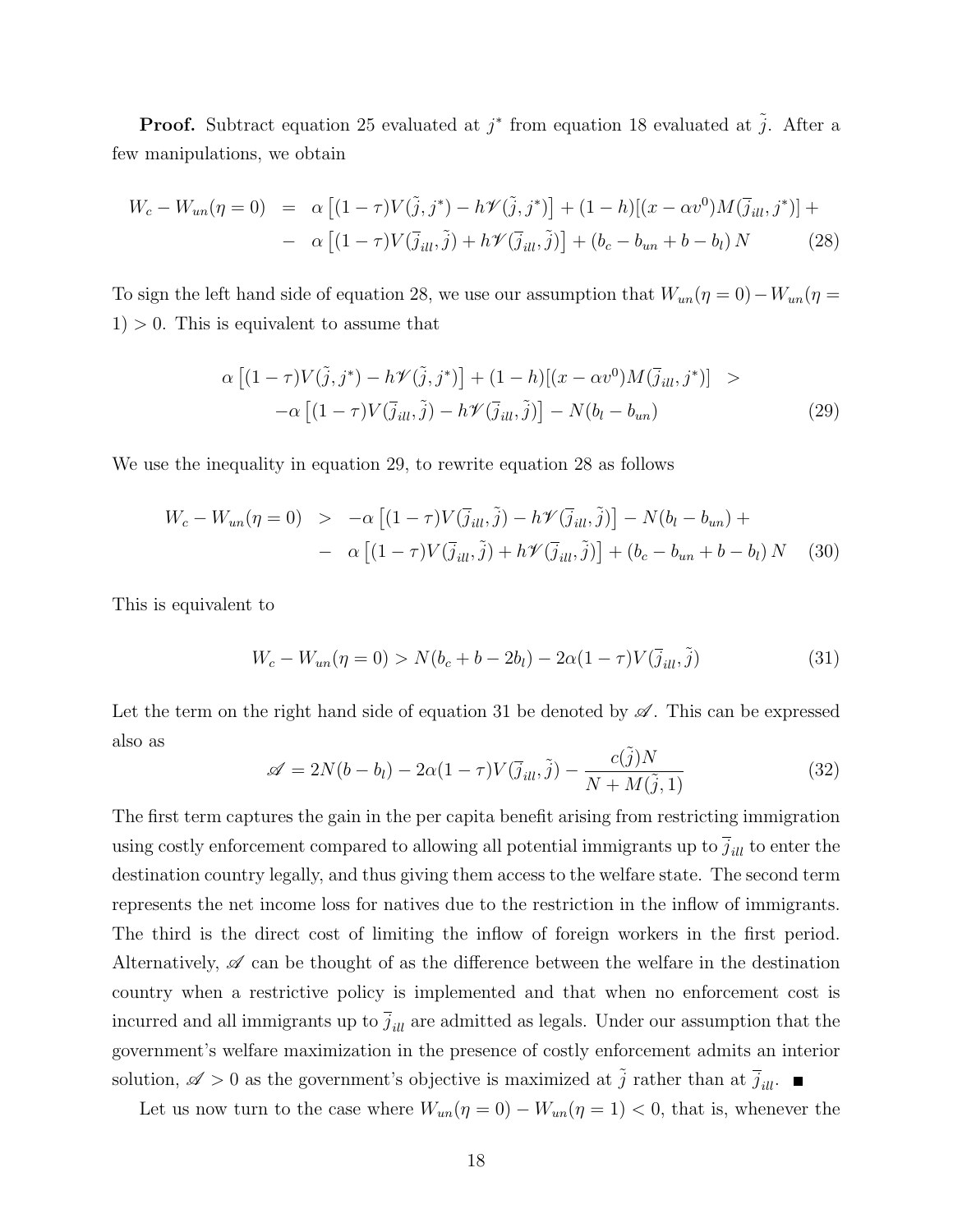government is underfunded, it is desirable to keep the undocumented immigrants as illegal. We are still interested in studying whether carrying out a costly enforcement strategy in the first period is preferable to allowing illegal immigrants to remain. This is done in the following

**Proposition 2** *If*  $W_{un}(\eta = 0) - W_{un}(\eta = 1) < 0$ *, then the comparison between the level of welfare achievable under a costly enforcement regime and that achievable when undocumented immigrants are kept illegal is ambiguous.*

**Proof.** Subtract equation 24 evaluated at  $j^*$  from equation 18 evaluated at  $\tilde{j}$ . After a few manipulations we obtain

$$
W_c - W_{un}(\eta = 1) = 2\alpha \left[ (1 - \tau)V(\tilde{j}, j^*) - h\mathcal{V}(\tilde{j}, j^*) \right] + 2(1 - h)[(x - \alpha v^0)M(\bar{j}_{ill}, j^*)] +
$$
  
- 2\alpha hV(\bar{j}\_{ill}, \tilde{j}) + (b\_c - 2b\_{un} + b) N (33)

To sign the left hand side of equation 33, we use our assumption that  $W_{un}(\eta = 0)$  –  $W_{un}(\eta = 1) < 0$ . This is equivalent to assume that

$$
\alpha \left[ (1-\tau)V(\tilde{j},j^*) - h\mathcal{V}(\tilde{j},j^*) \right] + (1-h)[(x-\alpha v^0)M(\bar{j}_{ill},j^*)] -\alpha \left[ (1-\tau)V(\bar{j}_{ill},\tilde{j}) - h\mathcal{V}(\bar{j}_{ill},\tilde{j}) \right] - N(b_l - b_{un})
$$
(34)

We use the inequality in equation 34, to rewrite equation 33 as follows

$$
W_c - W_{un}(\eta = 1) \quad < \quad -\alpha \left[ (1 - \tau)V(\bar{j}_{ill}, \tilde{j}) - h\mathcal{V}(\bar{j}_{ill}, \tilde{j}) \right] - N(b_l - b_{un}) + \\
\quad - \quad \alpha \left[ (1 - \tau)V(\bar{j}_{ill}, \tilde{j}) + h\mathcal{V}(\bar{j}_{ill}, \tilde{j}) \right] + (b_c - b_{un} + b - b_l)N \tag{35}
$$

This can be expressed as

$$
W_c - W_{un}(\eta = 1) < 2N(b - b_l) - 2\alpha (1 - \tau)V(\bar{j}_{ill}, \tilde{j}) - \frac{c(\tilde{j})N}{N + M(\tilde{j}, 1)} = \mathscr{A} \tag{36}
$$

As we have argued above,  $\mathscr{A} > 0$ , and thus  $W_c \geq W_{un}(\eta = 1)$ .

Summarizing, we have shown that an amnesty is more likely to be desirable the bigger is the gain to aggregate income brought about by an improvement in the labor market matching technology following a legalization, and the higher is the expected cost of criminal activities. On the contrary, a redistributive welfare state makes an amnesty less desirable,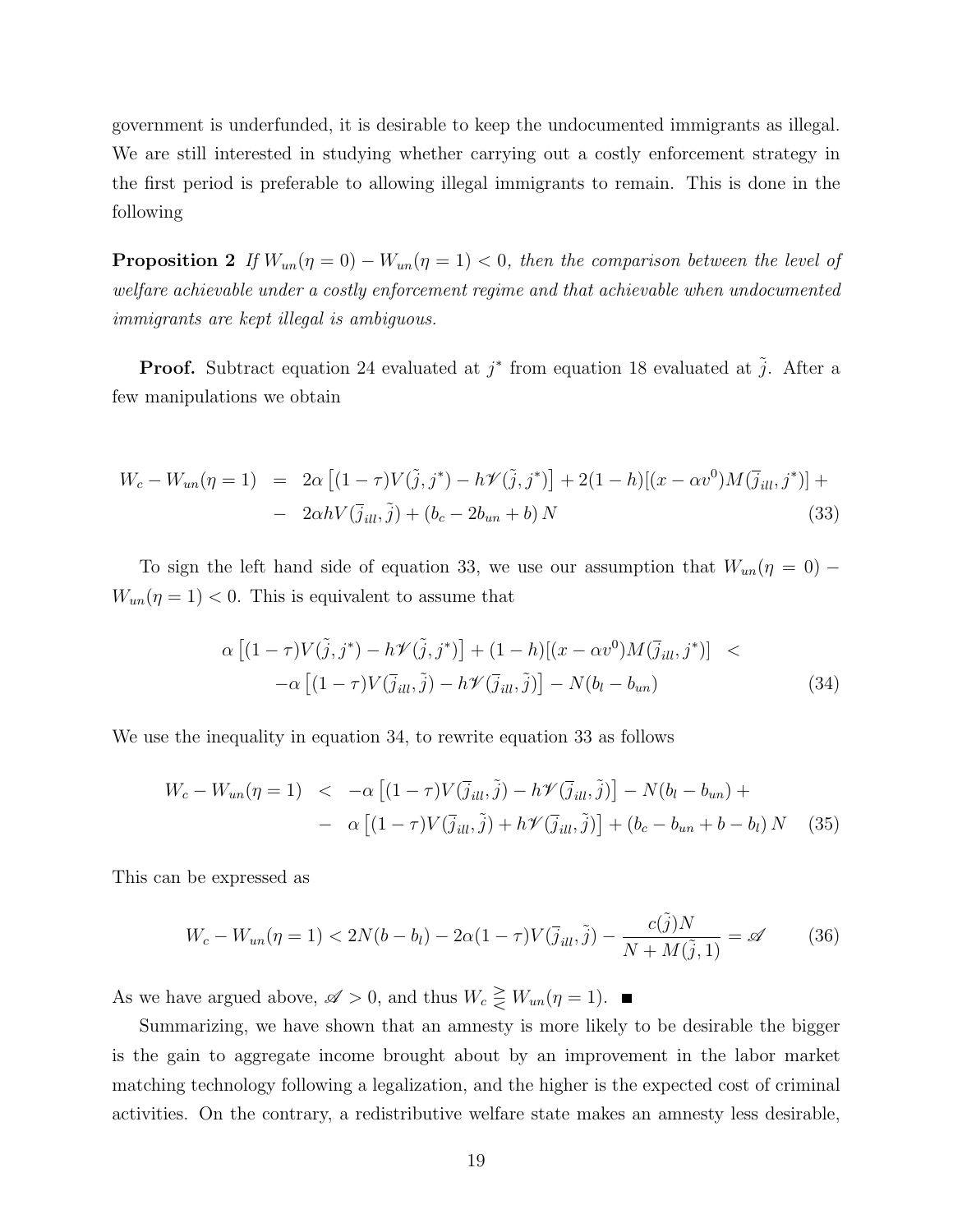as it entitles low–skilled foreign workers to welfare state benefits. Importantly, we find that, when an amnesty is preferable to tolerating illegal migrants, the destination country would enjoy a higher level of welfare investing ex–ante in migration policy enforcement. Thus, the labor market matching technology, the extent of redistribution carried out by the welfare state and the degree of involvement in criminal activities by illegal immigrants can inform a government on the desirability of investing resources to control migration flows. On the other hand, when an amnesty is not desirable, the destination country might be better off by not devoting any resource to policy enforcement and by letting some foreign workers enter and stay illegally. We next investigate the role of these three channels in explaining the likelihood of the introduction of a legalization program.

### **5 Data**

To assess the role played by the labor market channel, the welfare state channel and the social cost of criminal activities in shaping the incentives to carry out an amnesty, we construct a novel dataset covering 17 OECD countries<sup>12</sup> spanning the period 1980-2007. In this section we describe the variables we have used in our analysis.

### **5.1 Amnesties**

For each of the countries in our sample we have started by collecting information on immigrants' legalization programs (amnesties). We define an amnesty as a procedure that allows immigrants who are already in the country of destination in violation of its immigration law (i.e. undocumented immigrants) to obtain a legal residence and work permit. To qualify as an amnesty, a regularization program must also satisfy the following requisites: a) it does not form part of the regular migration policy framework; b) it runs for a limited period of time; c) it is not specific to certain categories of immigrants alone. Note that a legalization program may well be conditional on some individual characteristics: typically, a minimum period of residence in the country of destination is required and/or having a job.

Our main sources of information are the annual reports of the OECD Continuous Reporting System on Migration, now known as the OECD International Migration Outlook (SOPEMI 2011). These reports contain detailed country notes on developments in migration policy in member states that are compiled annually by country experts. We cross-

<sup>12</sup>We include: Austria, Belgium, Canada, Denmark, France, Germany, Greece, Ireland, Italy, the Netherlands, Norway, Portugal, Spain, Sweden, Switzerland, the UK, and the US.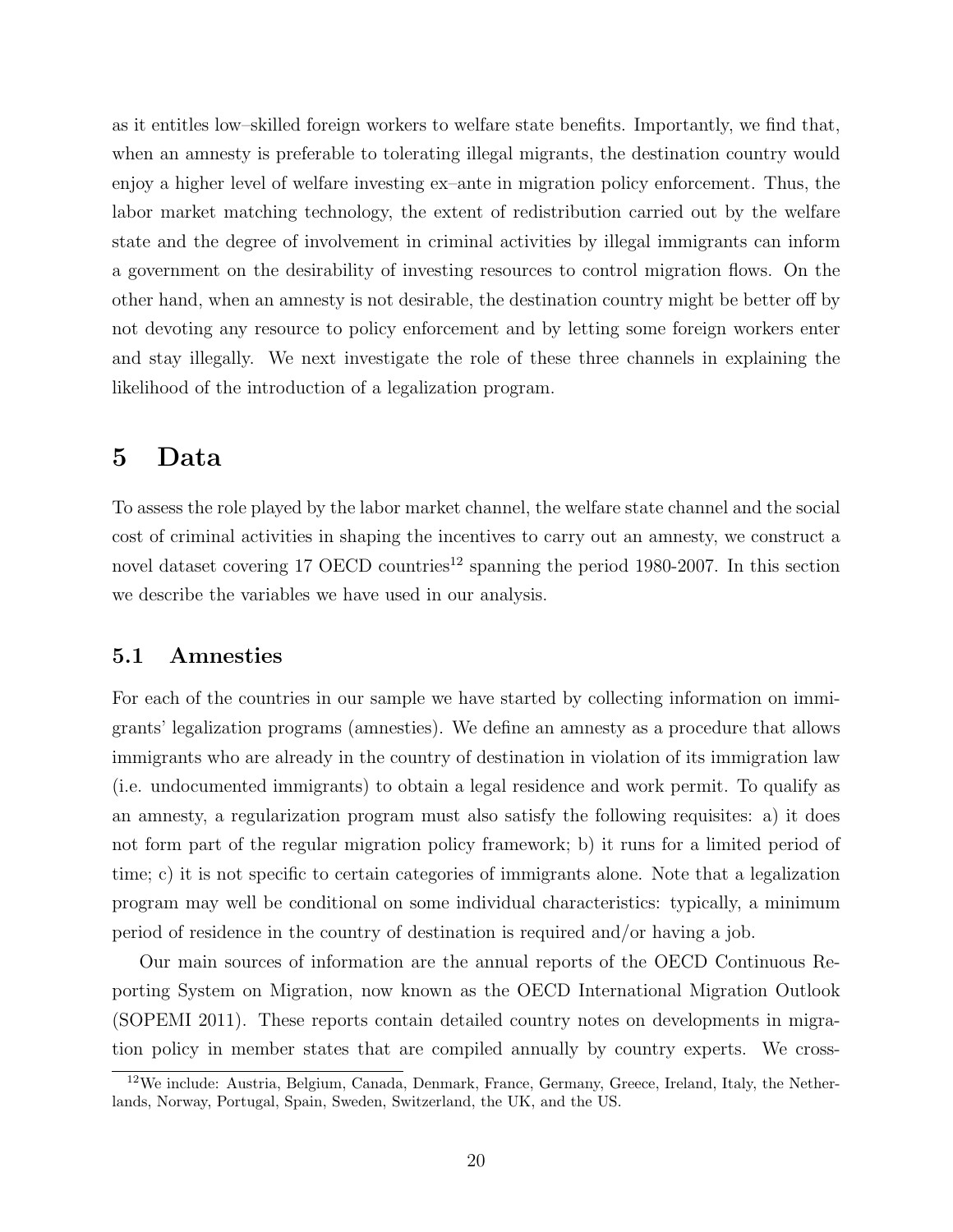check and supplement that information with the Final Report and Appendices A and B of the European Commission-funded Regularizations in the European Union (REGINE) research program, conducted by the International Centre for Migration Policy Development<sup>13</sup> (Baldwin–Edwards and Kraler 2009). The REGINE report provides information on immigrant regularization practices in the EU member states as well as in Switzerland and the United States.

The REGINE project identifies five additional legalization episodes, that are not mentioned in the SOPEMI reports. Furthermore, in up to three instances we do not have enough information to determine whether a regularization satisfies all the criteria set out above to be considered a general amnesty. In our empirical specification we check the robustness of our results to the source of our information and to the exclusion of those legalizations whose nature is ambiguous. As a result, in our benchmark specification, we use *Amnesty 1*, which records all amnesties listed in SOPEMI. In the robustness checks, we also use *Amnesty 2*, which includes all programs listed in REGINE or SOPEMI, *Amnesty 3*, which excludes from the SOPEMI list the ambiguous cases and *Amnesty 4* which excludes from the REGINE or SOPEMI list the ambiguous cases.

In Table 2 we report for each country the sample period covered in our analysis, and the years in which we observe an amnesty. We provide a detailed description of the amnesties included in our study in table A1.

#### **5.2 Mismatch in the labor market**

Our model highlights the role played by a legalization on the quality of the labor market match for migrants. Ideally, we would like to be able to construct a measure of the quality of the match for both legal and illegal migrants. Unfortunately, standard sources cover only small samples of immigrants. Furthermore, no information is available on the legal status of foreign workers and, as a result, we will need to use a proxy for this important driving force.

We build an index measuring the quality of the match between workers' qualifications and their occupations. To that end we consider the distribution of educational attainment for each occupation. Employees who depart from a centrality index by at least one standard deviation are classified as either over– or under–educated. We then base our index of the extent of mismatch on the share of workers that are under- or over- educated (for a discussion of this type of indices see e.g. Chevalier 2003, Verdugo and Verdugo 1988, Mendes de Oliveira, Santos, and Kiker 2000 and Hartog 2000).

 $13$ http//www.icmpd.org.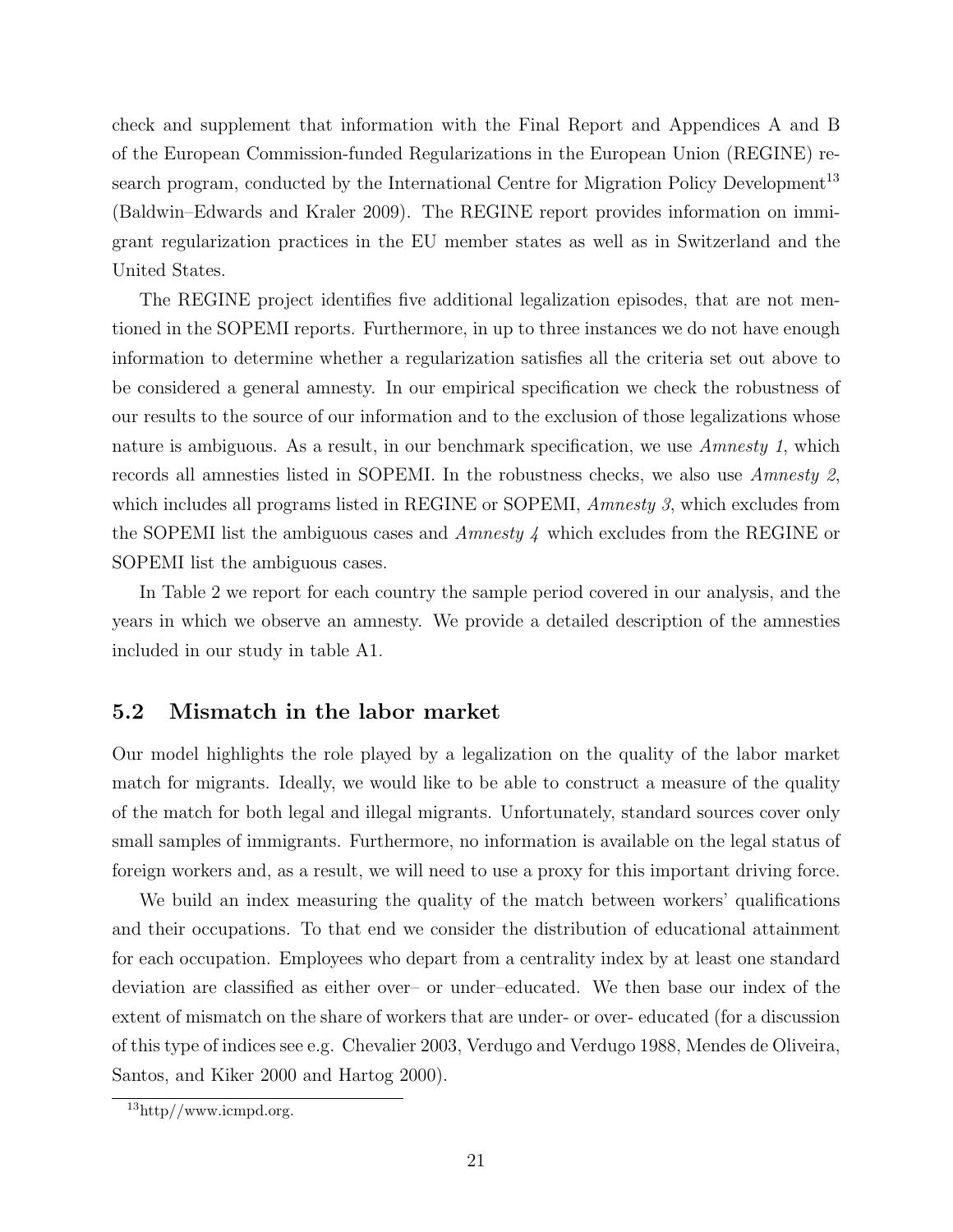We construct these indicators for every country using annual microdata (Labor Force Surveys for most European countries and Canada, and the March extract of the Current Population Survey for the US). For European countries from 1998 onwards we use the European Union Labor Force Survey (EULFS), which provides a homogeneous source of information. The EULFS does not contain data on educational qualifications in any country before 1998, so we have to rely on country-specific data for earlier years, where available. We provide details on the source of the data used in every year and country in the Appendix. We proceed as follows. First, we transform the variable on educational qualification into years of education, using UNESCO conversion tables or experts' evaluations. Second, we compute for every sub-major occupation group (two–digit ISCO88 categories or equivalent) the mode, median and standard deviation of years of education. Third, for each occupation group we calculate the percentage of workers with a level of education that is more than one standard deviation above or below the mode (median). Fourth, we compute the (weighted) average across all occupations of the above indices to have two alternative country-wide measures of job market educational mismatch. Our preferred index is based on deviations from the mode. The mode is less sensitive to the presence of outliers in the data and seems therefore more appropriate as a centrality measure for a discrete distribution (like that of educational qualifications).<sup>14</sup> We check the robustness of our results to the choice of the median as an alternative measure.

### **5.3 Social expenditure**

We proxy the extent of redistribution carried out by the welfare state with public expenditure on unemployment benefits as a share of GDP, taken from the OECD Social Expenditure Database for all years 1980-2007. As Boeri, Hanson, and McCormick (2002) show, unemployment benefits are one of the transfer programs that are used most by immigrants. We also check the robustness of our results to the inclusion of broader measures of public expenditure encompassing also family benefits as a share of GDP, and housing expenditure as a share of GDP, as both these programs are disproportionately used by immigrants (see also Boeri 2010).

<sup>14</sup>See also Mendes de Oliveira, Santos, and Kiker (2000) for a discussion.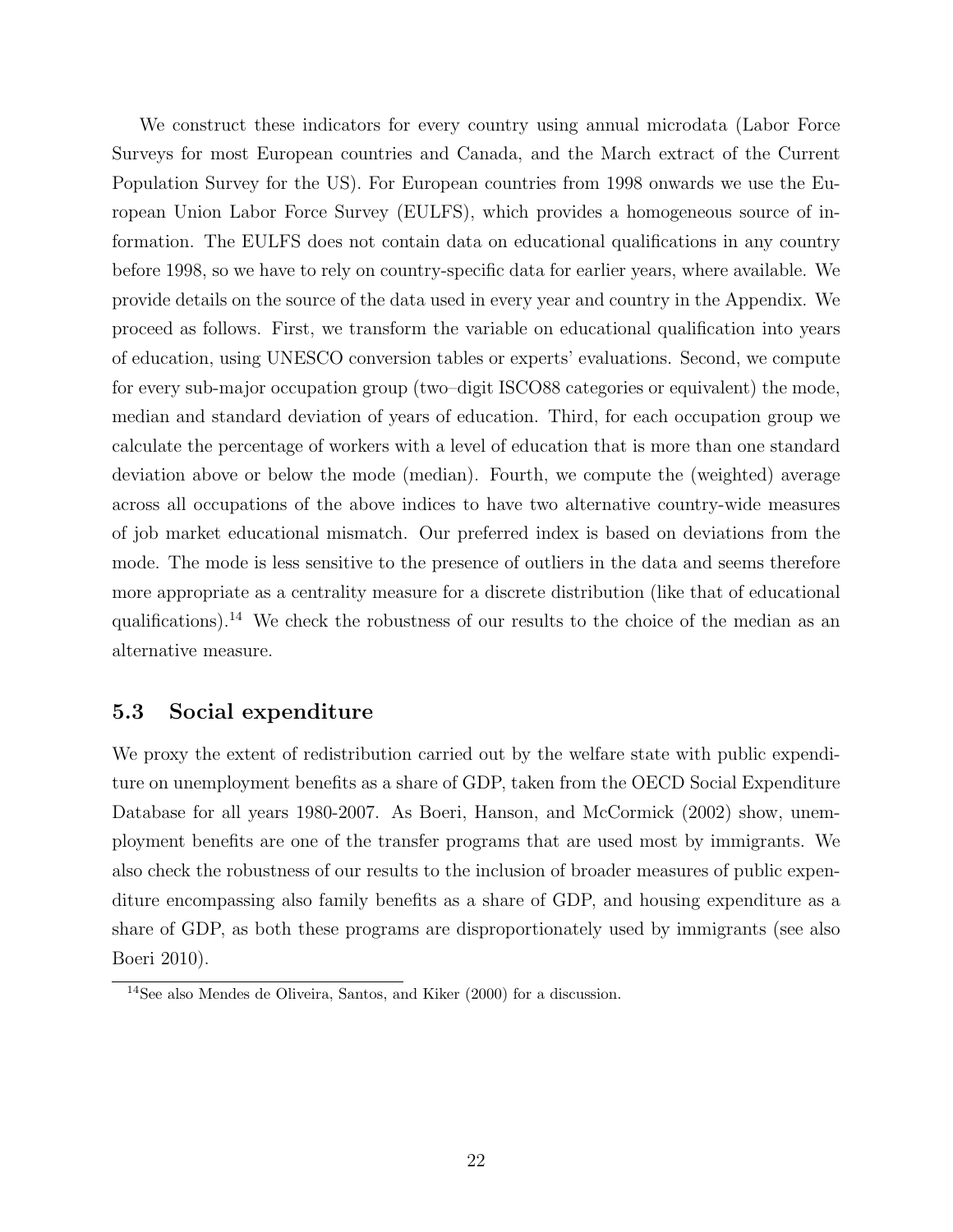### **5.4 Crime data**

In our theoretical analysis, a legalization has the effect of reducing the incidence of crime among migrants. To exactly capture the working of this channel, we would need data on the incidence of crime by the perpetrator's legal status. Unfortunately, this information is not consistently available for all the countries and years included in our study. As a result we had to limit ourselves to broad measures of criminal activities, which do not allow a breakdown based on the nationality of the offender. Our working hypothesis is that the crime rate among illegal immigrants is higher in countries where the overall crime rate is higher. In particular, we have collected information using waves 2 to 11 of the United Nations Surveys on Crime Trends and the Operations of Criminal Justice Systems (UN–CTS),<sup>15</sup> and supplemented it with information taken from the four editions of the European Sourcebook on Crime and Criminal Justice Statistics (ESCCJS, see Killias et al. 2010). Data for the UN–CTS are collected through questionnaires sent by the United Nations Office on Drugs and Crime (UNODC) to all member states, which are asked to report information on the incidence of police-reported crime and on the operation of criminal justice systems in every country. The ESCCJS is a data collection initiative that started in 1993 under the umbrella of the Council of Europe which contains, among other things, data on crime reported to the police for European countries for the years 1990-2007. Data are collected through a network of national correspondents who base their reports on a plurality of national and international data sources. Importantly, at each new edition, data from past years are validated and updated (see Killias et al. (2010) for details).

Our final variables express each type of crime as a rate per 100 thousand people. Our preferred indicator is the number of robberies, as this is the series with the fewest missing values. We check the robustness of our results using alternative measures where we both interpolate and extrapolate missing observations. In particular, we use data on intentional homicides, thefts and rapes reported to the authorities.

#### **5.5 Further controls**

In all our regressions we include a number of additional variables that might be correlated with the probability of having an amnesty. First, we are concerned that the stock and flows of illegal immigrants might be an important driver of a government's decision to undertake a legalization. As noticed before, no reliable estimates exist of these figures over time and

<sup>15</sup>www.unodc.org/unodc/en/data-and-analysis/United-Nations-Surveys-on-Crime-Trends-and-the-Operations-of-Criminal-Justice-Systems.html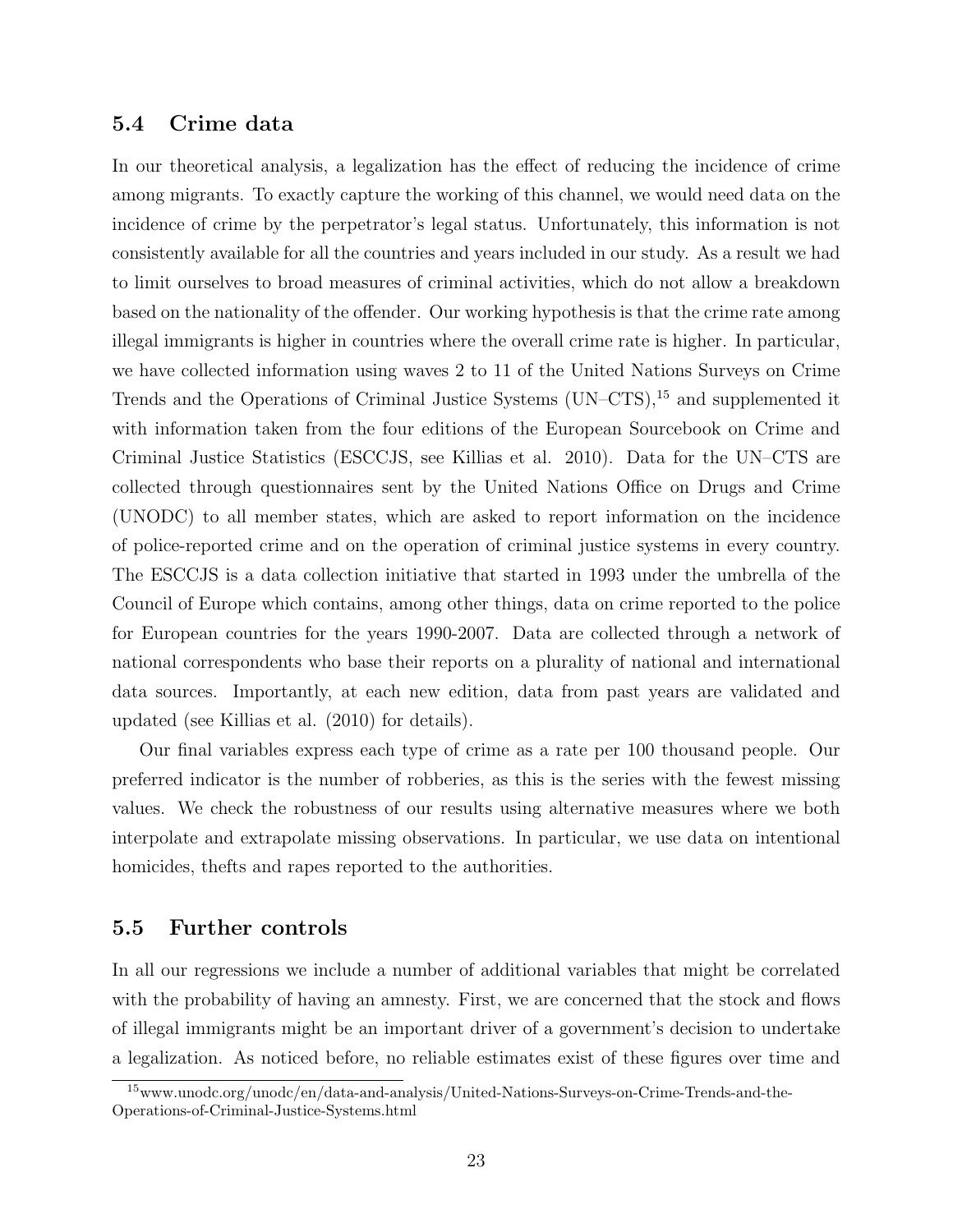across countries. For this reason, we have decided to proxy the flow of illegal immigrants with the number of applications for asylum in every year. We believe this to be a reasonable strategy, as in many Western destination countries popular opinion tends to identify asylum seekers with illegal immigrants (see Hatton  $2011$ ).<sup>16</sup> We obtain data on the annual number of asylum applications by country from the UNHCR Statistical Database, and normalize them by the size (in thousand) of the country population, retrieved from the 2010 revision of the World Population Prospects prepared by the Population Division, Department of Economic and Social Affairs of the United Nations. Additionally, we control for business cycle dynamics in the receiving country by including the growth rate of the GDP per head, expressed at constant prices and exchange rate, which we construct from the OECD National Accounts. We also include the old-age dependency ratio, i.e. the ratio of people older than 64 to the working age (16-64) population, from the World Bank World Development Indicators database, to capture the demographic characteristics of the receiving country. In particular it has been argued that migration might be a tool to relieve the financial sustainability problem of pay-as-you-go social security systems in destination countries and, as a result, we might expect that an aging population might increase the probability of an amnesty that would allow young immigrants to contribute to the social security system. Finally, we control for the political orientation of the government in each country. We use data from the 2010 edition of the World Bank's Database of Political Institutions  $(DPI)^{17}$  to construct an indicator variable that takes a value of one if the main party in the government's coalition is right–wing. Summary statistics for all the variables used in the analysis are reported in Table A2 in the Appendix.

## **6 Empirical analysis**

Our model has identified three channels that play a role in shaping the decision to introduce an amnesty. Our predictions are that the larger is the improvement in the labor market matching, the more likely is the introduction of a legalization program, as this increases the natives' welfare. At the same time, the more redistributive is the welfare state, the less likely is the introduction of the amnesty, as the fiscal leakage to migrants becomes more severe. Finally, the more likely it is that an illegal immigrant is involved in criminal activities (compared to legals), the higher is the probability of a legalization.

 $16$ There is also some direct evidence suggesting that a large proportion of failed asylum seekers do simply stay as illegals. See Hatton (2009).

<sup>&</sup>lt;sup>17</sup>See Beck, Clarke, Groff, Keefer, and Walsh (2001) for a description of this dataset.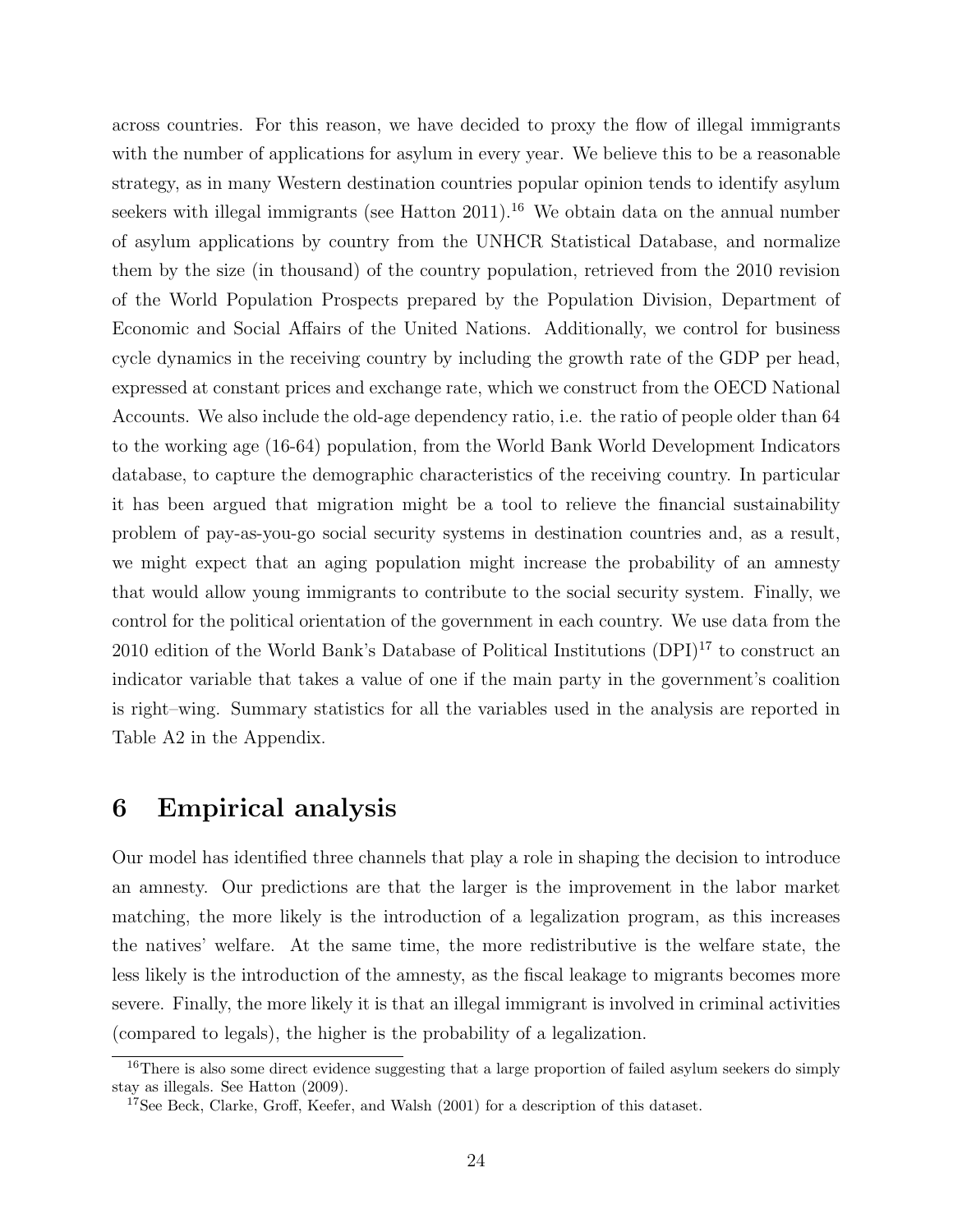As we have already mentioned, we cannot directly capture the effect of the legalization on the quality of the match for the migrants. Therefore we proxy for our key explanatory variable with a mismatch index for the overall labor force. Assuming that a change in the mismatch index for the entire labor force is positively correlated with that in the mismatch index in the informal labor market, to establish a link between our theoretical model and the index we construct, we need to consider two possible scenarios. On the one hand, if the change in the mismatch index is larger for the informal sector than for the overall economy, we expect a positive relationship between a change in our labor market mismatch index and the probability of a legalization. Alternatively, if the change is smaller for the informal sector, this relationship is ambiguous.<sup>18</sup> The sign of the relationship between our measure of the quality of the match in the labor market and the likelihood of an amnesty is thus an empirical question.

We estimate the following empirical model:

$$
A_{ct} = \beta \text{mis}_{ct} + \gamma \text{welfare}_{ct} + \delta \text{crime}_{ct} + \mathbf{X}\theta + \zeta \text{eulfs}_{ct} + \sum_{w=wave} \chi_w \text{uncts}_{ct}^w + D_t + D_c + u_{ct} \tag{37}
$$

where  $A_{ct}$  is a dummy variable indicating whether country  $c$  has implemented an amnesty in year *t*, *misct* is the labor market mismatch index described in section 5.2, *welf arect* is the measure of the size of the welfare state described in section 5.3, *crimect* is our crime measure described in section 5.4, **X** is a vector of control variables which includes the number of asylum applications, per capita GDP growth, the old age dependency ratio, and a dummy for the government's political orientation, as described in section 5.5.  $eulfs_{ct}$  is a dummy variable indicating whether the mismatch index is computed using EULFS data,  $uncts_{ct}^{w}$  is an indicator variable denoting the UN–CTS wave *w* from which the crime data have been

 $18$ To see this point, consider a simple discrete example with two firms, 1 and 2, and focus on an individual of skill level  $j = 2$ . Abstracting from the other channels considered in the model and focusing only on the labor market, the gain in aggregate income from a legalization at time *t* can be expressed as  $gain_t =$  $v(2,2)p^{22} + v(2,1)p^{21} - v(2,2)\pi^{22} - v(2,1)\pi^{21}$ , where  $p^{22}$  and  $\pi^{22}$  are respectively the probability of a good match for legal and illegal workers, and  $p^{22} > \pi^{22}$ . Furthermore,  $p^{21} = 1 - p^{22}$  and  $\pi^{21} = 1 - \pi^{22}$  are the probabilities of a bad match for legal and illegal workers. Consider now the gain in aggregate income from legalizing worker  $j = 2$  at  $t+1$ , that is  $gain_{t+1} = v(2,2)p_{t+1}^{22} + v(2,1)p_{t+1}^{21} - v(2,2)\pi_{t+1}^{22} - v(2,1)\pi_{t+1}^{21}$  where we assume that  $p_{t+1}^{21} = \alpha p^{21}$  with  $\alpha > 1$  and that  $\pi_{t+1}^{21} = \beta \pi^{21}$  with  $\beta > 1$ .  $\alpha, \beta > 1$  imply a positive correlation in the mismatch indeces between the two sectors. Consider now the effect of changes in the mismatch indeces on the change in the gain from legalization from *t* to  $t + 1$ . This is given by  $\Delta gain = gain_{t+1} - gain_t =$  $(v^{21} - v^{22})(\alpha p^{21} - p^{21} - \beta \pi^{21} + \pi^{21})$ , where  $v^{21} - v^{22} < 0$ . If  $(\alpha p^{21} - p^{21} - \beta \pi^{21} + \pi^{21}) < 0$ , an increase in the mismatch indeces determines an increase in the gain from legalization, i.e. ∆*gain >* 0. Notice that  $(\alpha p^{21} - p^{21} - \beta \pi^{21} + \pi^{21}) < 0$  is equivalent to assuming  $\frac{p^{21}}{\pi^{21}} < \frac{\beta - 1}{\alpha - 1}$ . If  $\beta \ge \alpha$ , that is if the change in the mismatch index for the informal sector is larger than for the formal sector, ∆*gain >* 0*.* On the other hand, if  $\beta < \alpha$ ,  $\Delta gain \geq 0$ .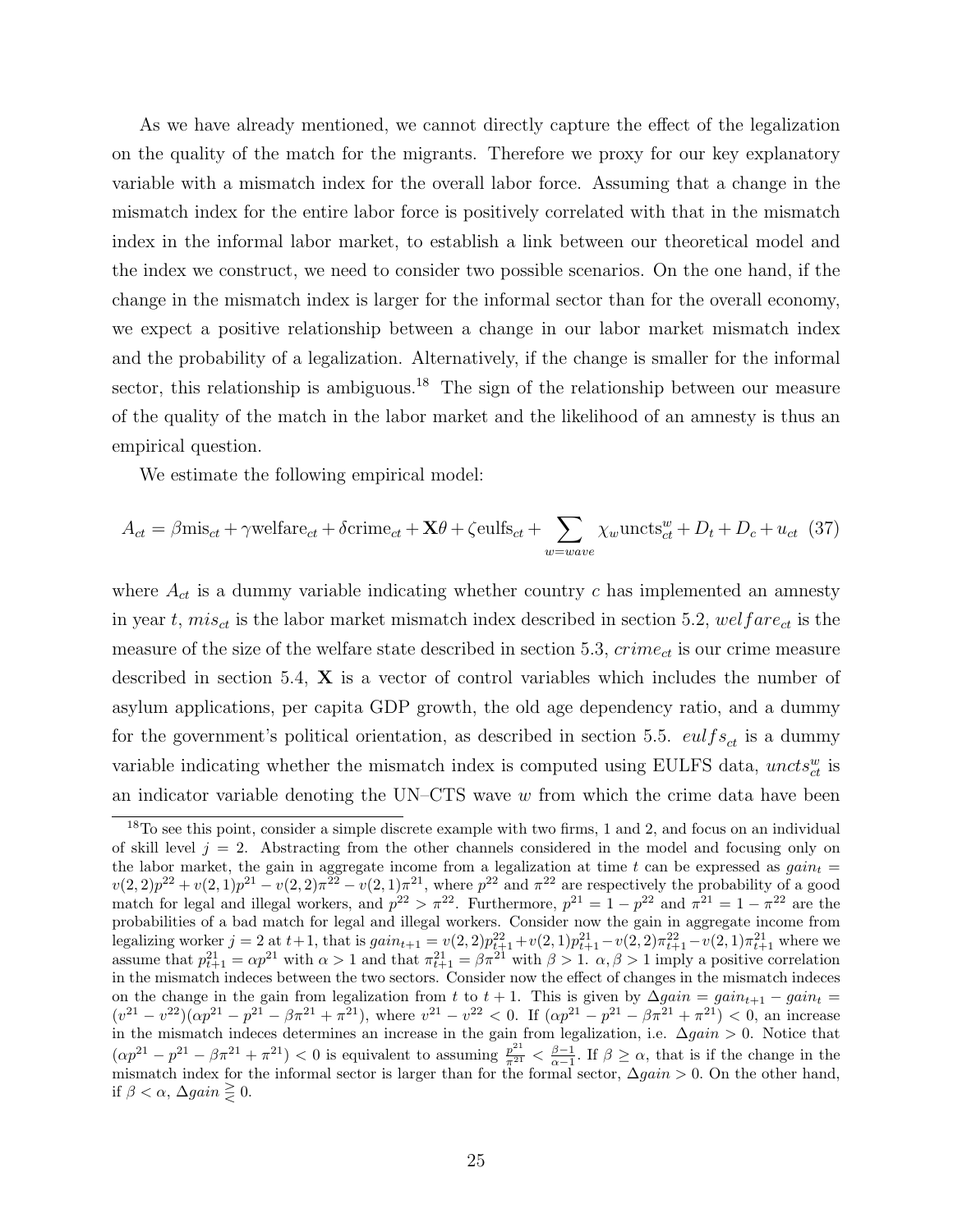obtained. Finally,  $D_t$  and  $D_c$  are respectively year and country indicators to account for unobserved time and country–specific effects. The error term *uct* is a mean zero error term, which we assume to be uncorrelated with the explanatory variables. We allow for serial correlation within country over time and cluster the standard errors at the country level.

We report results from our basic specification in Table 3, where we use as dependent variable *Amnesty 1*, i.e. the indicator of amnesties based on SOPEMI (see section 5.1). In all specifications we include the vector of control variables **X**, year and country dummies, while we gradually add our regressors of interest. We standardize all the continuous variables, with the exception of the per capita GDP growth rate, by the within-country standard deviation. Each coefficient can thus be interpreted as the percentage point increase in the probability of having an amnesty brought about by a one standard deviation increase in the regressor.

In column (1) we start with a parsimonious specification, that includes only the mismatch index based on deviations from the mode. We find that there exists a strongly positive and statistically significant relationship between the value of the mismatch index and the probability of having an amnesty, which is compatible with the idea that an increase in the mismatch index for the formal labor market is smaller than the increase in the same indicator for the informal labor market. In terms of the magnitude of the effect, an increase by one standard deviation in the share of workers that are imperfectly matched to their job increases the probability of an amnesty by 2.5 percentage points or approximately by about one ninth of a standard deviation. Among our controls, only the number of asylum applications has a significant effect. As it turns out, an increase in this variable is associated with a decrease in the likelihood of an amnesty. This is consistent with the view that – if asylum seekers are perceived to be likely to become illegals – receiving countries try to reduce their own attractiveness towards them by carrying out fewer amnesties. In column (2) we also include a dummy variable to control for whether our mismatch index has been constructed using the EULFS or national labor force surveys, and we retain it throughout the remainder of the table. The sign and significance of our results are unaffected. In column (3) we account also for the extent of redistribution carried out by the welfare state by including public spending on unemployment as a share of GDP. As suggested by our theoretical model, a higher level of spending is negatively and significantly correlated with the probability of an amnesty. An increase by one standard deviation in the level of this variable decreases the probability of a legalization by 2.2 percentage points, without affecting the sign and significance of the other drivers included in the model. In column (4) we introduce also our preferred measure of the incidence of criminal activities, namely the number of robberies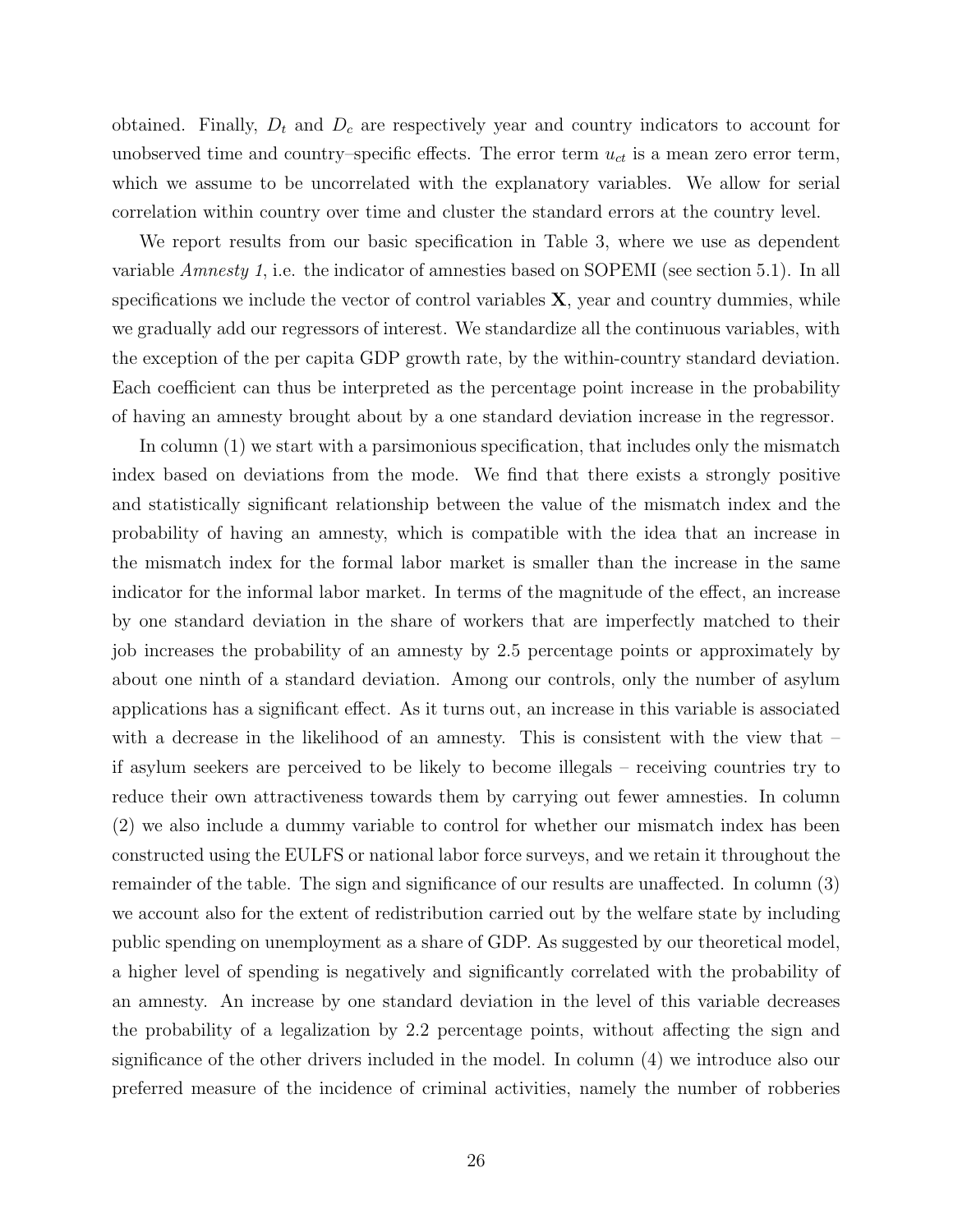per 100 thousand inhabitants, which however does not have a significant impact. Finally, in column (5) we add controls for the source of our data on crime, by including dummy variables for the different waves of the UN–CTS. We will use the specification in column (5) as our benchmark when carrying out our extensive series of robustness checks. Notice that our results in Table 3 are remarkably robust across specifications.

Much of our efforts have been devoted to the collection of a comprehensive dataset on general immigration amnesties. As we have mentioned in section 5.1, two main sources have been used, i.e. the SOPEMI reports and the Regine project output. The overlap between the two sources is substantial, yet not complete, as shown in Table A.1 in the Appendix. Furthermore, there are a few instances for which we do not have enough information to determine whether the legalization program satisfies the definition introduced in section 5.1. We assess the robustness of our analysis by experimenting with different definitions of our dependent variable. Table 4 reports our results. As we can see, even if the number of legalization episodes considered changes, our results are remarkably robust. Neither the sign nor the significance of our proxies for the labor market channel, the welfare state channel or the criminality channel are affected.

We are also concerned that some of our results might be driven by the choice of our key explanatory variables. To assess the robustness of our findings, in Table 5 we experiment with alternative definitions of the mismatch index, our measure of the welfare state generosity and of the incidence of criminal activities. For comparison purposes, column (1) reports our benchmark specification, i.e. column (5) of Table 3. In column (2) we use the mismatch index based on the median value of education within occupations. Results with this alternative index are virtually identical to the benchmark. In column (3) and (4) we instead use a more comprehensive measure of the extent of redistribution by adding to the expenditures on unemployment benefits public spending on family in column (3) and public spending on family and housing in column (4). In the latter case, our estimates are based on a lower number of observations as we have no data on public expenditure for housing in the US in any year, and in Belgium until 1999. Changing the measure of public expenditure has no effect on our estimates, even when they are based on fewer observations. Finally, we check the robustness of our results to the choice of different measures of the incidence of criminal activities: intentional homicides (column 5), thefts (column 6) and rapes (column 7). Also in these cases, our results are not affected.

Our data include 17 countries over a period of 28 years. We are worried that some of our findings might be driven by a particular country. For this reason in Table 6 we replicate the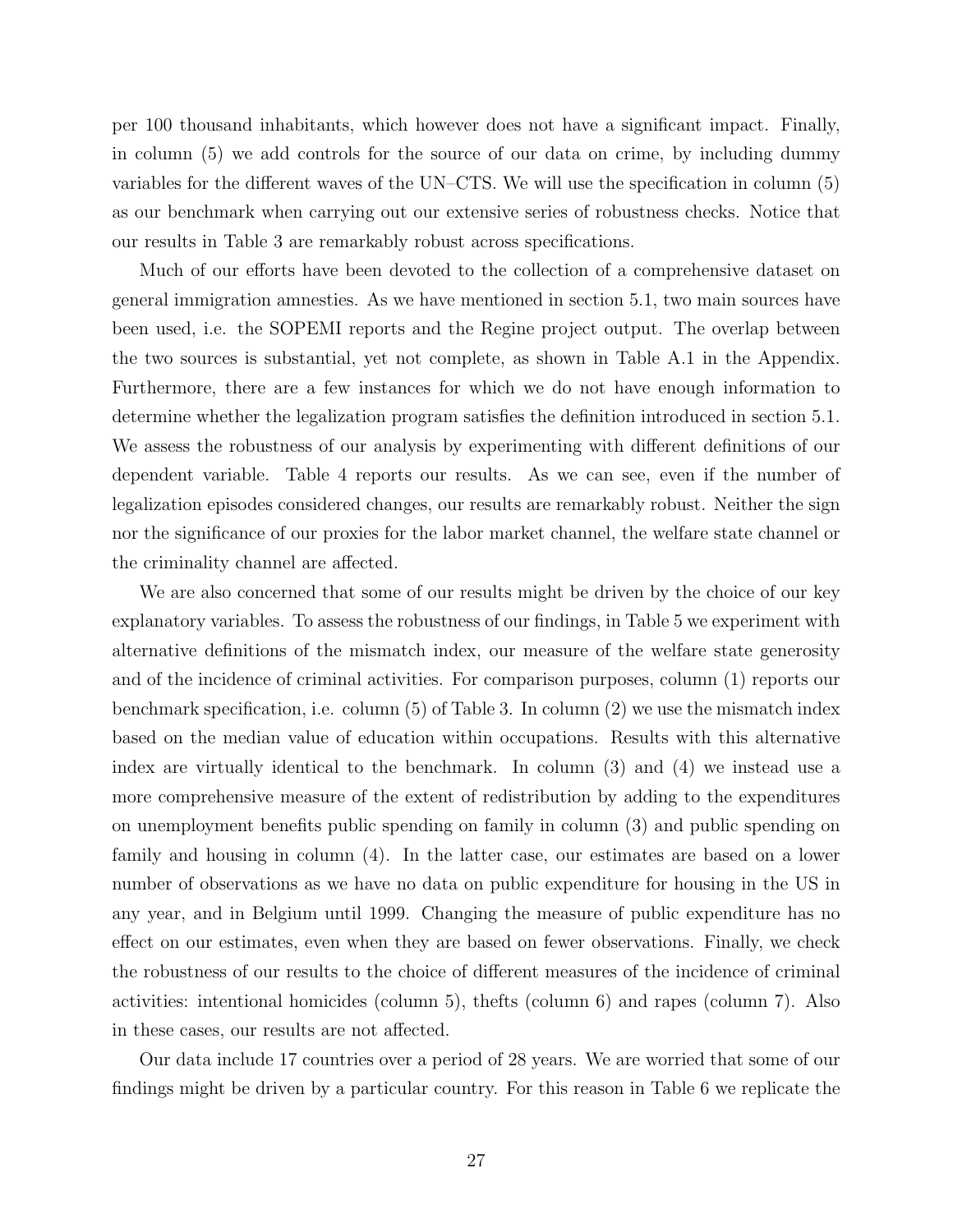estimates from our basic specification (column (5) of Table 3) excluding one country at a time from our sample. Our results are qualitatively unaffected, with the estimated coefficient on the mismatch index ranging between 0.22 and 0.3, the coefficient on the generosity of the welfare state ranging between -0.18 and -0.25, and no significant effect of crime.

Some of the countries in our sample have never implemented an immigration amnesty over the period we study them. We are therefore concerned that by including them we might bias our parameter estimates. This is because in these countries changes in our explanatory variables might not carry any useful information on the likelihood of an amnesty. In Table 7, we therefore replicate our benchmark specification using the four definitions of amnesties described above, but restricting the sample to those countries that implemented at least one legalization over the sample period. Although the number of observations shrinks dramatically, especially for *Amnesty 1* and *Amnesty 3*, our parameter estimates in all specifications, have the expected sign and are larger in magnitude relative to those obtained with the full sample, even though they are less precisely estimated.<sup>19</sup>

## **7 Conclusions**

In this paper we have developed a model of legal and illegal immigration, which has helped us understanding the basic tradeoffs faced by a government between a costly enforcement of the official immigration target and a lax enforcement ex–ante, combined with an ex–post legalization program. We have started by analyzing under which conditions an amnesty is preferable to tolerating undocumented immigrants. Next, we have considered when it is desirable to have ex–ante lax enforcement, rather than carrying out costly enforcement, and we have shown that three channels play an important role in this decision. An amnesty is more likely the larger are the output gains brought about by the legalization, the less redistributive is the welfare state and the higher is the expected cost of the criminal activities carried out by undocumented immigrants. Importantly, we have shown that, when an amnesty is desirable from the point of view of the destination country, the latter could have reached an even higher welfare level by investing in enforcement ex–ante. On the other hand, when an amnesty is not desirable, the destination country might be better off by not devoting any resource to policy enforcement, and by letting some foreign workers enter and stay illegally.

We have then assessed the relevance of the channels identified by our theoretical model by

<sup>19</sup>It should also be noted that we have only six countries in the sample for *Amnesty 3*, and seven countries for *Amnesty 1*. With such a small number of countries, cluster-robust standard errors are not very reliable. Standard errors should therefore be interpreted with due caution.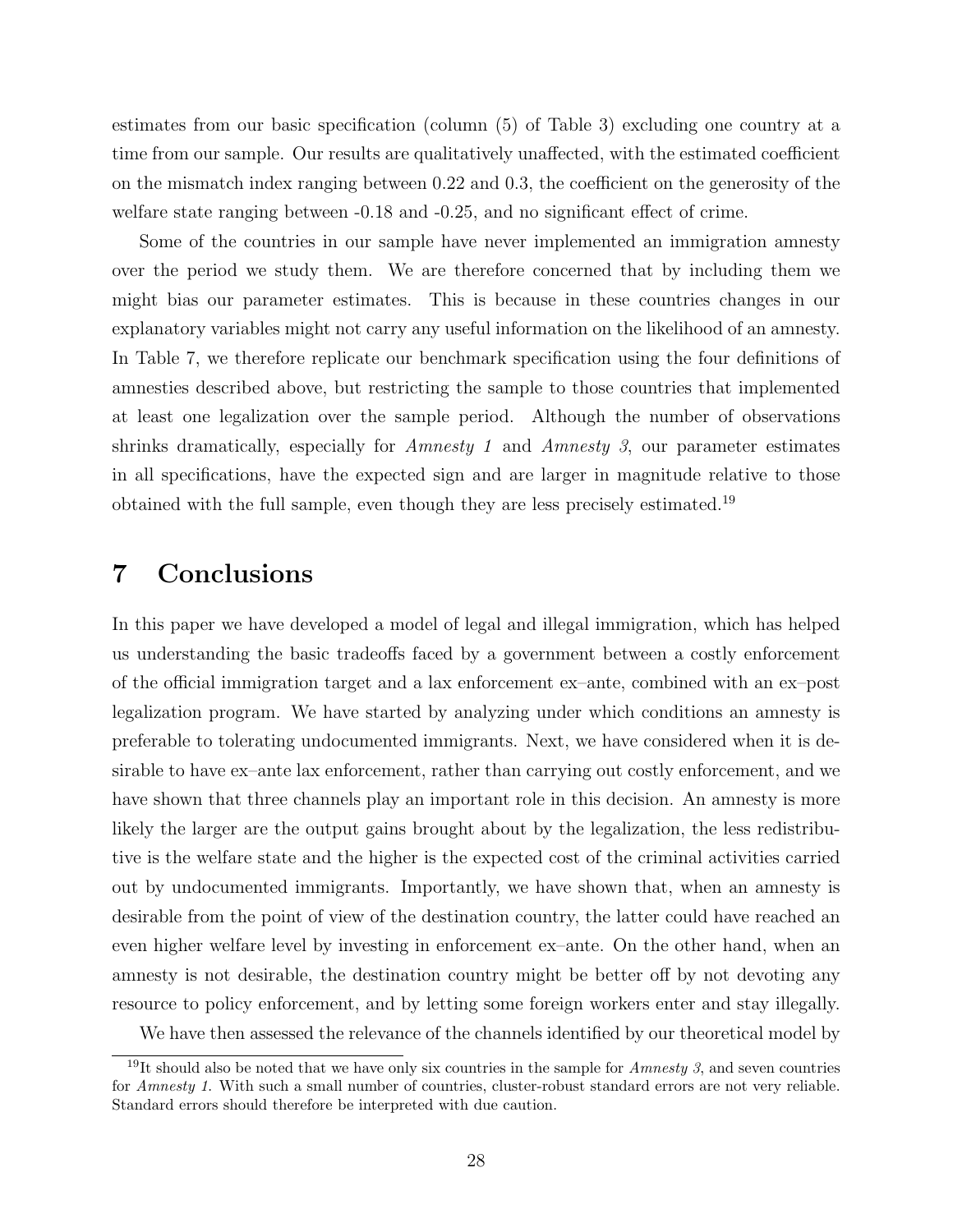constructing a novel panel dataset covering a large group of OECD countries over the period 1980-2007 to study the determinants of the introduction of immigration amnesties. We have found broad support for both the role played by the labor market matching and the welfare state channels, obtaining results that are robust to a variety of alternative specifications.

We can think of several avenues along which our analysis could be extended. First, in our model the government acts as a pure welfare maximizer. We made this assumption to keep the analysis tractable, but a more realistic setting would involve taking explicitly into account political economy forces that do play an important role in shaping immigration policy and its enforcement. While we have highlighted the effect that an increase in the probability of an amnesty has on the incentives to migrate illegally, a more comprehensive analysis of the dynamic implications of immigration amnesties could be developed.<sup>20</sup>On the one hand, this would allow us to explore issues related to the credibility of migration policy, and on the other it would enable us to take into account the long run effects of legalization programs on the descendants of current immigrants. While both these extensions are important, they are left for further research.

## **References**

- Baldwin–Edwards, M. and A. Kraler (2009). *REGINE: Regularisations in Europe*. Amsterdam: Pallas Publications.
- Beck, T., G. Clarke, A. Groff, P. Keefer, and P. Walsh (2001). New tools in comparative political economy: The database of political institutions. *World Bank Economic Review 15*, 167–190.
- Boeri, T. (2010). Immigration to the land of redistribution. *Economica 77*, 651–687.
- Boeri, T., G. Hanson, and B. McCormick (2002). *Immigration policy and the welfare system*. Oxford OX2, 6DP: Oxford University Press.
- Camarota, S. A. (2004). The high cost of cheap labor: Illegal immigration and the federal budget. Mimeo, Center for Immigration Studies.
- Chau, N. H. (2001). Strategic amnesty and credible immigration reform. *Journal of Labor Economics 19*, 604–634.

Chevalier, A. (2003). Measuring over-education. *Economica 70*, 509–531.

<sup>&</sup>lt;sup>20</sup>For an empirical study on the long run effects of the legalization program introduced by IRCA, see Orrenius and Zavodny (2003).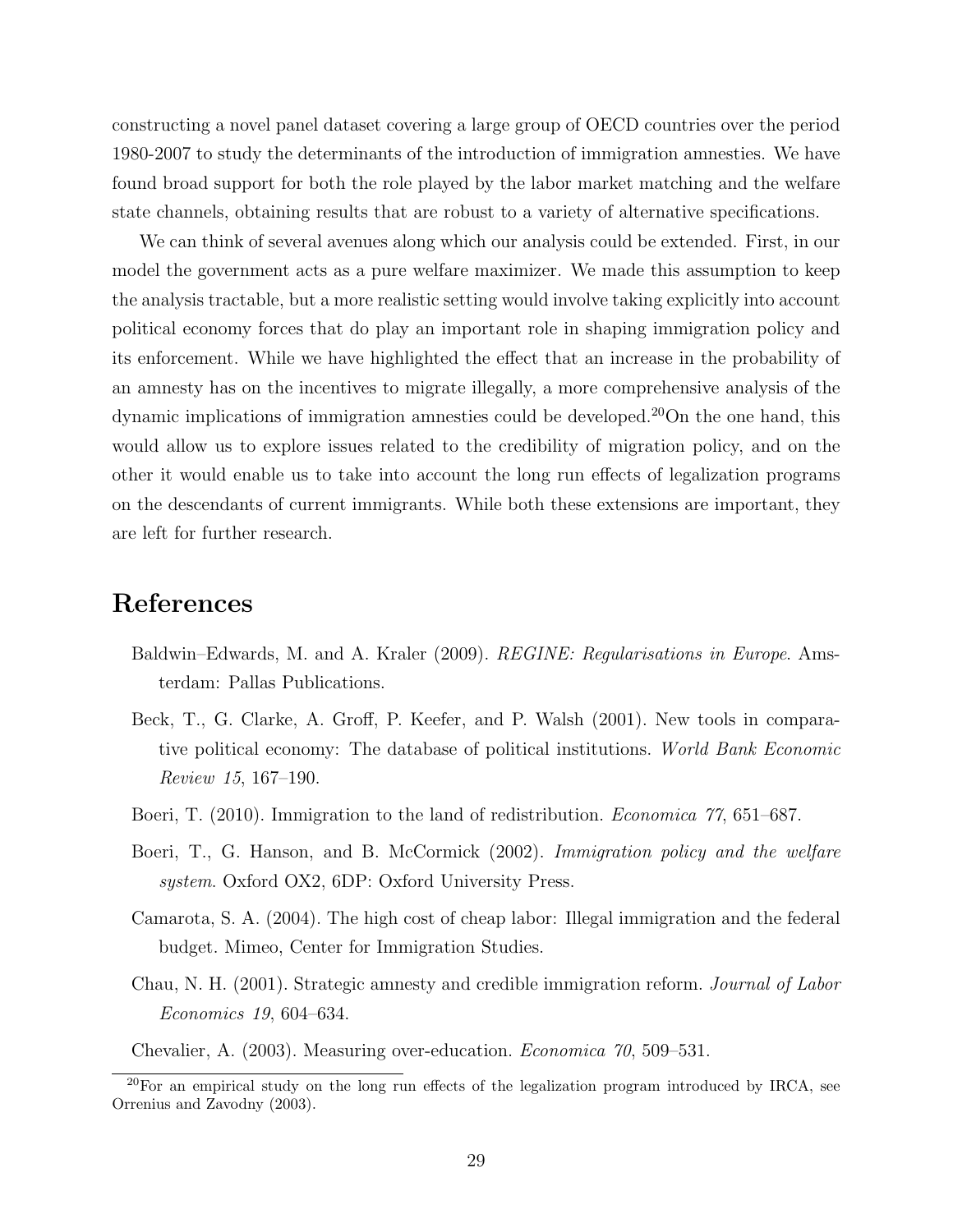- Dolado, J. J. (2007). The spanish approach to immigration. *Vox EU* .
- Dustmann, C. and T. Frattini (2011). Immigration: The European experience. Dp 326 Centro Studi Luca d'Agliano, Milan, Italy.
- Epstein, G. S. and A. Weiss (2011). The why, when, and how of immigration amnesties. *Journal of Population Economics 24*, 285–316.
- Facchini, G., A. Razin, and G. Willmann (2004). Welfare leakage and immigration policy. *CES Ifo Economic Studies 50*, 627–645.
- Facchini, G. and C. Testa (2010). The rhetoric of closed borders: quotas, lax enforcement and illegal immigration. CEPR discussion paper 8245, London.
- Fasani, F. (2009). Deporting undocumented immigrants: The role of labor demand shocks. mimeo, University College London.
- Hanson, G. (2006). Illegal migration from Mexico to the United States. *Journal of Economic Literature 44*, 869–924.
- Hartog, J. (2000). Over-education and earnings: where are we, where should we go? *Economics of Education Review 19*, 131–147.
- Hatton, T. J. (2009). The rise and fall of asylum: What happened and why? *Economic Journal 119*, F183–F213.
- Hatton, T. J. (2011). *Seeking Asylum: Trends and policies in the OECD countries*. London: CEPR.
- Jacobs, J., P. Michon, and K. Tijdens (2007). State of the art report. mimeo Erasmus University Rotterdam, Rotterdam, The Netherlands.
- Karlson, S. H. and E. Katz (2003). A positive theory of immigration amnesties. *Economic Letters 78*, 231–239.
- Karlson, S. H. and E. Katz (2010). Immigration amnesties. *Applied Economics 42*, 2299– 2315.
- Killias, M., M. F. Aebi, K. A. B. Aubusson de Cavarlay, G. Barclay, B. Gruszczyska, H. von Hofer, V. Hysi, J. M. Jehle, P. Smit, and C. Tavares (2010). *European Sourcebook of Crime and Criminal Justice Statistics* (Fourth ed.). Meppel, The Netherlands: van Boom.
- Kossoudji, S. A. and D. Cobb–Clark (2002). Coming out of the shadows: Learning about legal status and wages from the legalized population. *Journal of Labor Economics 20*,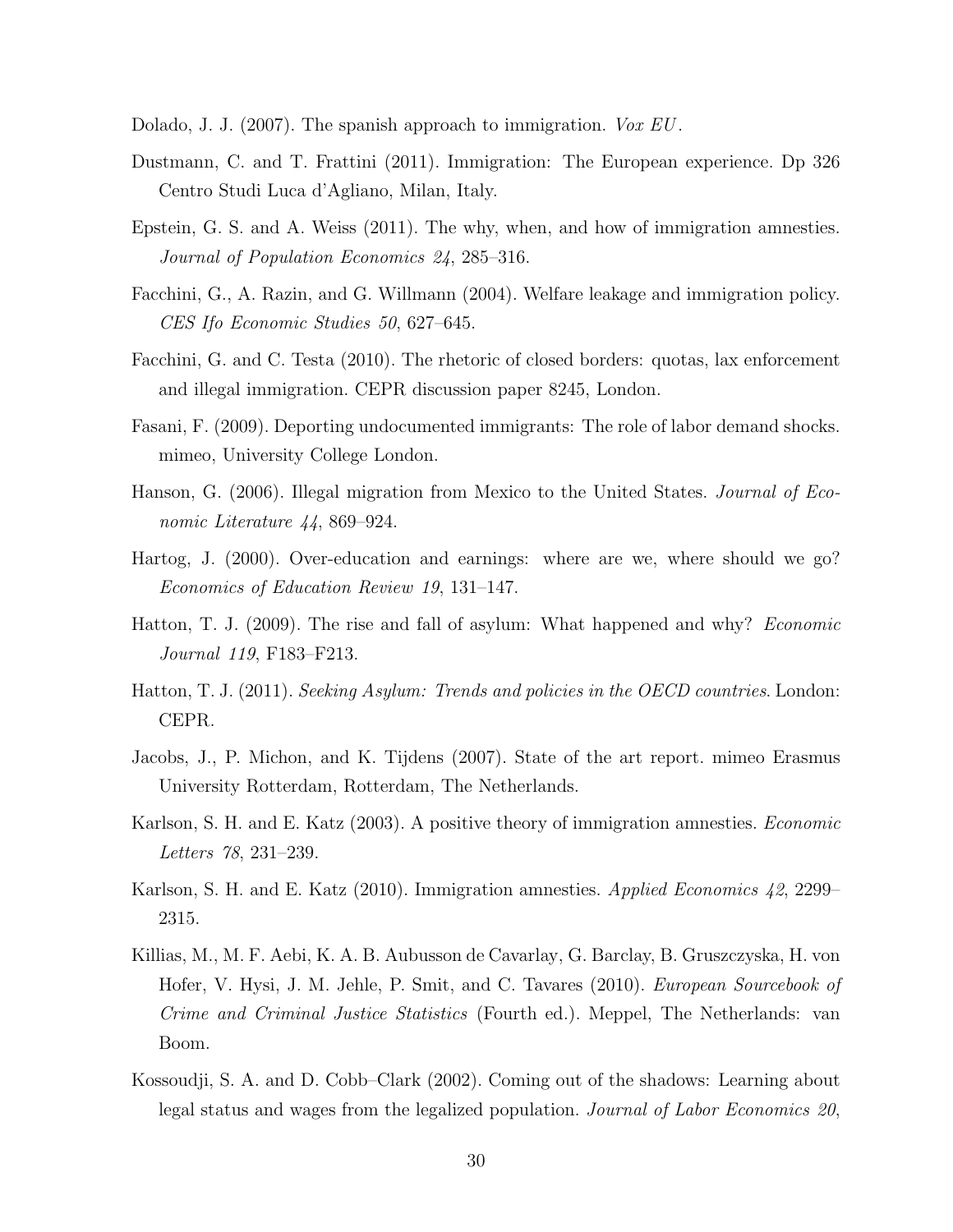598–628.

- Mendes de Oliveira, M., M. C. Santos, and B. F. Kiker (2000). The role of human capital and technological change in overeducation. *Economics of Education Review 19*, 199– 206.
- Orrenius, P. and M. Zavodny (2003). Do amnesty programs reduce undocumented immigration? Evidence from IRCA. *Demography 40*, 437–450.
- Petrongolo, B. and C. Pissarides (2001). Looking into the black box: A survey of the matching function. *Journal of Economic Literature 39*, 390–431.
- Razin, A., E. Sadka, and P. Swagel (2002). Tax burden and migration: A political economy theory and evidence. *Journal of Public Economics 85*, 167–190.
- Reid, H., R. Durbin, C. Schumer, D. Feinstein, P. Leahy, and R. Menendez (2010). Real enforcement with practical answers for immigration reform (REPAIR) proposal. mimeo.
- Rivera Batiz, F. (1999). Undocumented workers in the labor market: An analysis of legal and illegal immigrants in the United States. *Journal of Population Economics 12*, 91–116.
- SOPEMI (2011). *International Migration Outlook 2011*. Paris: OECD.
- Verdugo, R. R. and N. T. Verdugo (1988). Overeducation and the earnings of black, hispanic, and white male workers. *Sociological Perspectives 3*, 190–212.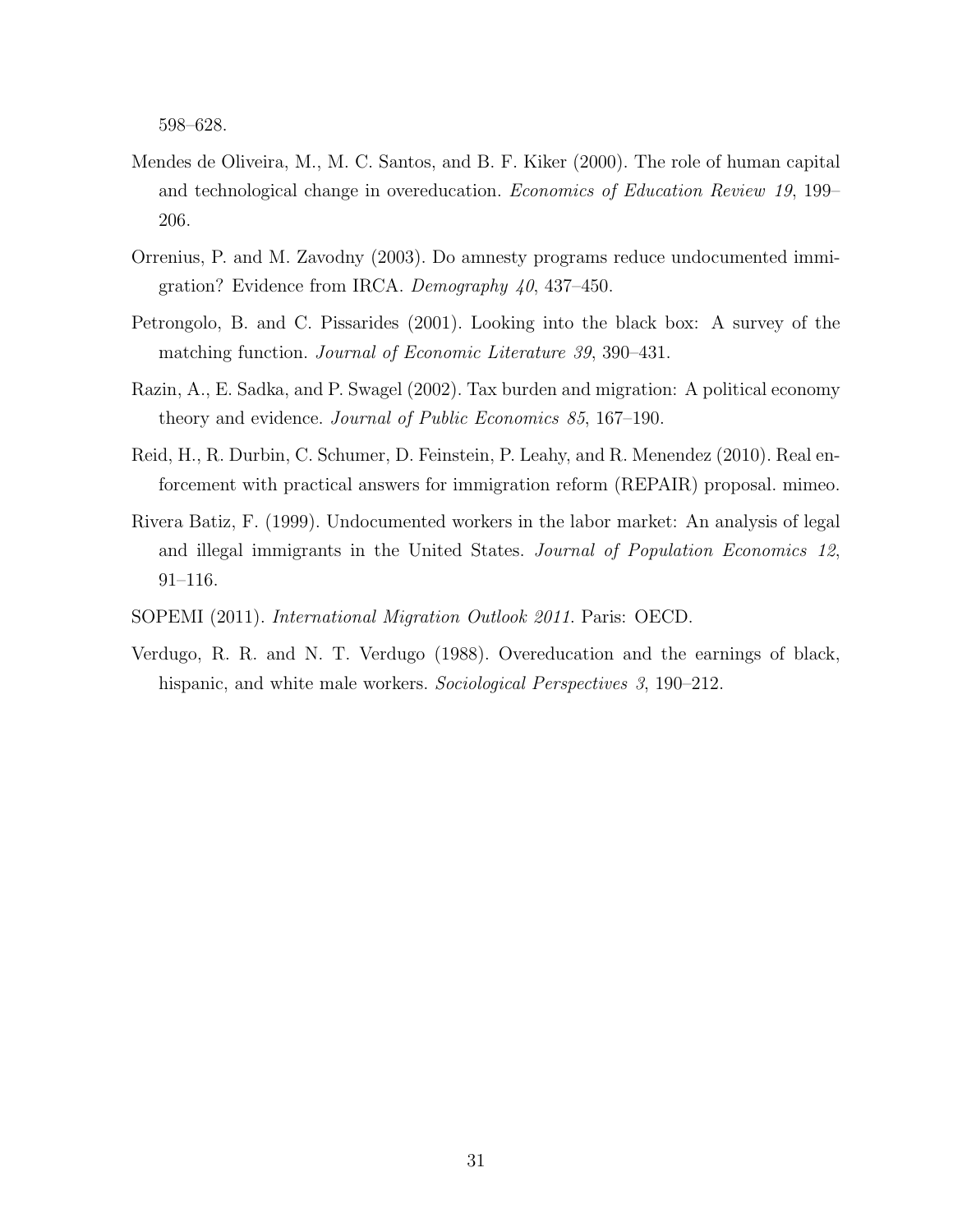## **Appendix**

We provide here details on the data source and construction of each of the variables used in our analysis.

### **A Labor Market Data**

We construct indicators of labor market mismatch using annual country-specific microdata. For European countries from year 1998 onwards we use the European Union Labor Force Survey (EULFS), which provides a homogeneous source of information. The EULFS does not contain information on educational qualifications in any country before 1998, so we have to rely on country-specific microdata for earlier years, where available. Here we describe the data used for each country, and the occupational and educational classification adopted in each of them.

**Austria**: *Dataset*: Microcensus; *Years*: 1980 – 1997; *Occupational Classification*: 1980- 1983: OeBS (Oesterreichische Berufssystematik), 2–digit (84 categories); 1984–1993: OeBS 3–digit available in dataset; 1994-1997: ISCO88, 2–digit; *Education*: National qualifications.

No official crosswalk available between OeBS and ISCO88 2 digit. We use our best judgement to group OeBS 2–digit categories into 27 macro–categories for years 1980–1993. We transform the national educational classification into years of education based on Eurostat conversion tables provided by Statistics Austria.

**Belgium**: *Dataset*: Aggregate tables on education by occupation based on Belgian LFS, provided by Statistics Belgium. *Years*: 1986 – 1997; *Occupational Classification*: 1986–1992: INS (Institut National Statistiques) rev. 1981 2–digit ; 1993–1996: INS rev. 1991 2–digit ; 1997: ISCO88, 2–digit; *Education*: National qualifications.

We transform INS codes into ISCO88 2–digit and educational classifications into years of education based on crosswalks provided by Statistics Belgium.

**Canada**: *Dataset*: Canadian Labour Force Survey; *Years*: 1980 – 2007; *Occupational Classification*: 1980–1986: SOC (Standard occupational classification) rev. 1980, 2–digit (21 categories); 1987–2007: NOC-S (National Occupational Classification– Statistics) rev. 2001, 2–digit (25 categories); *Education*: National qualifications.

We transform national qualifications into years of education using the table available at: *www.uis.unesco.org/Education/ISCEDM appings/*

**France**: *Dataset*: French Labour Force Survey; *Years*: 1980 – 1997; *Occupational Classi-*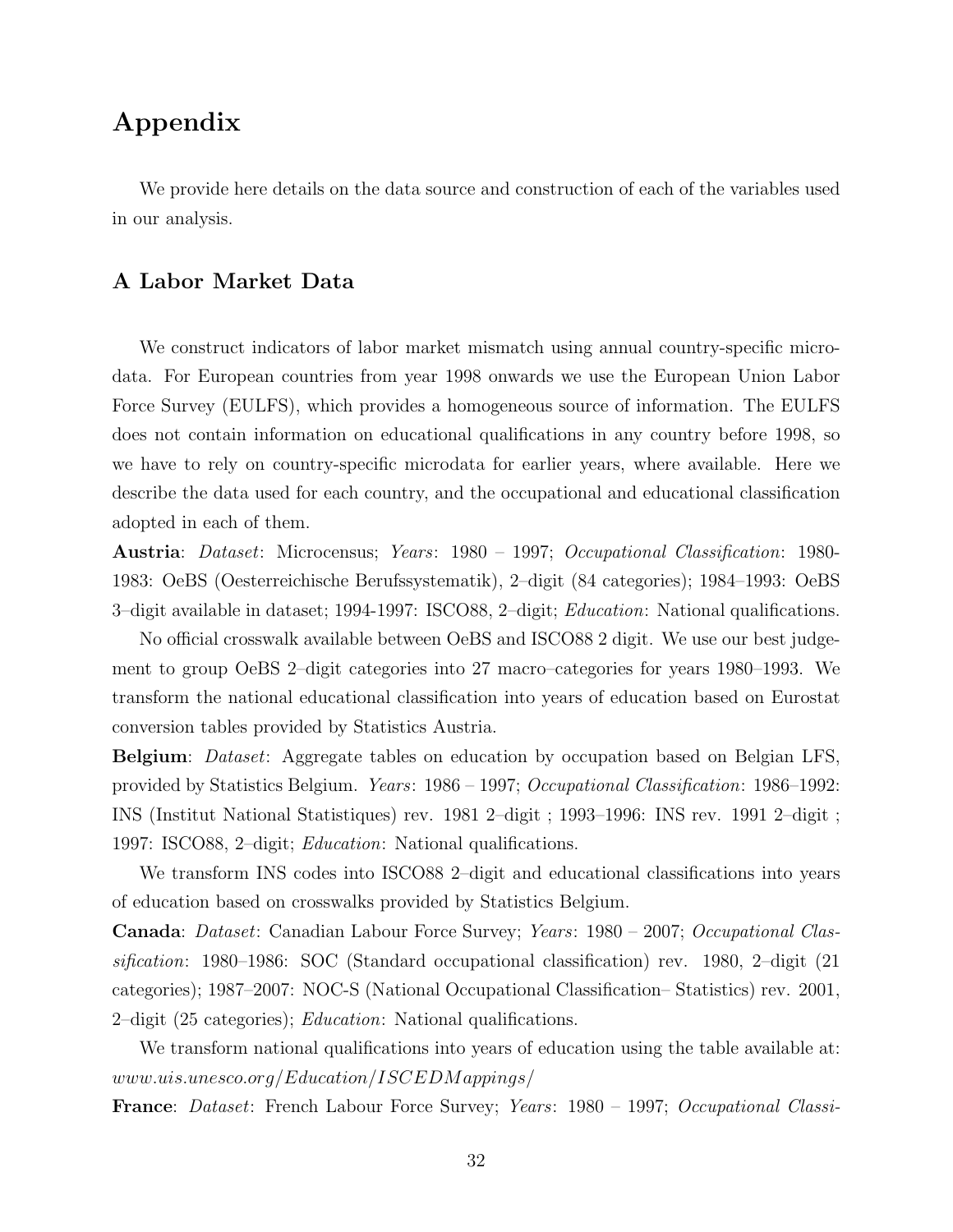*fication*: 1980–1981: CPS (Catégories socioprofessionnelles), 2-digit; 1982–1997: ISCO88, CPS 4–digit. *Education*: National qualifications.

No crosswalk between CPS 2–digit and ISCO88 2–digit: we use original occupational classification for years 1980-1981. For years 1982 onwards we use the crosswalk provided by Jacobs, Michon, and Tijdens (2007). We transform national qualifications into years of education using the table available at: *www.uis.unesco.org/Education/ISCEDM appings/* **Germany**: *Dataset*: IAB employment sample (IABS); *Years*: 1980 – 2001; *Occupational Classification*: KldB (Klassifizierung der Berufe) rev. 1988, *Education*: National qualifications. We group occupations into 20 categories.

**Italy**: *Datasets*: Bank of Italy's Household Budget Survey (Indagine sui Bilanci delle Famiglie – IBF) for years 1980–1991 (no data available for the years 1985, 1988 and 1990); Italian Labor Force Survey (ILFS) for the years 1992–1997; *Occupational Classification*: 1977–1990: IBF professional classification (Ripartizione per condizione professionale), 1– digit (7 categories); 1991: IBF new professional classification, 1–digit (7 different categories); 1992-1997: CP1991 (1991 professional classification – Classificazione delle Professioni 1991), 2–digit; *Education*: National qualifications for years 1980–1991; years of education and national qualifications for years 1992–1997.

We use original occupational classifications for years 1980–1991. For years 1992 onwards we convert CP1991 into 2–digit ISCO88 based on the tables available at: *www.ilo.org* and *www*3*.istat.it*. For the years 1980–1991 we transform national qualifications into years of education based on the conversion adopted in the ILFS for years 1992–1997.

**Netherlands**: *Dataset*: Dutch Labour Force Survey; *Years*: 1990 – 1997; *Occupational Classification*: 1991–1992: CBS-Beroepenclassificatie rev. 1984, 1–digit; 1990 and 1993– 1997: CBS-Beroepenclassificatie 1992, 1–digit; *Education*: National qualifications.

We use original occupational classification at 1-digit, as there is no mapping between CPS and ISCO88. We transform national qualifications into years of education based on country experts' advice.

**Norway**: *Dataset*: Norwegian Labor Force Survey; *Years*: 1980 – 1999 and 2005; *Occupational Classification*: 1980–1995: NYK (Nordic Classification of Occupation), 1–digit; 1996–2009: NOC (Norwegian Classification of Occupation), 4–digit; *Education*: National qualifications.

We use original 1–digit occupational classification for years 1980–1995. From year 1996 we use 2–digit NOC, which closely follows 2–digit ISCO88. We transform national qualifications in years of education using a crosswalk provided by the Norwegian Statistical Institute and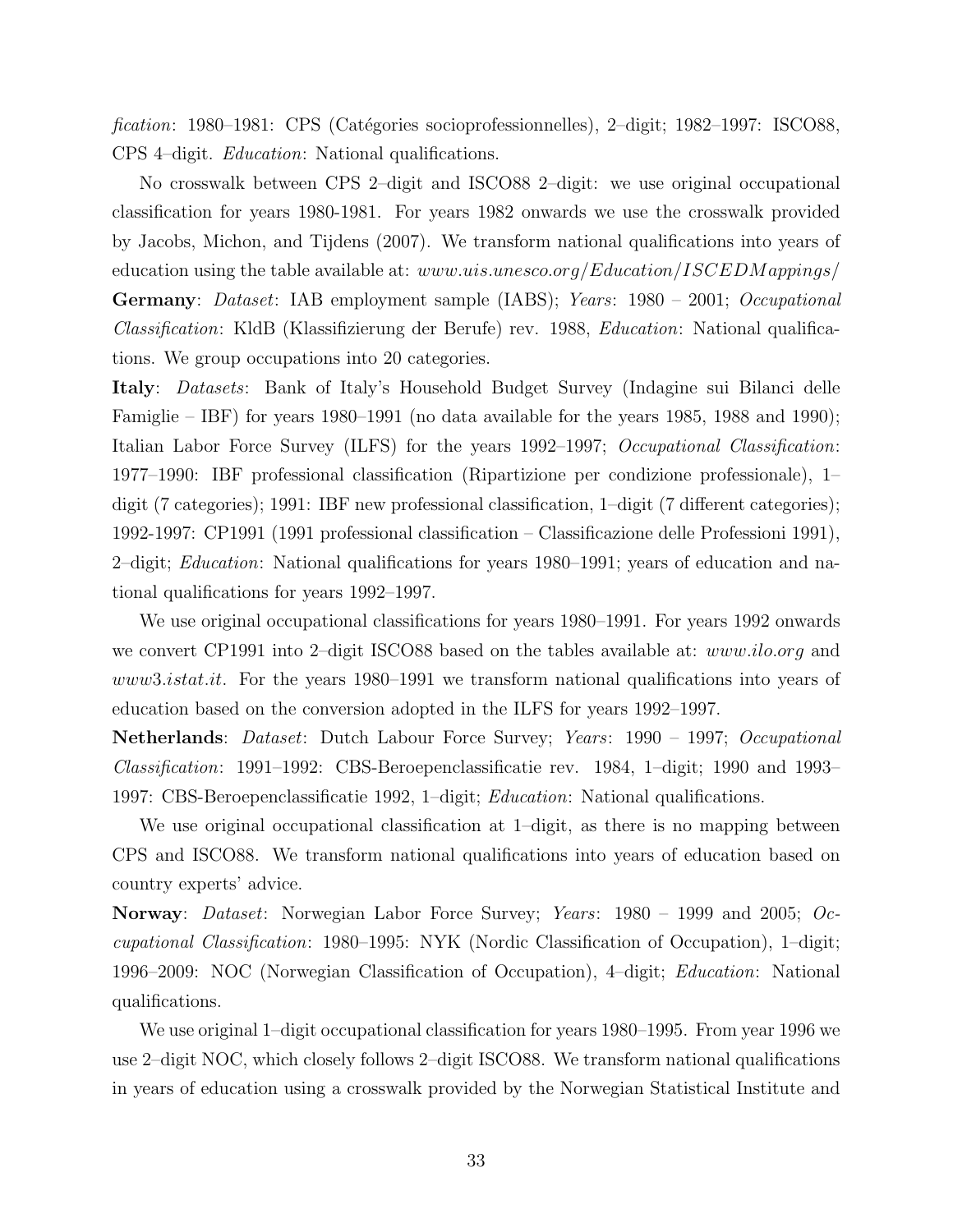the table available at: *www.uis.unesco.org/Education/*. Note that in 1991 the variable indicating interviewees' occupation is not provided, hence, it is not possible to compute the mismatch index for that year.

**Spain**: *Dataset*: Spanish Labor Force Survey (Encuesta de Poblacion Activa, EPA); *Years*: 1983 – 1997; *Occupational Classification*: 1992–Q1 1994: CNO (National Occupational Classification) rev. 1979, 3–digit; Q2 1994 –1997: CNO (National Occupational Classification) rev. 1994, 3–digit; *Education*: National qualifications.

We transform CNO rev. 1979 into CNO rev. 1994 in all years. We then transform CNO rev. 1994 into ISCO88 2–digit. Conversions are based on tables provided by the National Statistics Institute at: *www.ine.es/*. We transform national qualifications into years of education based on country experts' advice.

**Switzerland**: *Dataset*: Swiss Labor Force Survey; *Years*: 1991 – 2007; *Occupational Classification*: ISCO88 2–digit; *Education*: 1991–2000: National qualifications; 2001–2007: ISCED (International Standard Classification of Education) rev. 1997. We transform national qualifications and ISCED categories into years of education based on the information available at: *www.swissworld.org/en/education/compulsory schooling/overview/* and *www.uis.unesco.org/Education/ISCEDM appings/*.

**UK**: *Dataset*: UK Labor Force Survey; *Years*: 1984–1997; *Occupational Classification*: years 1984–1990: KODOT; years 1991-1997 SOC (Standard Occupational Classification) rev. 1990; *Education*: age at which individuals left full time education.

We transform KODOT into SOC rev. 1990 using conversion tables provided by the Office of National Statistics Classifications and Harmonisation Unit. We then group 2–digit SOC rev. 1990 categories into sub–major occupation groups based on the SOC90 structure. We obtain years of education from the variable "Age at which left full time education", assuming for everyone a school starting age of 5.

**USA**: *Dataset*: IPUMS-Current Population Survey (CPS); *Years*: 1980–2007; *Occupational Classification*: 1990 Occupation codes, 21 macrocategories; *Education*: National qualifications.

We have no country-specific microdata for Denmark, Greece, Ireland, Portugal and Sweden. For these countries, we therefore only use years 1998 onwards, based on the EULFS.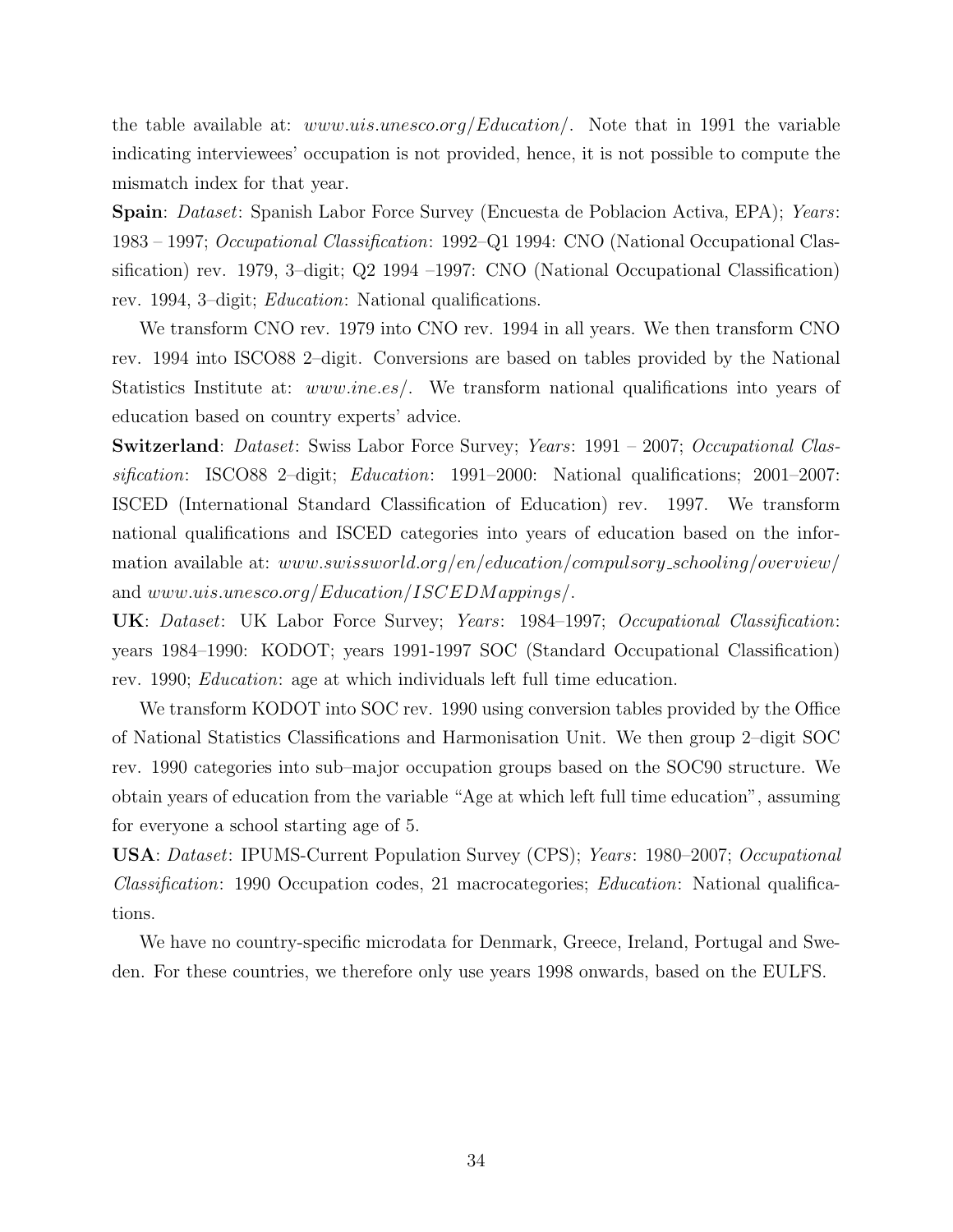### **B Crime Data**

Our main source of information on crime are the United Nations Surveys on Crime Trends and the Operations of Criminal Justice Systems (UN–CTS). In particular, we use wave 2 and 3, covering years 1975 – 1986, wave 4, covering years 1986 – 1990, wave 5, covering years 1990  $-1994$ , wave 6, covering years  $1995 - 1997$ , wave 8, covering years  $2001 - 2002$ , wave 9 2003  $-2004$ , wave 10, covering years  $2005 - 2006$ , and wave 11, covering years  $2007 - 2008$ . The UN–CTS is a survey conducted by the United Nations Office on Drugs and Crime on crime levels and criminal justice trends in member states. Information from participating countries is collected through questionnaires sent to one reference person/institution in each country (the so called "focal point") who is responsible for coordinating the country's responses. Frequency and homogeneity of data collection has improved in recent years. Data are now collected annually, and series from 2003 onwards are homogeneous. We account for potential discontinuities in the crime series in our empirical analysis with dummy variables to indicate the wave from which the data are obtained.

Some years are covered in two different waves of the UN-CTS: 1986 is covered in both wave 3 and wave 4 and 1990 is covered in both wave 4 and wave 5. In these cases we keep data from the earlier wave available for each country. For instance, if a country reports the number of crimes in 1986 both in wave 3 and in wave 4, we keep information from wave 3 only; if a country does not report data wave 3 but does report it in the wave 4, we use the latter. We use data on police reported crime for robberies, intentional homicides, thefts and rapes. We do not have data for each of these crimes in all countries in every year. We use robberies as the main crime indicator because it is the series with the fewest missing values, and we replace missing observations with linearly interpolated values, in an effort to maximize the number of data points available in the regression analysis. In our robustness checks, we also use data on intentional homicides, thefts and rapes, where we both interpolate and extrapolate missing values, to keep the sample size constant.

The UN–CTS does not report crime data for the UK as a whole in all years. Instead, it reports consistently data for England and Wales, with the exception of years 2001 and 2002 (UN–CTS wave 8) where we only have aggregate UK data. We therefore use crime rates for England and Wales as a proxy for crime rates in the entire UK with the exception of years 2001 and 2002.

Our final variables express crime as rates per 100 thousand individuals. To construct these figures, we use data on the size of a country's population from the United Nations,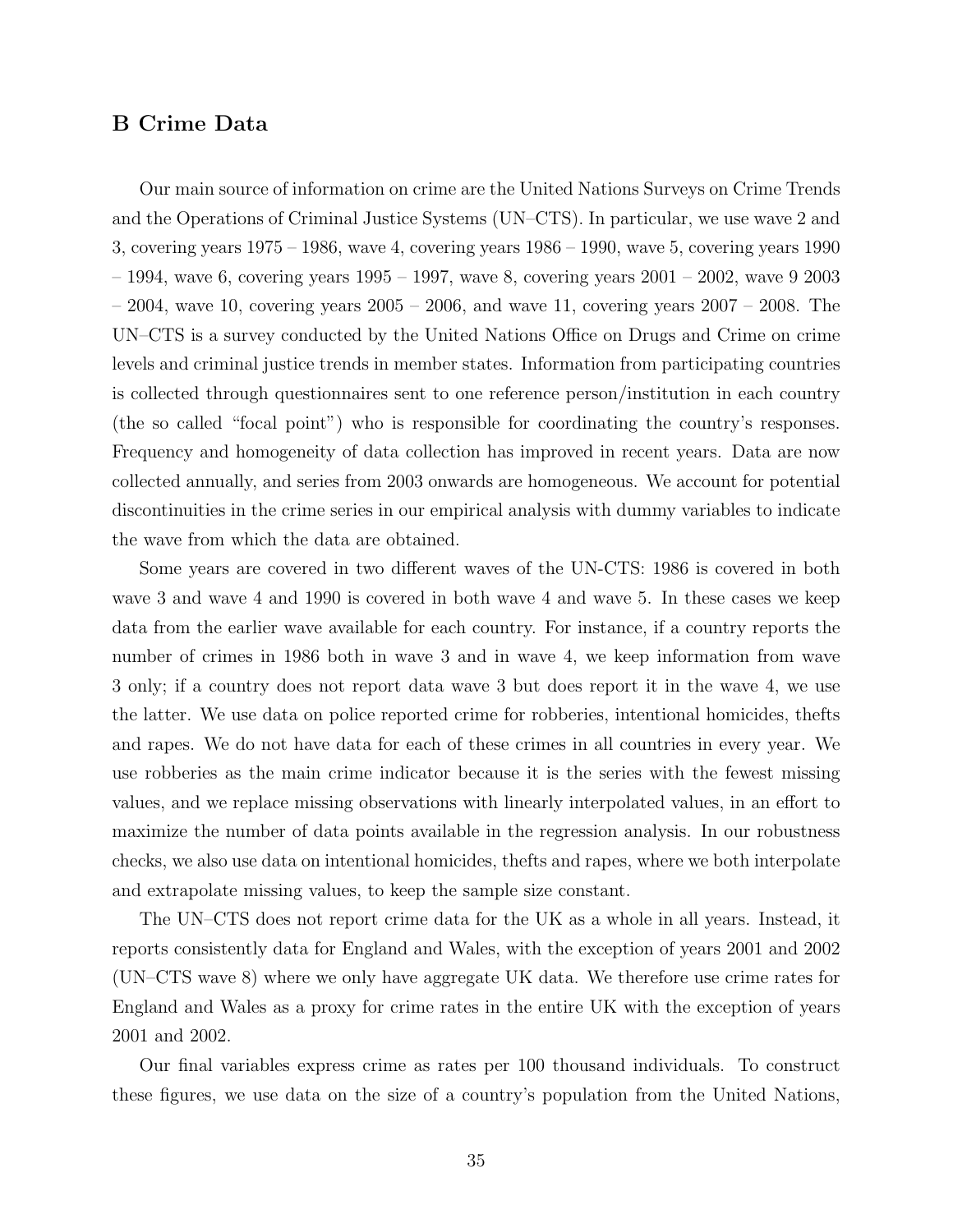Department of Economic and Social Affairs, World Population Prospects, 2010 Revision.

We have also checked the reliability of our measures of crime from the UN–CTS, with figures from the European Sourcebook on Crime and Criminal Justice Statistics (ESCCJS), a data collection initiative that started in 1993 under the umbrella of the Council of Europe. This source covers European countries only, over the period 1990-2007: data from this independent data source match closely those from the UN-CTS. Based on a comparison with information from the ESCCJS, we have concluded that in the UN–CTS robbery rates for Belgium starting from 2003, and for Spain before 1990 and after 1997 are one order of magnitude too big, and in Belgium in 1994 one order of magnitude too small. We have manually corrected this recording mistakes. All our results are robust to the use of the unadjusted original figures.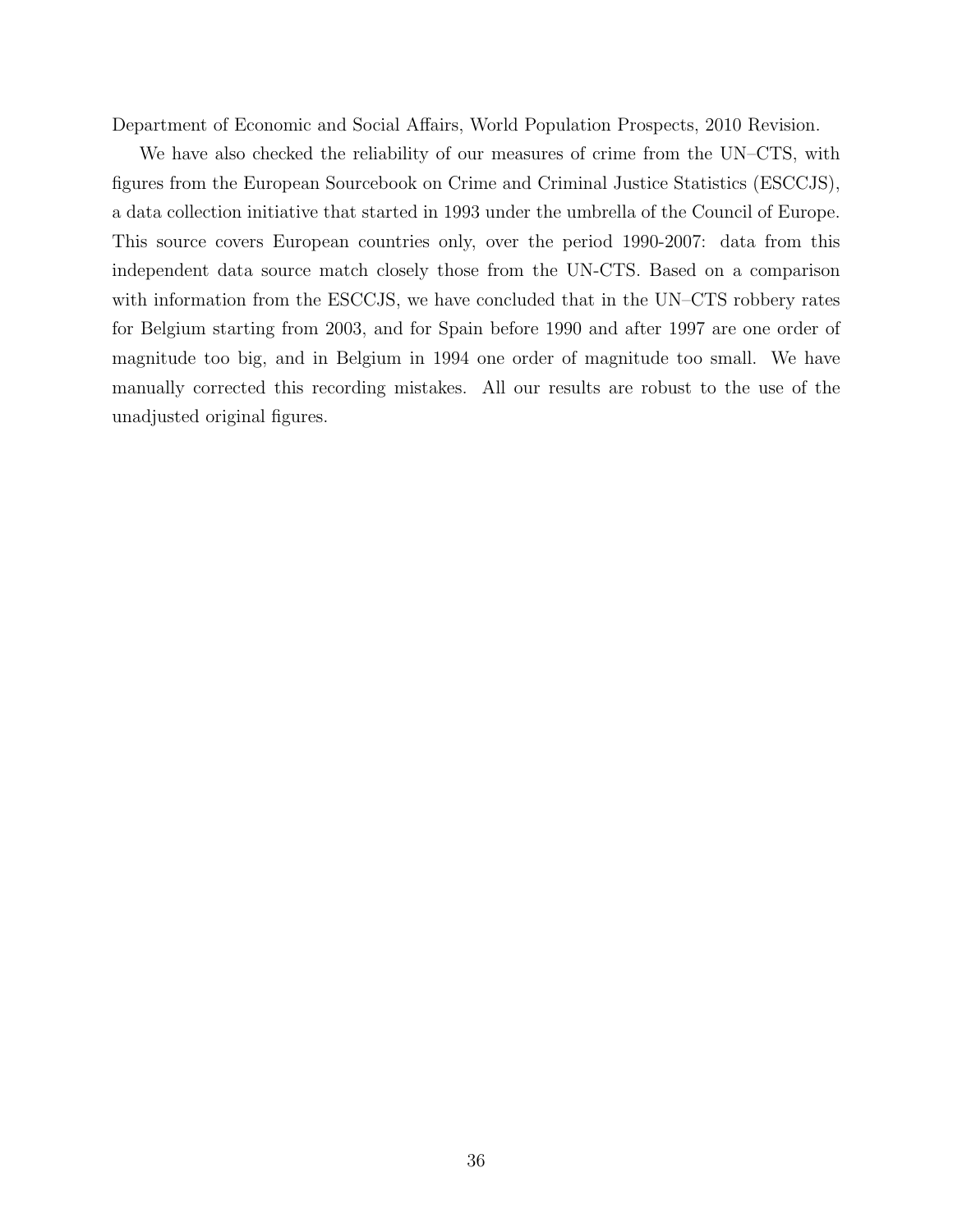|                |       | As a % of total<br>population |        | As a % of immigrant<br>population | <b>Amnesties (1980-2008)</b> |
|----------------|-------|-------------------------------|--------|-----------------------------------|------------------------------|
|                | Min   | Max                           | Min    | Max                               |                              |
| Austria*       | 0.22% | 0.65%                         | 2.20%  | 6.50%                             | 1                            |
| Belgium*       | 0.82% | 1.24%                         | 9.40%  | 14.20%                            | $\theta$                     |
| <b>Denmark</b> | 0.02% | 0.09%                         | 0.30%  | 1.70%                             | $\theta$                     |
| France         | 0.28% | 0.63%                         | 4.90%  | 11.00%                            | $\overline{2}$               |
| Germany        | 0.24% | 0.56%                         | 2.70%  | 6.30%                             | $\overline{0}$               |
| Greece*        | 1.53% | 1.86%                         | 9.10%  | 19.20%                            | 3                            |
| Ireland*       | 0.68% | 1.41%                         | 6.70%  | 13.80%                            | $\Omega$                     |
| Italy*         | 0.47% | 0.77%                         | 9.50%  | 15.70%                            | 5                            |
| Netherlands*   | 0.38% | 0.80%                         | 9.10%  | 19.20%                            | $\Omega$                     |
| Portugal*      | 0.75% | 0.94%                         | 18.40% | 23.00%                            | 1                            |
| Spain*         | 0.62% | 0.78%                         | 6.10%  | 7.70%                             | 6                            |
| Sweden*        | 0.09% | 0.13%                         | 1.60%  | 2.40%                             | 0                            |
| UK             | 0.68% | 1.41%                         | 11.40% | 23.60%                            | 0                            |
| <b>EU 15</b>   | 0.46% | 0.83%                         | 6.60%  | 11.90%                            |                              |
| <b>USA</b>     |       | 3.50%                         |        | 28.40%                            | $\overline{2}$               |

**Table 1: Estimates of undocumented immigrants and number of amnesties**

The table reports minimum and maximum estimates of the size of the undocumented immigrant population for each country in 2008, expressed a share of the total country population or as a share of the total immigrant population. The last column reports the number of immigration amnesties adopted by each country over the period 1980-2008.

\* denotes low-quality estimates

*Source* : our elaboration on Dustmann and Frattini (2012) for undocumented immigration and SOPEMI (variuos years) for amnesties.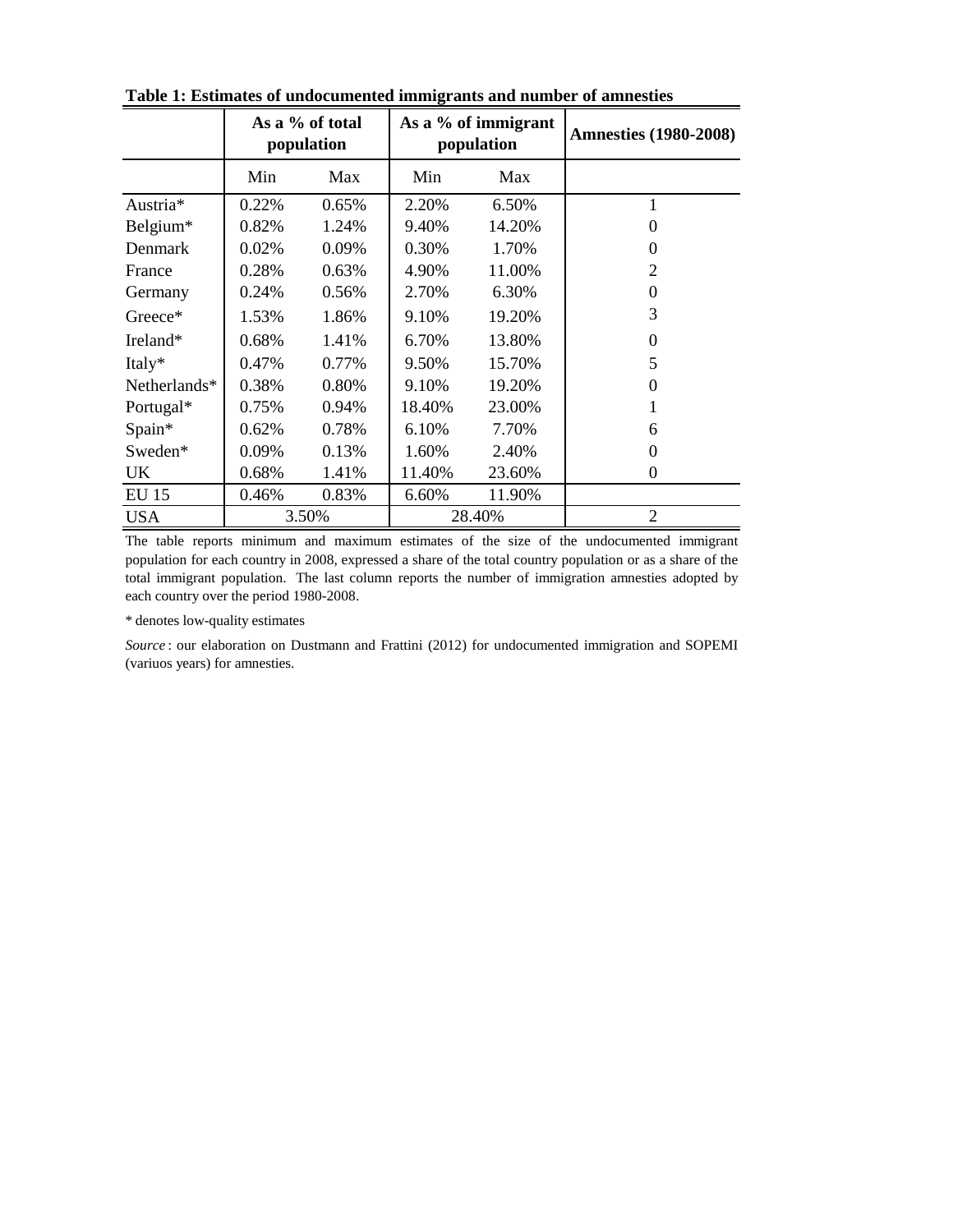| <b>Country</b> | <b>First</b><br>year | Last<br>year | <b>Amnesty 1</b>                         | <b>Amnesty 2</b>                                  | <b>Amnesty 3</b>                         | <b>Amnesty 4</b>                         |
|----------------|----------------------|--------------|------------------------------------------|---------------------------------------------------|------------------------------------------|------------------------------------------|
| Austria        | 1980                 | 2006         | 1990                                     | 1990                                              | 1990                                     | 1990                                     |
| Belgium        | 1986                 | 2007         | $\Omega$                                 | $\theta$                                          | $\Omega$                                 | $\Omega$                                 |
| Canada         | 1980                 | 2007         | $\theta$                                 | $\theta$                                          | $\Omega$                                 | $\theta$                                 |
| Denmark        | 1998                 | 2007         | 0                                        | 0                                                 | $\overline{0}$                           | $\theta$                                 |
| France         | 1980                 | 2007         | 1981, 1997                               | 1980,<br>1981,1997                                | 1981, 1997                               | 1980,<br>1981,1997                       |
| Germany        | 1980                 | 2007         | $\theta$                                 | $\theta$                                          | 0                                        | 0                                        |
| Greece         | 1998                 | 2007         | 2001, 2005                               | 2001, 2005                                        | 2001, 2005                               | 2001, 2005                               |
| Ireland        | 1999                 | 2006         | $\theta$                                 | $\theta$                                          | $\theta$                                 | 0                                        |
| Italy          | 1980                 | 2006         | 1986, 1990,<br>1995, 1998,<br>2002       | 1982, 1986,<br>1990, 1995,<br>1998, 2002,<br>2006 | 1986, 1990,<br>1995, 1998,<br>2002       | 1982, 1986,<br>1990, 1995,<br>1998, 2002 |
| Netherlands    | 1990                 | 2006         | $\overline{0}$                           | 1991                                              | $\theta$                                 | 1991                                     |
| Norway         | 1980                 | 2007         | $\theta$                                 | $\overline{0}$                                    | 0                                        | $\theta$                                 |
| Portugal       | 1998                 | 2007         | 2001                                     | 2001                                              | $\overline{0}$                           | 0                                        |
| Spain          | 1983                 | 2007         | 1985, 1991,<br>1996, 2000,<br>2001, 2004 | 1985, 1991,<br>1996, 2000,<br>2001, 2004          | 1985, 1991,<br>1996, 2000,<br>2001, 2004 | 1985, 1991,<br>1996, 2000,<br>2001, 2004 |
| Sweden         | 1998                 | 2007         | 0                                        | 0                                                 | 0                                        | 0                                        |
| Switzerland    | 1991                 | 2007         | $\theta$                                 | $\Omega$                                          | $\mathbf{0}$                             | $\Omega$                                 |
| <b>UK</b>      | 1984                 | 2007         | $\Omega$                                 | 2003                                              | $\theta$                                 | 2003                                     |
| <b>USA</b>     | 1980                 | 2007         | 1986, 2000                               | 1986, 2000                                        | 1986                                     | 1986                                     |
| Total          |                      |              | 19                                       | 24                                                | 17                                       | 21                                       |

**Table 2. Sample years and amnesties by country**

The table reports, for each country, the first and the last year in which the country enters the sample. Columns Amnesty 1 - Amnesty 4 report the years in which each amnesty occurs. The last row reports the total number of occurrences of each amnesty in our study.

Amnesty 1: all amnesties listed in SOPEMI. Amnesty 2: all amnesties listed in REGINE or SOPEMI. Amnesty 3: amnesties listed in SOPEMI, excluding ambiguous cases. Amnesty 4: amnesties listed in REGINE or SOPEMI excluding the ambiguous cases.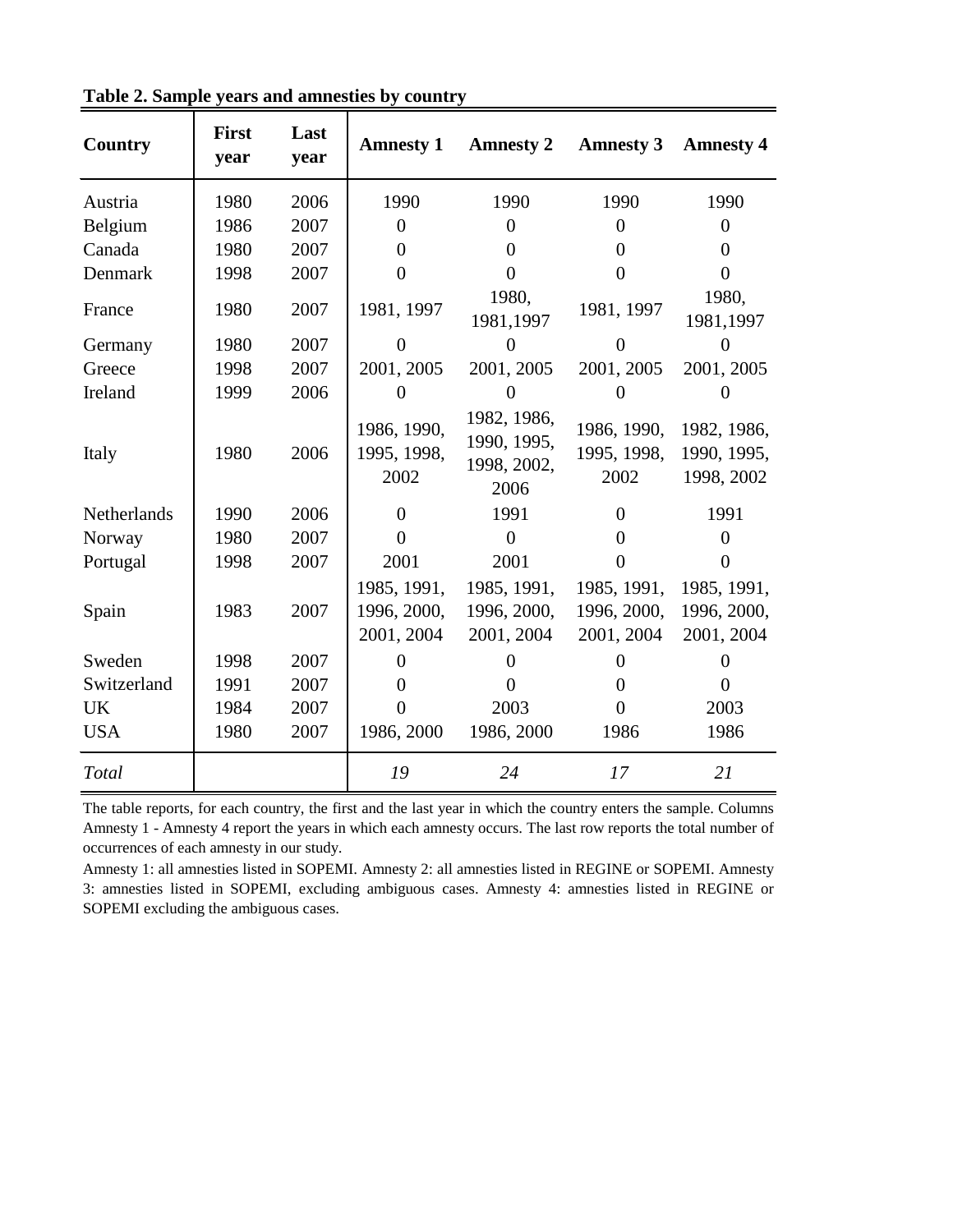|                              | $\mathbf{1}$ | $\mathbf{2}$   | 3           | $\overline{\mathbf{4}}$ | 5           |
|------------------------------|--------------|----------------|-------------|-------------------------|-------------|
| Mismatch index (mode)        | $0.025**$    | $0.027**$      | $0.029**$   | $0.029**$               | $0.028***$  |
|                              | (0.011)      | (0.011)        | (0.011)     | (0.010)                 | (0.008)     |
| Public spending unemployment |              |                | $-0.022***$ | $-0.022$ ***            | $-0.023***$ |
|                              |              |                | (0.007)     | (0.007)                 | (0.008)     |
| Robberies                    |              |                |             | 0.003                   | 0.003       |
|                              |              |                |             | (0.010)                 | (0.011)     |
| Asylum applications          | $-0.022**$   | $-0.020**$     | $-0.022**$  | $-0.022**$              | $-0.024**$  |
|                              | (0.009)      | (0.009)        | (0.008)     | (0.009)                 | (0.009)     |
| GDP per head growth rate     | 0.234        | 0.189          | 0.087       | 0.117                   | 0.061       |
|                              | (0.469)      | (0.463)        | (0.434)     | (0.433)                 | (0.425)     |
| Old age dependency ratio     | 0.003        | 0.004          | 0.002       | 0.002                   | 0.002       |
|                              | (0.007)      | (0.008)        | (0.008)     | (0.008)                 | (0.009)     |
| Right-wing government        | 0.046        | 0.048          | 0.048       | 0.049                   | 0.045       |
|                              | (0.032)      | (0.033)        | (0.031)     | (0.031)                 | (0.033)     |
| <b>EULFS</b>                 | No           | Yes            | Yes         | Yes                     | Yes         |
| Crime survey dummies         | No           | N <sub>0</sub> | No          | N <sub>0</sub>          | Yes         |
| N                            | 347          | 347            | 347         | 347                     | 347         |
| R-squared                    | 0.11         | 0.111          | 0.118       | 0.118                   | 0.135       |

**Table 3. Main results: Dependent variable Amnesty 1**

The table reports results from linear probability models where the dependent variable is a dummy indicating whether the country had an immigration amnesty in that year. All specifications include country fixed effects and year dummies. All continuous variables except GDP growth are standardized by their within-country standard deviation. EULFS is a dummy variable indicating whether the labor market mismatch index is computed on EULFS data or on national datasets. Crime survey dummies are a series of dummy variables indicating the UN-CTS wave from which the data have been obtained. Standard errors in parenthesis are clustered at the country level.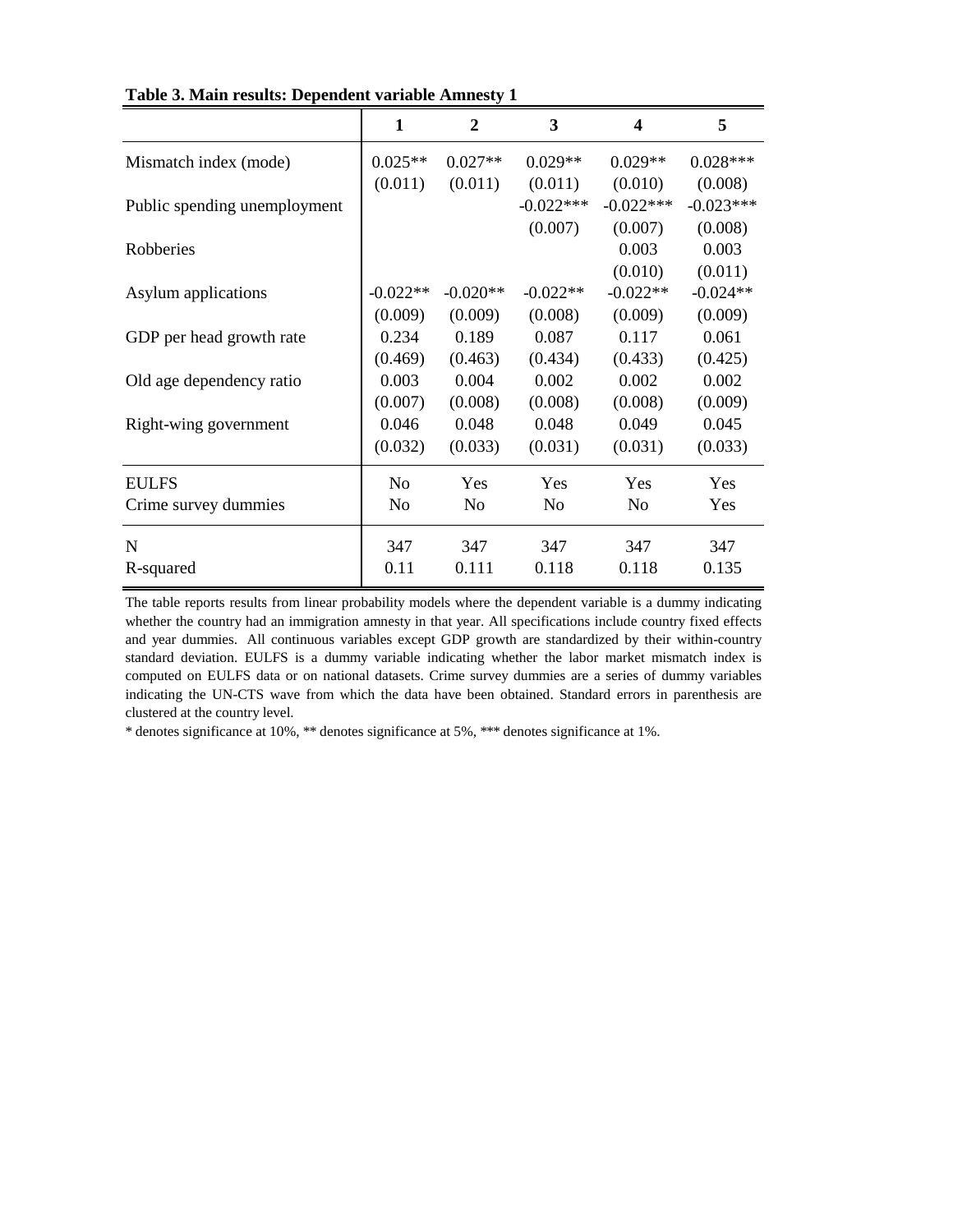|                              |                  | Dependent variable |                  |
|------------------------------|------------------|--------------------|------------------|
|                              | <b>Amnesty 2</b> | <b>Amnesty 3</b>   | <b>Amnesty 4</b> |
| Mismatch index (mode)        | $0.033***$       | $0.021**$          | $0.032**$        |
|                              | (0.008)          | (0.009)            | (0.012)          |
| Public spending unemployment | $-0.026**$       | $-0.018**$         | $-0.018*$        |
|                              | (0.010)          | (0.008)            | (0.010)          |
| Robberies                    | 0.006            | 0.007              | 0.001            |
|                              | (0.014)          | (0.011)            | (0.014)          |
| Asylum applications          | $-0.021**$       | $-0.019**$         | $-0.017**$       |
|                              | (0.008)          | (0.008)            | (0.008)          |
| GDP per head growth rate     | 0.666            | 0.12               | 0.76             |
|                              | (0.810)          | (0.428)            | (0.842)          |
| Old age dependency ratio     | $-0.002$         | 0.006              | $-0.002$         |
|                              | (0.013)          | (0.008)            | (0.012)          |
| Right-wing government        | 0.061            | 0.052              | 0.06             |
|                              | (0.050)          | (0.031)            | (0.046)          |
| <b>EULFS</b>                 | Yes              | Yes                | Yes              |
| Crime survey                 | Yes              | Yes                | Yes              |
| N                            | 347              | 347                | 347              |
| R-squared                    | 0.12             | 0.127              | 0.123            |

#### **Table 4. Robustness check: Alternative definitions of amnesty**

The table reports results from linear probability models where the dependent variable is a dummy indicating whether the country had an immigration amnesty in that year. Each column reports results with a different definition of amnesty (see Table 2 for details). All specifications include country fixed effects and year dummies. All continuous variables except GDP growth are standardized by their within-country standard deviation. EULFS is a dummy variable indicating whether the labor market mismatch index is computed on EULFS data or on national datasets. Crime survey dummies are a series of dummy variables indicating the UN-CTS wave from which the data have been obtained. Standard errors in parenthesis are clustered at the country level.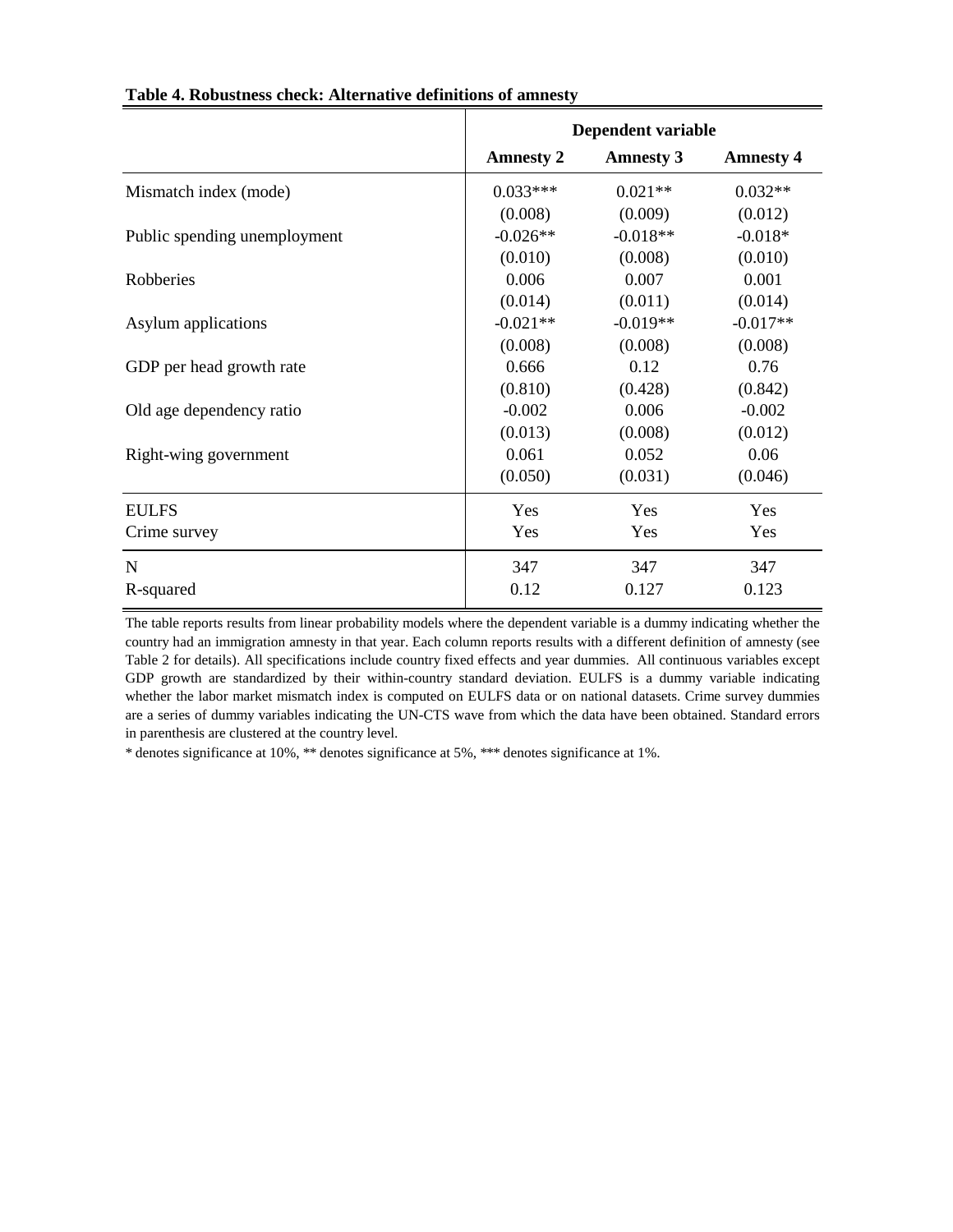|                               | $\mathbf{1}$ | $\overline{2}$ | 3          | 4          | 5              | 6          | 7           |
|-------------------------------|--------------|----------------|------------|------------|----------------|------------|-------------|
| Mismatch index (mode)         | $0.028***$   |                | $0.026***$ | $0.026***$ | $0.028***$     | $0.028***$ | $0.027***$  |
|                               | (0.008)      |                | (0.008)    | (0.007)    | (0.009)        | (0.009)    | (0.009)     |
| Mismatch index (median)       |              | $0.027**$      |            |            |                |            |             |
|                               |              | (0.012)        |            |            |                |            |             |
| Public spending unemployment  | $-0.023***$  | $-0.021**$     |            |            | $-0.022**$     | $-0.022**$ | $-0.022***$ |
|                               | (0.008)      | (0.008)        |            |            | (0.008)        | (0.008)    | (0.008)     |
| Public spending unemployment  |              |                | $-0.020**$ |            |                |            |             |
| and family                    |              |                | (0.008)    |            |                |            |             |
| Public spending unemployment, |              |                |            | $-0.021**$ |                |            |             |
| family and housing            |              |                |            | (0.009)    |                |            |             |
| Robberies                     | 0.003        | 0.004          | 0.001      | $-0.001$   |                |            |             |
|                               | (0.011)      | (0.011)        | (0.011)    | (0.014)    |                |            |             |
| Homicides                     |              |                |            |            | $\overline{0}$ |            |             |
|                               |              |                |            |            | (0.006)        |            |             |
| Thefts                        |              |                |            |            |                | $-0.002$   |             |
|                               |              |                |            |            |                | (0.011)    |             |
| Rapes                         |              |                |            |            |                |            | 0.011       |
|                               |              |                |            |            |                |            | (0.018)     |
| Asylum applications           | $-0.024**$   | $-0.022**$     | $-0.022**$ | $-0.020*$  | $-0.024**$     | $-0.024**$ | $-0.024***$ |
|                               | (0.009)      | (0.009)        | (0.009)    | (0.009)    | (0.008)        | (0.008)    | (0.008)     |
| GDP per head growth rate      | 0.061        | 0.072          | 0.01       | 0.006      | 0.029          | 0.012      | 0.06        |
|                               | (0.425)      | (0.428)        | (0.389)    | (0.540)    | (0.449)        | (0.504)    | (0.468)     |
| Old age dependency ratio      | 0.002        | 0.003          | 0.001      | 0.003      | 0.002          | 0.002      | 0.001       |
|                               | (0.009)      | (0.009)        | (0.009)    | (0.009)    | (0.009)        | (0.008)    | (0.008)     |
| Right-wing government         | 0.045        | 0.045          | 0.044      | 0.051      | 0.045          | 0.045      | 0.046       |
|                               | (0.033)      | (0.033)        | (0.034)    | (0.035)    | (0.033)        | (0.035)    | (0.031)     |
| <b>EU LFS</b>                 | Yes          | Yes            | Yes        | Yes        | Yes            | Yes        | Yes         |
| Crime survey                  | Yes          | Yes            | Yes        | Yes        | Yes            | Yes        | Yes         |
| N                             | 347          | 347            | 347        | 305        | 347            | 347        | 347         |
| R-squared                     | 0.135        | 0.135          | 0.134      | 0.141      | 0.135          | 0.135      | 0.136       |

| Table 5. Robustness check: Alternative definitions of main regressors. |
|------------------------------------------------------------------------|
|------------------------------------------------------------------------|

The table reports results from linear probability models where the dependent variable is a dummy indicating whether the country had an immigration amnesty in that year. Amnesty definition: Amnesty 1. All specifications include country fixed effects and year dummies. All continuous variables except GDP growth are standardized by their within-country standard deviation. EULFS is a dummy variable indicating whether the labor market mismatch index is computed on EULFS data or on national datasets. Crime survey dummies are a series of dummy variables indicating the UN-CTS wave from which the data have been obtained. Standard errors in parenthesis are clustered at the country level.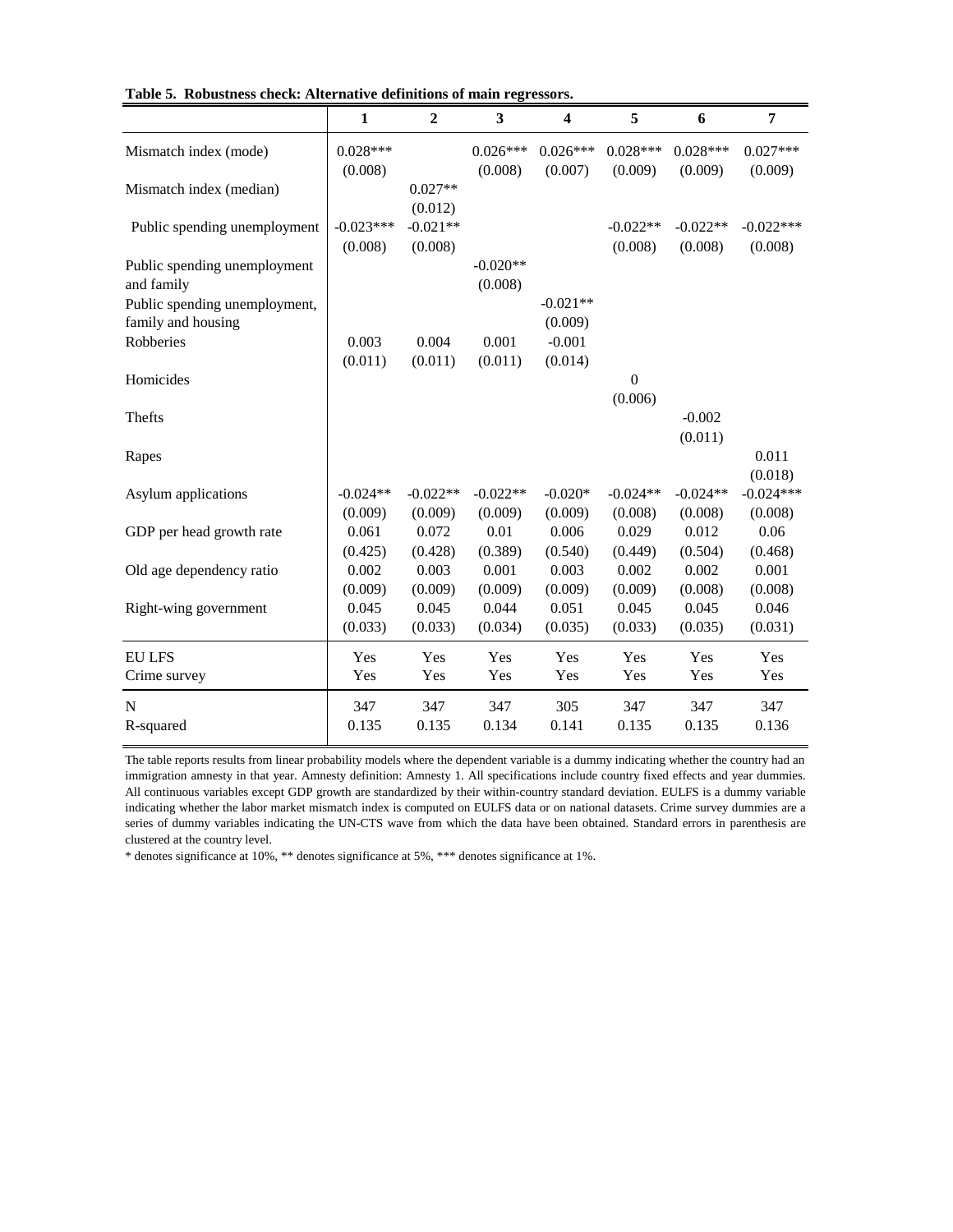|                  | Austria    | Belgium    | Canada     | Denmark    | France     | Germany    | Greece     | Ireland     | Italy      | Netherlands | Norway      | Portugal   | Spain      | Sweden     | Switzerland | UK         | <b>USA</b> |
|------------------|------------|------------|------------|------------|------------|------------|------------|-------------|------------|-------------|-------------|------------|------------|------------|-------------|------------|------------|
| Mismatch index   | $0.028***$ | $0.028***$ | $0.030***$ | $0.028***$ | $0.032***$ | $0.028***$ | $0.025**$  | $0.028***$  | $0.023**$  | $0.030***$  | $0.027***$  | $0.026***$ | $0.022**$  | $0.028***$ | $0.029***$  | $0.030***$ | $0.027***$ |
| (mode)           | (0.009)    | (0.008)    | (0.009)    | (0.008)    | (0.011)    | (0.009)    | (0.009)    | (0.008)     | (0.009)    | (0.009)     | (0.009)     | (0.008)    | (0.008)    | (0.008)    | (0.009)     | (0.008)    | (0.009)    |
| Public spending  | $-0.019**$ | $-0.023**$ | $-0.023**$ | $0.024***$ | $-0.019**$ | $-0.025**$ | $-0.022**$ | $-0.024***$ | $-0.018**$ | $-0.025***$ | $-0.025***$ | $-0.019**$ | $-0.023**$ | $-0.024**$ | $-0.025***$ | $-0.023**$ | $-0.023**$ |
| unemployment     | (0.007)    | (0.009)    | (0.008)    | (0.008)    | (0.008)    | (0.009)    | (0.008)    | (0.008)     | (0.007)    | (0.008)     | (0.008)     | (0.007)    | (0.008)    | (0.008)    | (0.008)     | (0.008)    | (0.008)    |
| Robberies        | 0.005      | 0.001      | 0.003      | 0.004      | 0.002      | 0.005      | 0.006      | 0.005       | 0.002      | 0.005       | 0.007       | 0.003      | $-0.007$   | 0.004      | 0.003       | 0.003      | 0.002      |
|                  | (0.013)    | (0.011)    | (0.013)    | (0.012)    | (0.010)    | (0.012)    | (0.009)    | (0.011)     | (0.011)    | (0.012)     | (0.012)     | (0.012)    | (0.008)    | (0.011)    | (0.012)     | (0.012)    | (0.014)    |
| Asylum           | $-0.027**$ | $-0.024**$ | $-0.026**$ | $-0.024**$ | $-0.019$   | $-0.026**$ | $-0.027**$ | $-0.023**$  | $-0.018*$  | $-0.028***$ | $-0.025**$  | $-0.025**$ | $-0.022**$ | $-0.023**$ | $-0.026**$  | $-0.024**$ | $-0.019*$  |
| applications     | (0.010)    | (0.010)    | (0.010)    | (0.009)    | (0.011)    | (0.010)    | (0.010)    | (0.009)     | (0.009)    | (0.009)     | (0.009)     | (0.010)    | (0.010)    | (0.009)    | (0.009)     | (0.009)    | (0.009)    |
| GDP per head     | $-0.102$   | 0.025      | $-0.032$   | 0.073      | 0.168      | 0.183      | 0.185      | 0.15        | $-0.053$   | 0.041       | 0.213       | $-0.153$   | 0.201      | 0.045      | 0.063       | 0.008      | 0.056      |
| growth rate      | (0.424)    | (0.461)    | (0.499)    | (0.418)    | (0.440)    | (0.511)    | (0.420)    | (0.439)     | (0.491)    | (0.456)     | (0.457)     | (0.424)    | (0.485)    | (0.427)    | (0.442)     | (0.495)    | (0.514)    |
| Old age          | 0.002      | 0.002      | $\Omega$   | 0.002      | $-0.004$   | 0.001      | $-0.002$   | 0.005       | 0.005      | 0.002       | 0.001       | 0.006      | $\Omega$   | $\Omega$   | 0.003       | 0.005      | 0.004      |
| dependency ratio | (0.010)    | (0.010)    | (0.008)    | (0.009)    | (0.008)    | (0.009)    | (0.008)    | (0.009)     | (0.009)    | (0.009)     | (0.014)     | (0.009)    | (0.008)    | (0.008)    | (0.009)     | (0.010)    | (0.008)    |
| Right-wing       | $0.057*$   | 0.045      | 0.05       | 0.046      | 0.016      | 0.047      | 0.039      | 0.046       | 0.031      | 0.045       | 0.058       | 0.049      | 0.04       | 0.045      | 0.044       | 0.052      | 0.053      |
| government       | (0.032)    | (0.033)    | (0.035)    | (0.034)    | (0.025)    | (0.036)    | (0.032)    | (0.034)     | (0.030)    | (0.034)     | (0.036)     | (0.033)    | (0.038)    | (0.033)    | (0.034)     | (0.036)    | (0.034)    |
| <b>EULFS</b>     | Yes        | Yes        | Yes        | Yes        | Yes        | Yes        | Yes        | Yes         | Yes        | Yes         | Yes         | Yes        | Yes        | Yes        | Yes         | Yes        | Yes        |
| Crime survey     | Yes        | Yes        | Yes        | Yes        | Yes        | Yes        | Yes        | Yes         | Yes        | Yes         | Yes         | Yes        | Yes        | Yes        | Yes         | Yes        | Yes        |
| N                | 320        | 325        | 319        | 337        | 319        | 319        | 337        | 339         | 320        | 330         | 319         | 337        | 322        | 337        | 330         | 323        | 319        |
| R-squared        | 0.152      | 0.143      | 0.145      | 0.136      | 0.157      | 0.146      | 0.135      | 0.139       | 0.141      | 0.14        | 0.149       | 0.132      | 0.143      | 0.137      | 0.139       | 0.144      | 0.137      |

#### **Table 6. Robustness check: Excluding one country at a time**

The table reports results from linear probability models where the dependent variable is a dummy indicating whether the country had an immigration amnesty in that year. All specifications include country fixed effects and variables except GDP growth are standardized by their within-country standard deviation. EULFS is a dummy variable indicating whether the labor market mismatch index is computed on EULFS data or on national datasets. Crime a series of dummy variables indicating the UN-CTS wave from which the data have been obtained. Standard errors in parenthesis are clustered at the country level.

Each column reports results from a regression where the country in the column header has been excluded from the sample.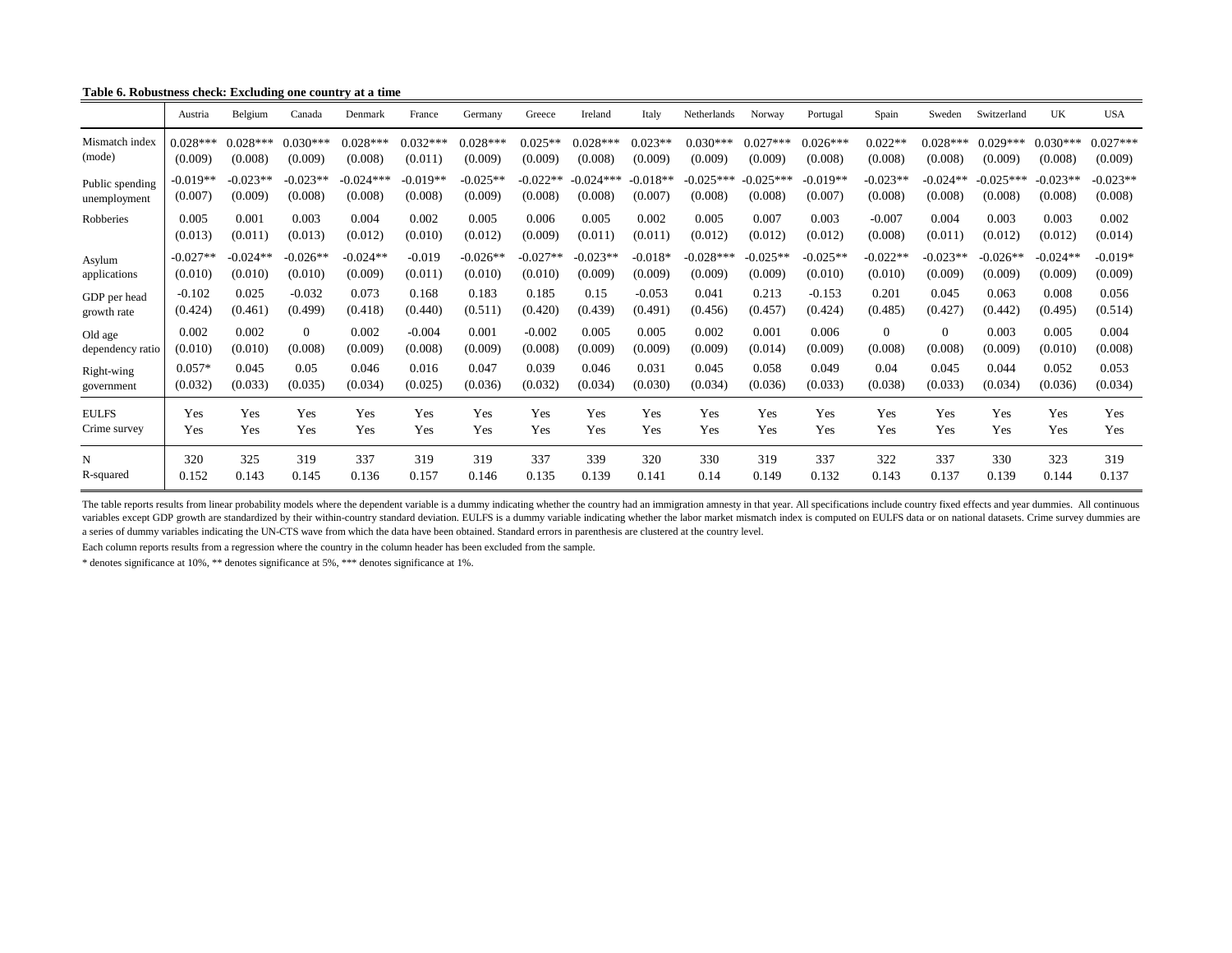|                              |             | Amnesty 1 Amnesty 2 Amnesty 3 Amnesty 4 |             |            |
|------------------------------|-------------|-----------------------------------------|-------------|------------|
| Mismatch index (mode)        | $0.033*$    | $0.038***$                              | 0.025       | $0.040**$  |
|                              | (0.015)     | (0.010)                                 | (0.014)     | (0.014)    |
| Public spending unemployment | $-0.054***$ | $-0.061***$                             | $-0.044***$ | $-0.051**$ |
|                              | (0.011)     | (0.013)                                 | (0.009)     | (0.019)    |
| Robberies                    | 0.032       | 0.029                                   | 0.018       | 0.01       |
|                              | (0.028)     | (0.023)                                 | (0.042)     | (0.034)    |
| Asylum applications          | $-0.031*$   | $-0.018$                                | $-0.032$    | $-0.015$   |
|                              | (0.015)     | (0.012)                                 | (0.026)     | (0.017)    |
| GDP per head growth rate     | $-0.039$    | 1.381                                   | $-0.142$    | 1.555      |
|                              | (0.963)     | (1.618)                                 | (1.261)     | (1.515)    |
| Old age dependency ratio     | 0.015       | $-0.031$                                | 0.011       | $-0.037$   |
|                              | (0.034)     | (0.045)                                 | (0.049)     | (0.045)    |
| Right-wing government        | 0.111       | 0.115                                   | $0.154*$    | 0.118      |
|                              | (0.077)     | (0.075)                                 | (0.065)     | (0.068)    |
| <b>EULFS</b>                 | Yes         | Yes                                     | Yes         | Yes        |
| Crime survey                 | Yes         | Yes                                     | Yes         | Yes        |
| N                            | 155         | 196                                     | 145         | 186        |
| R-squared                    | 0.284       | 0.201                                   | 0.279       | 0.209      |

**Table 7. Robustness check: Excluding countries which never had an amnesty**

The table reports results from linear probability models where the dependent variable is a dummy indicating whether the country had an immigration amnesty in that year. Each column reports results with a different definition of amnesty (see Table 2 for details). All specifications include country fixed effects and year dummies. All continuous variables except GDP growth are standardized by their within-country standard deviation. EULFS is a dummy variable indicating whether the labor market mismatch index is computed on EULFS data or on national datasets. Crime survey dummies are a series of dummy variables indicating the UN-CTS wave from which the data have been obtained. Standard errors in parenthesis are clustered at the country level.

The sample is restricted to countries that have had at least one amnesty during the observation period.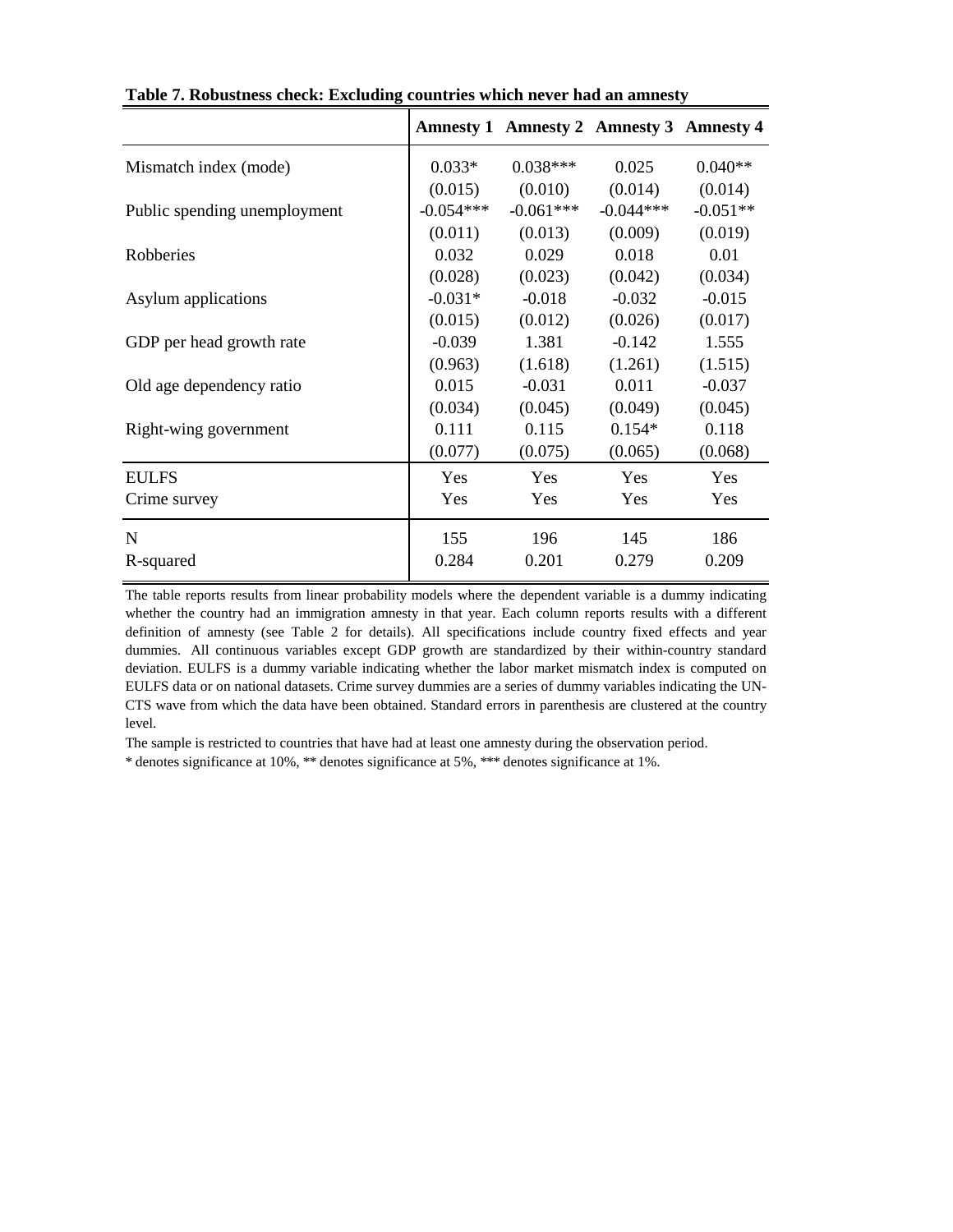**Table A1. List of immigration amnesties**

| Country       |      |     |     | Year SOPEMI REGINE Ambigous | <b>Details on amnesty</b>                                                                                                                                                                                                                                                                                                                                                                                                                         |
|---------------|------|-----|-----|-----------------------------|---------------------------------------------------------------------------------------------------------------------------------------------------------------------------------------------------------------------------------------------------------------------------------------------------------------------------------------------------------------------------------------------------------------------------------------------------|
| Austria       | 1990 | Yes | Yes | No                          | irregular<br>Sanierungsaktion: aimed at legalizing<br>employment,<br>especially with regard to asylum seekers.                                                                                                                                                                                                                                                                                                                                    |
|               | 1980 | No  | Yes | No                          | Administrative regularization                                                                                                                                                                                                                                                                                                                                                                                                                     |
|               | 1981 | Yes | Yes | No                          | Administrative regularization; open to anyone with stable labour<br>market integration, stable family relations, or <i>de facto</i> refugees.                                                                                                                                                                                                                                                                                                     |
| <b>France</b> | 1997 | Yes | Yes | No                          | Administrative regularization started in June 1997 and terminated in<br>May 1998, aimed at rejected asylum seekers and <i>de facto</i> refugees,<br>partners and families, long-term present immigrants. These categories<br>were trapped in irregular situations by the "Pasqua Law", yet<br>protected from expulsion by law.                                                                                                                    |
|               | 2001 | Yes | Yes | No                          | Law 2910/2001; open to holders of expired residence permits and to<br>anyone who had resided, legally or illegally, in Greece for one year<br>immediately prior to the entry into force of the 2001 law.                                                                                                                                                                                                                                          |
| Greece        | 2005 | Yes | Yes | No                          | Immigration Law 3386/2005; open to migrants who had lost their<br>legal status because of the expiry of their residence permit before<br>August 23, 2005 and who did not have it renewed, and to migrants<br>who had never resided in the country legally, provided they could<br>prove their presence in Greece before January 1, 2005.                                                                                                          |
|               | 1982 | No  | Yes | No                          | Administrative regularization, promoted by the Ministry for Labor<br>Memoranda dated 17.12.1979, 08.03.1980, 02.03.1982, 09.09.1982;<br>open to anyone with two months of continuous residence in Italy over<br>the preceding two months, and with an employment offer.                                                                                                                                                                           |
|               | 1986 | Yes | No  | No                          | Legislative regularization (Law no. 943 of 1986), passed in 1986,<br>originally meant to last 3 months but then extended three times.<br>Program covered the period January 27, 1987 - September 30, 1988;<br>open to anyone in Italy as of the end of April 1987.                                                                                                                                                                                |
|               | 1990 | Yes | Yes | No                          | Legislative regularization (Law no. 39 of 1990, so-called "Martelli"),<br>open to anyone who was present in Italy on December 1, 1990.                                                                                                                                                                                                                                                                                                            |
|               | 1995 | Yes | Yes | No                          | Legislative regularization (Law Decree no. 489 of 1995). Open to<br>anyone in the country at the date the bill came into force who either<br>had a job for the last six months, or had legally resident family<br>members.                                                                                                                                                                                                                        |
| <b>Italy</b>  | 1998 | Yes | Yes | No                          | Regularization programme (Prime Minister Decree 16.10.1998 and<br>Leg. Decree 113/1999) approved together with the immigration<br>reform introduced by Law no. 40 of 1998 (so-called "Turco-<br>Napolitano" law). Open to anyone who was in the country, and<br>employed, at the time the amnesty was introduced.                                                                                                                                 |
|               | 2002 | Yes | Yes | No                          | Legislative regularization which came into force on September 9,<br>2002, that is 15 days after the publication of the new immigration law<br>(Law no. 189 of 30 July 2002, also known as the "Bossi-Fini" law<br>and law 222/2002). Initially targeted to housekeepers and domestic<br>care workers, then extended to any worker who had been in<br>continuous employment for at least three months prior to the<br>introduction of the amnesty. |
|               | 2006 | No  | Yes | Yes                         | "De facto", ex-post regularization programme: March 2006 law<br>decree on migration flows enforced by the Berlusconi Cabinet; April<br>2006 the new Italian centre-left government elected in April<br>immediately announced the adoption of a second decree providing<br>for a number of "entry permits" roughly equivalent to the number of<br>unsuccessful applications in the framework of the previous decree on<br>flows.                   |

*Table continues on next page*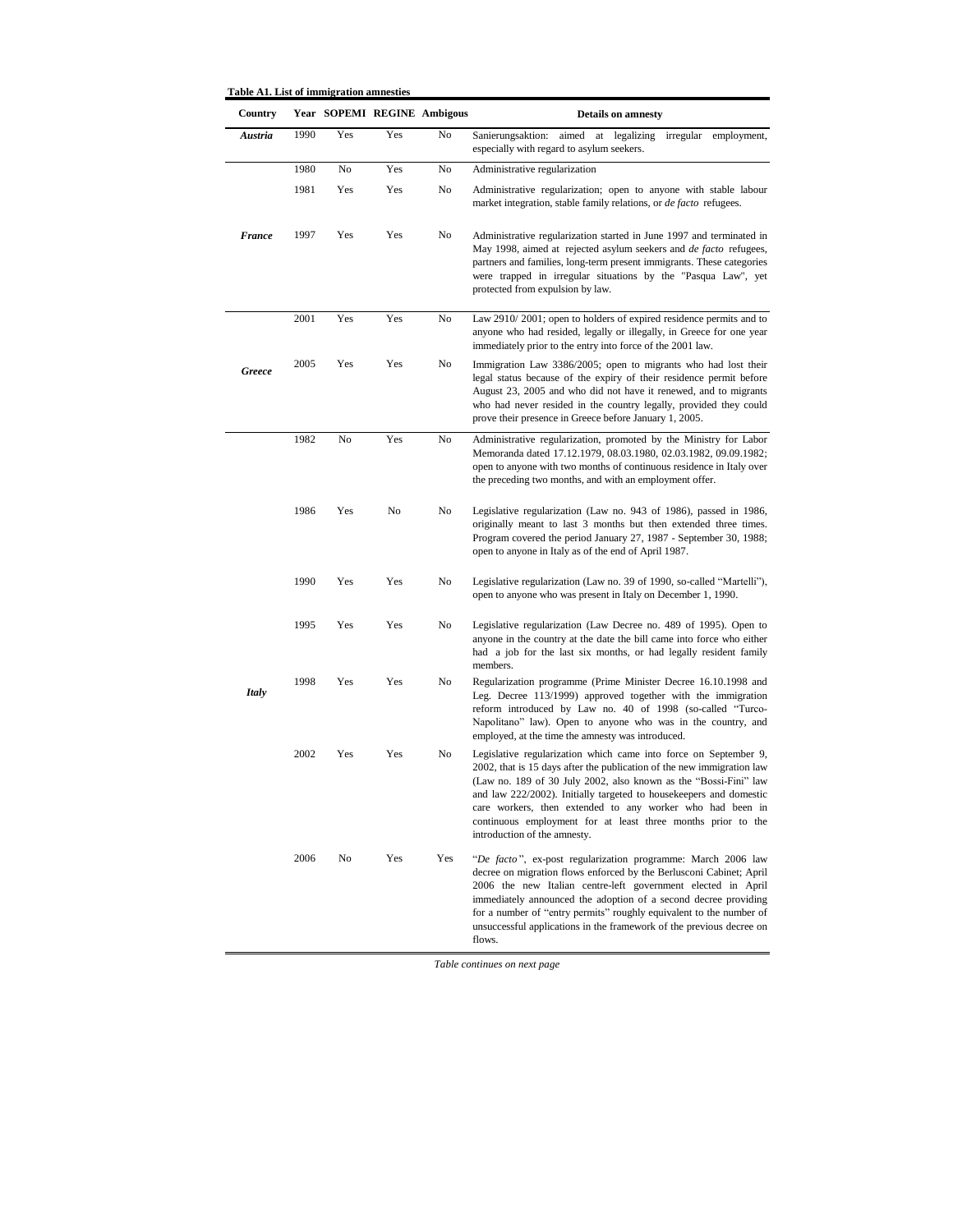#### **Country Year SOPEMI REGINE Ambigous Details on amnesty**

 $\equiv$ 

| <b>Netherlands</b> | 1991 | N <sub>o</sub> | Yes | N <sub>o</sub> | Regularization program open to anyone who could prove lengthy stay<br>and work in the Netherlands, including payment of taxes and social<br>benefits.                                                           |
|--------------------|------|----------------|-----|----------------|-----------------------------------------------------------------------------------------------------------------------------------------------------------------------------------------------------------------|
| Portugal           | 2001 | Yes            | Yes | Yes            | Art. 55 Decree 4/2001, regularization programme ran from January<br>until November 2001, targeted to immigrants already working in the<br>country.                                                              |
|                    | 1985 | Yes            | Yes | No             | Open to anyone resident and employed in Spain as of July 24, 1985.                                                                                                                                              |
|                    | 1991 | Yes            | Yes | N <sub>o</sub> | Program running from June to December, open to immigrants with<br>expired residence permits, who had worked in the previous two years<br>for at least 9 months, with employment contract or self employed.      |
|                    | 1996 | Yes            | Yes | No             | Regularization programme under the New Aliens Act of September<br>1996. Open to irregular workers and relatives.                                                                                                |
| <b>Spain</b>       | 2000 | Yes            | Yes | No             | Organic Law 4/2000 of January 11, Royal Decree 239/2000 of 18th<br>of February, program ran from March to July 2000. Open to irregular<br>workers, irregular residents, relatives, and rejected asylum seekers. |
|                    | 2001 | Yes            | Yes | No             | Royal Decree 142/2001 of February 16, open to foreigner present in<br>Spain before January 23, 2001, integrated in the labor market or with<br>family ties in Spain.                                            |
|                    | 2004 | Yes            | Yes | No             | Royal Decree 2393/2004 of December 30, open to irregular workers<br>with employment contract for at least six months.                                                                                           |
| UK                 | 2003 | N <sub>o</sub> | Yes | No             | Family indefinite leave to remain exercise, open to certain asylum-<br>seeking families who have been in the UK for at least four years.                                                                        |
|                    | 1986 | Yes            | Yes | No             | Immigration Reform and Control Act (IRCA), open to anyone<br>continuosly resident since 1982, and some categories of seasonal<br>agricultural workers.                                                          |
| <b>USA</b>         | 2000 | Yes            | Yes | Yes            | Legal Immigration and Family Equity Act (LIFEA), enabling almost<br>400 thousand undocumented migrants to apply for regularisation<br>provided they entered the US before 1992.                                 |

For each country we report the year in which amnesties occurred, based on SOPEMI and/or REGINE. Column SOPEMI indicates whether the amnesty<br>is listed in SOPEMI. Column REGINE indicates whether the amnesty is listed in REGI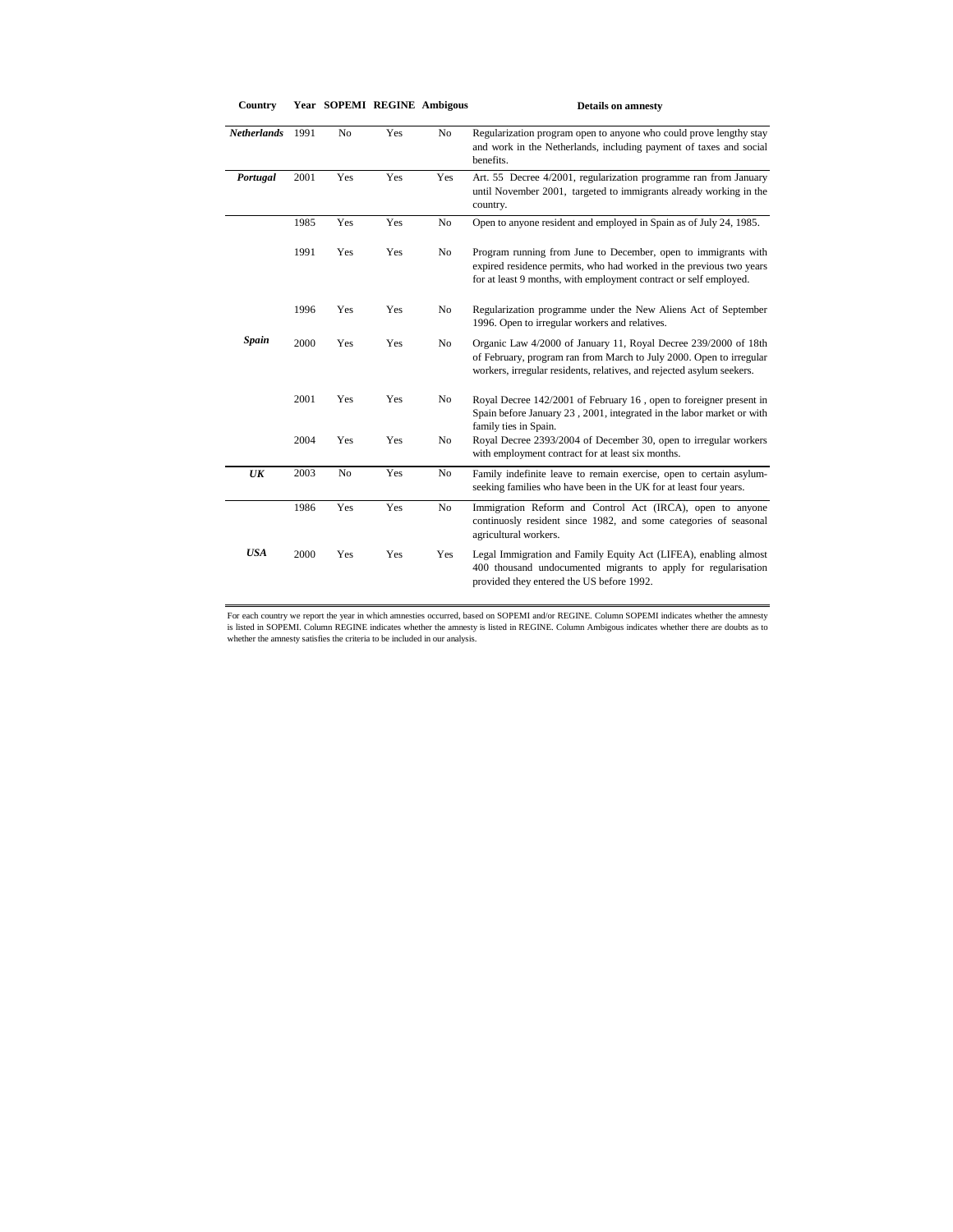|                    | <b>Amnesty 1</b> |          | Mismatch index<br>(mod e) |          | Robberies per<br>100k individuals |          | <b>Public spend</b><br>unemployment as<br>a % of GDP |          | Asylum<br><i>applications per</i><br>1000 population |          | <b>GDP</b> per head<br>growth rate |          | Old age<br>dependency<br>ratio |          | Right-wing<br>party in<br>government |          |
|--------------------|------------------|----------|---------------------------|----------|-----------------------------------|----------|------------------------------------------------------|----------|------------------------------------------------------|----------|------------------------------------|----------|--------------------------------|----------|--------------------------------------|----------|
|                    | mean             | st. dev. | mean                      | st. dev. | mean                              | st. dev. | mean                                                 | st. dev. | mean                                                 | st. dev. | mean                               | st. dev. | mean                           | st. dev. | mean                                 | st. dev. |
| Austria            | 0.04             | 0.19     | 0.25                      | 0.04     | 28.82                             | 13.20    | 0.99                                                 | 0.23     | 2.06                                                 | 1.28     | 0.02                               | 0.01     | 22.55                          | 0.89     | 0.26                                 | 0.45     |
| Belgium            | 0.00             | 0.00     | 0.38                      | 0.04     | 121.60                            | 46.70    | 3.08                                                 | 0.20     | 1.63                                                 | 0.91     | 0.02                               | 0.01     | 24.18                          | 1.90     | 1.00                                 | 0.00     |
| Canada             | 0.00             | 0.00     | 0.39                      | 0.03     | 98.58                             | 8.85     | 1.35                                                 | 0.58     | 0.86                                                 | 0.41     | 0.02                               | 0.02     | 16.96                          | 1.72     | 0.39                                 | 0.50     |
| Denmark            | 0.00             | 0.00     | 0.33                      | 0.02     | 55.19                             | 4.27     | 2.91                                                 | 0.48     | 1.05                                                 | 0.70     | 0.02                               | 0.01     | 22.57                          | 0.44     | 0.60                                 | 0.52     |
| France             | 0.07             | 0.26     | 0.35                      | 0.07     | 111.53                            | 50.08    | 1.44                                                 | 0.72     | 0.59                                                 | 0.23     | 0.02                               | 0.01     | 22.68                          | 2.03     | 0.46                                 | 0.51     |
| Germany            | 0.00             | 0.00     | 0.29                      | 0.05     | 57.30                             | 17.74    | 1.30                                                 | 0.38     | 1.38                                                 | 1.20     | 0.02                               | 0.01     | 23.53                          | 2.62     | 0.64                                 | 0.49     |
| Greece             | 0.20             | 0.42     | 0.35                      | 0.01     | 18.75                             | 5.37     | 0.40                                                 | 0.03     | 0.70                                                 | 0.61     | 0.04                               | 0.01     | 25.97                          | 1.35     | 0.30                                 | 0.48     |
| Ireland            | 0.00             | 0.00     | 0.38                      | 0.03     | 52.06                             | 9.15     | 0.88                                                 | 0.11     | 1.97                                                 | 0.82     | 0.04                               | 0.02     | 16.43                          | 0.29     | 0.00                                 | 0.00     |
| Italy              | 0.19             | 0.40     | 0.39                      | 0.04     | 57.70                             | 23.48    | 0.75                                                 | 0.30     | 0.14                                                 | 0.14     | 0.02                               | 0.01     | 23.84                          | 3.55     | 0.26                                 | 0.45     |
| <b>Netherlands</b> | 0.00             | 0.00     | 0.39                      | 0.05     | 102.37                            | 17.08    | 2.04                                                 | 0.64     | 1.78                                                 | 0.84     | 0.02                               | 0.01     | 19.71                          | 0.75     | 0.53                                 | 0.51     |
| Norway             | 0.00             | 0.00     | 0.41                      | 0.09     | 23.41                             | 9.14     | 0.66                                                 | 0.34     | 1.31                                                 | 1.12     | 0.02                               | 0.02     | 23.97                          | 0.99     | 0.50                                 | 0.51     |
| Portugal           | 0.10             | 0.32     | 0.32                      | 0.06     | 173.07                            | 23.65    | 0.89                                                 | 0.23     | 0.02                                                 | 0.01     | 0.02                               | 0.02     | 24.64                          | 0.89     | 0.30                                 | 0.48     |
| Spain              | 0.24             | 0.44     | 0.33                      | 0.05     | 133.12                            | 38.26    | 2.63                                                 | 0.72     | 0.15                                                 | 0.08     | 0.03                               | 0.01     | 22.17                          | 2.37     | 0.32                                 | 0.48     |
| Sweden             | 0.00             | 0.00     | 0.45                      | 0.20     | 93.86                             | 6.90     | 1.23                                                 | 0.33     | 2.56                                                 | 0.94     | 0.03                               | 0.01     | 26.61                          | 0.22     | 0.10                                 | 0.32     |
| Switzerland        | 0.00             | 0.00     | 0.26                      | 0.07     | 38.88                             | 10.86    | 0.89                                                 | 0.31     | 3.13                                                 | 1.60     | 0.01                               | 0.02     | 22.47                          | 0.77     | 0.29                                 | 0.47     |
| <b>UK</b>          | 0.00             | 0.00     | 0.34                      | 0.10     | 126.47                            | 52.98    | 0.83                                                 | 0.59     | 0.59                                                 | 0.41     | 0.02                               | 0.01     | 24.05                          | 0.47     | 0.58                                 | 0.50     |
| <b>USA</b>         | 0.07             | 0.26     | 0.29                      | 0.01     | 201.17                            | 45.65    | 0.45                                                 | 0.17     | 0.22                                                 | 0.15     | 0.02                               | 0.02     | 18.49                          | 0.64     | 0.64                                 | 0.49     |
| Total              | 0.05             | 0.23     | 0.34                      | 0.08     | 90.42                             | 60.10    | 1.32                                                 | 0.90     | 1.09                                                 | 1.15     | 0.02                               | 0.02     | 22.25                          | 3.10     | 0.46                                 | 0.50     |

**Table A2. Summary statistics for variables used in main regressions**

The table reports mean and standard deviation of all the variables used in our main regressions of Table 3.

See Table 2 for the definition of Amnesty 1. Mismatch index (mode) is the proportion of workers with a number of years of schooling at least one standard deviation above or below the mode of years of schooling in their occupation, measured at the sub-major occupation group level (ISCO88 2-digit or equivalent). Robberies per 100k individuals is the ratio of police-reported robberies (from UN-CTS) to the country population, expressed in hundreds of thousands. Public spend unemployment as a % of GDP is the public expenditure on unemployment benefits as a share of GDP, from the OECD Social Expenditure Database. Asylum applications per 1000 population is the ratio of the number of applications for asylum in every year (from the UNHCR Statistical Database) to the country population, expressed in thousands. GDP per head growth rate is the growth rate of the GDP per head, expressed at constant prices and exchange rate, constructed from the OECD National Accounts. Old age dependency ratio is the ratio of people older than 64 to the working age (16-64) population, from the World Bank World Development Indicators database. Right-wing party in government is a dummy variable indicating whether the main party in the government's coalition is right-wing, constructed from the 2010 edition of the World Bank's Database of Political Institutions (DPI).